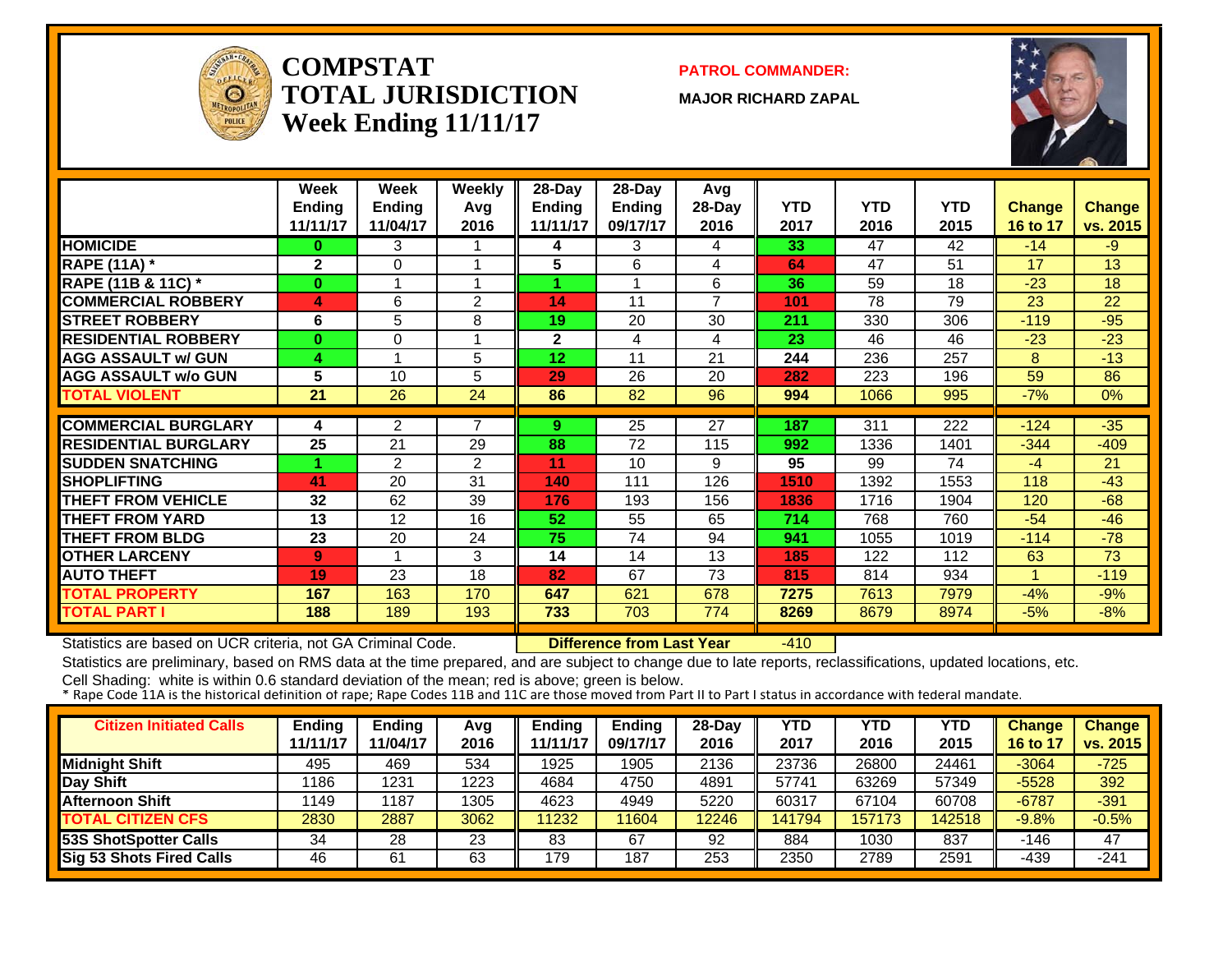# OFFICER  $\Theta$

#### **Unincorporated Chatham County PATROL COMMANDER:**

**MAJOR RICHARD ZAPAL**



# **Week Ending 11/11/17**

|                             | Week<br><b>Endina</b><br>11/11/17 | Week<br><b>Ending</b><br>11/04/17 | <b>Weekly</b><br>Avg<br>2016 | 28-Day<br>Ending<br>11/11/17 | 28-Day<br><b>Ending</b><br>09/17/17 | Avg<br>28-Day<br>2016 | <b>YTD</b><br>2017 | <b>YTD</b><br>2016 | YTD<br>2015 | <b>Change</b><br>16 to 17 | <b>Change</b><br>vs. 2015 |
|-----------------------------|-----------------------------------|-----------------------------------|------------------------------|------------------------------|-------------------------------------|-----------------------|--------------------|--------------------|-------------|---------------------------|---------------------------|
| <b>HOMICIDE</b>             | 0                                 | $\Omega$                          | 0.1                          | $\mathbf{0}$                 | $\Omega$                            | 0.5                   | 5                  | 5                  | 4           | $\Omega$                  |                           |
| <b>RAPE (11A) *</b>         | $\bf{0}$                          | $\Omega$                          | 0.1                          | $\overline{2}$               | $\Omega$                            | 0.5                   | 12                 | 6                  | 12          | 6                         | $\Omega$                  |
| RAPE (11B & 11C) *          | $\bf{0}$                          | $\Omega$                          | 0.3                          | $\bf{0}$                     | $\Omega$                            | 1.1                   | 10                 | 12                 | 3           | $-2$                      | $\overline{7}$            |
| <b>COMMERCIAL ROBBERY</b>   | $\bf{0}$                          | $\Omega$                          | 0.2                          | $\bf{0}$                     |                                     | 0.9                   | 6                  | 12                 | 10          | $-6$                      | $-4$                      |
| <b>STREET ROBBERY</b>       | $\bf{0}$                          | $\Omega$                          | 0.5                          | $\mathbf{2}$                 |                                     | 2.1                   | 20                 | 23                 | 23          | $-3$                      | $-3$                      |
| <b>RESIDENTIAL ROBBERY</b>  | $\bf{0}$                          | $\Omega$                          | 0.2                          |                              | $\Omega$                            | 0.8                   | 4                  | 11                 | 6           | $-7$                      | $-2$                      |
| <b>AGG ASSAULT w/ GUN</b>   | $\bf{0}$                          | $\Omega$                          | 0.8                          | 2.                           | $\Omega$                            | 3.2                   | 23                 | 35                 | 18          | $-12$                     | 5                         |
| <b>AGG ASSAULT w/o GUN</b>  | $\bf{0}$                          | 2                                 | 0.8                          | $\mathbf 2$                  | 3                                   | 3.1                   | 39                 | 35                 | 25          | $\overline{4}$            | 14                        |
| <b>TOTAL VIOLENT</b>        | $\mathbf{0}$                      | $\overline{2}$                    | 3.0                          | 9                            | 5                                   | 12.2                  | 119                | 139                | 101         | $-14%$                    | 18%                       |
|                             |                                   |                                   |                              |                              |                                     |                       |                    |                    |             |                           |                           |
| <b>COMMERCIAL BURGLARY</b>  | $\mathbf{2}$                      | 0                                 | 0.7                          | 3                            | 2                                   | 2.7                   | 21                 | 33                 | 16          | $-12$                     | 5                         |
| <b>RESIDENTIAL BURGLARY</b> | 7                                 | 3                                 | 6.7                          | 25                           | 10                                  | 26.7                  | 289                | 313                | 333         | $-24$                     | $-44$                     |
| <b>SUDDEN SNATCHING</b>     | $\mathbf 0$                       | $\Omega$                          | 0.3                          | $\bf{0}$                     | $\Omega$                            | 1.1                   | 5                  | 13                 | 2           | $-8$                      | 3                         |
| <b>SHOPLIFTING</b>          | 5                                 | 4                                 | 6.1                          | 25                           | 19                                  | 24.4                  | 263                | 274                | 331         | $-11$                     | $-68$                     |
| <b>THEFT FROM VEHICLE</b>   | 11                                | 18                                | 7.1                          | 59                           | 45                                  | 28.3                  | 406                | 313                | 276         | 93                        | 130                       |
| <b>THEFT FROM YARD</b>      | 3                                 | $\overline{2}$                    | 2.8                          | 12                           | 11                                  | 11.1                  | 127                | 128                | 115         | $-1$                      | 12                        |
| <b>THEFT FROM BLDG</b>      | 6                                 | $\overline{2}$                    | 3.8                          | 14                           | 21                                  | 15.1                  | 191                | 161                | 151         | 30                        | 40                        |
| <b>OTHER LARCENY</b>        | $\overline{2}$                    | $\Omega$                          | 0.9                          | $\mathbf{2}$                 | 6                                   | 3.7                   | 52                 | 39                 | 25          | 13                        | 27                        |
| <b>AUTO THEFT</b>           | $\overline{2}$                    | 10                                | 3.0                          | 31                           | 16                                  | 12.2                  | 179                | 132                | 117         | 47                        | 62                        |
| TOTAL PROPERTY              | 38                                | 39                                | 31.3                         | 171                          | 130                                 | 125.3                 | 1533               | 1406               | 1366        | 9%                        | 12%                       |
| <b>TOTAL PART I</b>         | 38                                | 41                                | 34.4                         | 180                          | 135                                 | 137.5                 | 1652               | 1545               | 1467        | 7%                        | 13%                       |

Statistics are based on UCR criteria, not GA Criminal Code. **Difference from Last Year** 107

Statistics are preliminary, based on RMS data at the time prepared, and are subject to change due to late reports, reclassifications, updated locations, etc.

| <b>Shots Fired Calls</b>     | Week<br>Ending<br>11/11/17 | <b>Week</b><br><b>Ending</b><br>11/04/17 | Weekly<br>Avg<br>2016 | $28$ -Dav<br>Ending<br>11/11/17 | $28-Day$<br>Ending<br>9/17/17 | Avg<br>$28-Dav$<br>2016 | YTD<br>2017 | <b>YTD</b><br>2016 | <b>YTD</b><br>2015 | <b>Change</b><br><b>16 to 17</b> | <b>Change</b><br>vs. 2015 |
|------------------------------|----------------------------|------------------------------------------|-----------------------|---------------------------------|-------------------------------|-------------------------|-------------|--------------------|--------------------|----------------------------------|---------------------------|
| <b>53S ShotSpotter Calls</b> |                            |                                          | 0.0                   |                                 |                               | 0.0                     |             |                    |                    |                                  |                           |
| Sig 53 Shots Fired Calls     | 12                         |                                          | $^{\circ}$ 1.3        | っっ<br>ບບ                        | 34                            | 45.                     | 470         | 494                | 460                | -24                              | 10                        |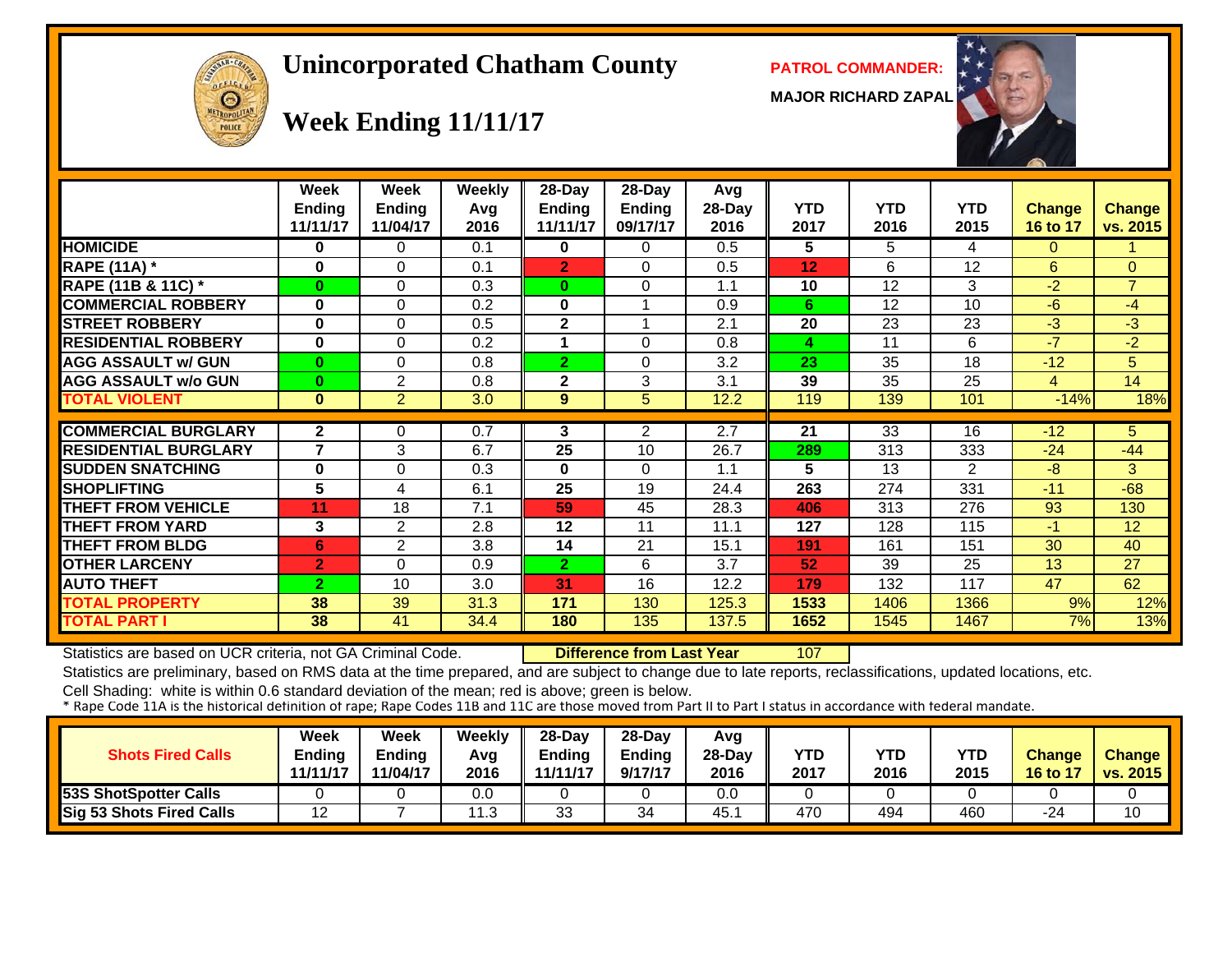

#### **City of Savannah Only PATROL COMMANDER:**

**MAJOR RICHARD ZAPAL**



**Week Ending 11/11/17**

|                             | Week<br><b>Ending</b><br>11/11/17 | Week<br><b>Ending</b><br>11/04/17 | Weekly<br>Avg<br>2016 | 28-Day<br>Ending<br>11/11/17 | 28-Day<br><b>Ending</b><br>09/17/17 | Avg<br>28-Day<br>2016 | <b>YTD</b><br>2017 | <b>YTD</b><br>2016 | <b>YTD</b><br>2015 | <b>Change</b><br>16 to 17 | Change<br>vs. 2015 |
|-----------------------------|-----------------------------------|-----------------------------------|-----------------------|------------------------------|-------------------------------------|-----------------------|--------------------|--------------------|--------------------|---------------------------|--------------------|
| <b>HOMICIDE</b>             | 0                                 | 3                                 |                       | 4                            | 3                                   | 3                     | 28                 | 42                 | 38                 | $-14$                     | $-10$              |
| <b>RAPE (11A)</b> *         | $\overline{2}$                    | 0                                 | 1                     | 3                            | 6                                   | 3                     | 52                 | 41                 | 39                 | 11                        | 13                 |
| RAPE (11B & 11C) *          | 0                                 |                                   | 1                     |                              |                                     | 5                     | 26                 | 47                 | 15                 | $-21$                     | 11                 |
| <b>COMMERCIAL ROBBERY</b>   | 4                                 | 6                                 | 1                     | 14                           | 10                                  | 6                     | 95                 | 66                 | 69                 | 29                        | 26                 |
| <b>STREET ROBBERY</b>       | 6                                 | 5                                 | $\overline{7}$        | 17                           | 19                                  | 28                    | 191                | 307                | 283                | $-116$                    | $-92$              |
| <b>RESIDENTIAL ROBBERY</b>  | $\bf{0}$                          | 0                                 | 1                     | 4                            | 4                                   | 3                     | 19                 | 35                 | 40                 | $-16$                     | $-21$              |
| <b>AGG ASSAULT w/ GUN</b>   | 4                                 |                                   | 5                     | 10                           | 11                                  | 18                    | 221                | 201                | 239                | 20                        | $-18$              |
| <b>AGG ASSAULT w/o GUN</b>  | 5                                 | 8                                 | 4                     | 27                           | 23                                  | 17                    | 243                | 188                | 171                | 55                        | 72                 |
| <b>TOTAL VIOLENT</b>        | 21                                | 24                                | 21                    | 77                           | 77                                  | 83                    | 875                | 927                | 894                | $-6%$                     | $-2%$              |
|                             |                                   |                                   |                       |                              |                                     |                       |                    |                    |                    |                           |                    |
| <b>COMMERCIAL BURGLARY</b>  | $\overline{2}$                    | $\overline{2}$                    | 6                     | 6                            | 23                                  | 24                    | 166                | $\sqrt{278}$       | 206                | $-112$                    | $-40$              |
| <b>RESIDENTIAL BURGLARY</b> | 18                                | 18                                | 22                    | 63                           | 62                                  | 88                    | 703                | 1023               | 1068               | $-320$                    | $-365$             |
| <b>SUDDEN SNATCHING</b>     | 1                                 | $\overline{2}$                    | 2                     | 11                           | 10                                  | $\overline{ }$        | 90                 | 86                 | 72                 | $\overline{4}$            | 18                 |
| <b>SHOPLIFTING</b>          | 36                                | 16                                | 25                    | 115                          | 92                                  | 101                   | 1247               | 1118               | 1222               | 129                       | 25                 |
| <b>THEFT FROM VEHICLE</b>   | 21                                | 44                                | 32                    | 117                          | 148                                 | 128                   | 1430               | 1403               | 1628               | 27                        | $-198$             |
| <b>THEFT FROM YARD</b>      | 10                                | 10                                | 14                    | 40                           | 44                                  | 54                    | 587                | 640                | 645                | $-53$                     | $-58$              |
| <b>THEFT FROM BLDG</b>      | 17                                | 18                                | 20                    | 61                           | 53                                  | 79                    | 750                | 894                | 868                | $-144$                    | $-118$             |
| <b>OTHER LARCENY</b>        | 7                                 |                                   | $\overline{2}$        | 12                           | 8                                   | 9                     | 133                | 83                 | 87                 | 50                        | 46                 |
| <b>AUTO THEFT</b>           | 17                                | 13                                | 15                    | 51                           | 51                                  | 61                    | 636                | 682                | 817                | $-46$                     | $-181$             |
| TOTAL PROPERTY              | 129                               | 124                               | 138                   | 476                          | 491                                 | 553                   | 5742               | 6207               | 6613               | $-7%$                     | $-13%$             |
| TOTAL PART I                | 150                               | 148                               | 159                   | 553                          | 568                                 | 636                   | 6617               | 7134               | 7507               | $-7%$                     | $-12%$             |

Statistics are based on UCR criteria, not GA Criminal Code. **Difference from Last Year** -517

Statistics are preliminary, based on RMS data at the time prepared, and are subject to change due to late reports, reclassifications, updated locations, etc.

| <b>Shots Fired Calls</b>     | Week<br>Ending<br>11/11/17 | Week<br><b>Ending</b><br>11/04/17 | Weekly<br>Avg<br>2016 | 28-Dav<br>Endina<br>1/11/17 | $28 - Day$<br>Ending<br>9/17/17 | Avg<br>28-Dav<br>2016 | <b>YTD</b><br>2017 | YTD<br>2016 | YTD<br>2015 | <b>Change</b><br>16 to 17 | <b>Change</b><br><b>vs. 2015</b> |
|------------------------------|----------------------------|-----------------------------------|-----------------------|-----------------------------|---------------------------------|-----------------------|--------------------|-------------|-------------|---------------------------|----------------------------------|
| <b>53S ShotSpotter Calls</b> | 34                         | 28                                | 22.9                  | 83                          | 67                              | 91.                   | 884                | 1030        | 837         | -146                      | 47                               |
| Sig 53 Shots Fired Calls     | 34                         | 54                                | 52.0                  | 146                         | 153                             | 207.9                 | 1880               | 2295        | 2131        | -415                      | $-251$                           |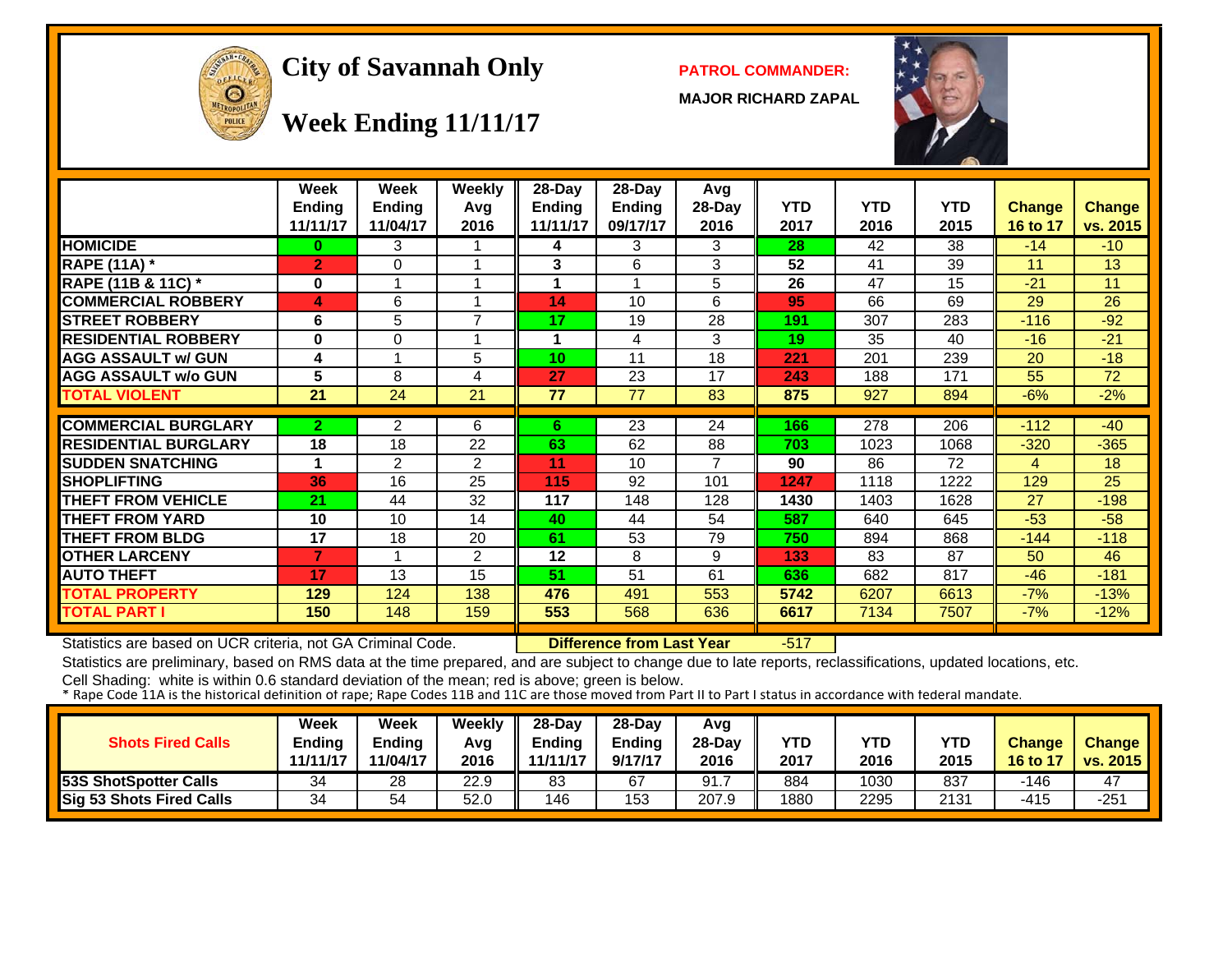

#### **COMPSTATWEST CHATHAM PRECINCTWeek Ending 11/11/17**

**PRECINCT COMMANDER:**

**CAPT. JOHN BEST**



|                             | Week<br><b>Ending</b><br>11/11/17 | Week<br><b>Ending</b><br>11/04/17 | Weekly<br>Avg<br>2016 | 28-Day<br>Ending<br>11/11/17 | $28-Dav$<br><b>Ending</b><br>09/17/17 | Avg<br>28-Day<br>2016 | <b>YTD</b><br>2017 | <b>YTD</b><br>2016 | <b>YTD</b><br>2015 | <b>Change</b><br>16 to 17 | <b>Change</b><br>vs. 2015 |
|-----------------------------|-----------------------------------|-----------------------------------|-----------------------|------------------------------|---------------------------------------|-----------------------|--------------------|--------------------|--------------------|---------------------------|---------------------------|
| <b>HOMICIDE</b>             | 0                                 | 0                                 | 0                     | $\bf{0}$                     | 0                                     | 0                     | 3                  | 4                  | 4                  | -1.                       | $-1$                      |
| <b>RAPE (11A) *</b>         |                                   | 0                                 | $\Omega$              | $\mathbf 2$                  |                                       |                       | 14                 | 10                 | 12                 | 4                         | $\overline{2}$            |
| RAPE (11B & 11C) *          | $\bf{0}$                          | $\Omega$                          | $\Omega$              | $\bf{0}$                     | $\Omega$                              |                       | $5\phantom{1}$     | 15                 | 4                  | $-10$                     | 1                         |
| <b>COMMERCIAL ROBBERY</b>   |                                   |                                   | 0                     | 2                            | $\overline{2}$                        |                       | 13                 | 15                 | 14                 | $-2$                      | $-1$                      |
| <b>STREET ROBBERY</b>       | $\overline{2}$                    | 0                                 |                       | 3                            |                                       | 3                     | 23                 | 31                 | 24                 | $-8$                      | $-1$                      |
| <b>RESIDENTIAL ROBBERY</b>  | $\Omega$                          | 0                                 | 0                     | $\bf{0}$                     | $\Omega$                              |                       | 3                  | 17                 | $\overline{7}$     | $-14$                     | $-4$                      |
| <b>AGG ASSAULT w/ GUN</b>   | $\bf{0}$                          | 0                                 |                       | $\overline{2}$               |                                       | 4                     | 40                 | 41                 | 23                 | -1                        | 17                        |
| <b>AGG ASSAULT w/o GUN</b>  |                                   | $\overline{2}$                    |                       | 4                            | 4                                     | 4                     | 52                 | 45                 | 37                 | $\overline{7}$            | 15                        |
| <b>TOTAL VIOLENT</b>        | 5                                 | 3                                 | 4                     | 13                           | 9                                     | 16                    | 153                | 178                | 125                | $-14%$                    | 22%                       |
|                             |                                   |                                   |                       |                              |                                       |                       |                    |                    |                    |                           |                           |
| <b>COMMERCIAL BURGLARY</b>  | $\overline{2}$                    |                                   |                       | 3                            | 4                                     | 5                     | 51                 | 57                 | 63                 | $-6$                      | $-12$                     |
| <b>RESIDENTIAL BURGLARY</b> | 8                                 | 8                                 | 6                     | 22                           | 9                                     | 22                    | 227                | 259                | 297                | $-32$                     | $-70$                     |
| <b>SUDDEN SNATCHING</b>     | 0                                 | 0                                 | 0                     | $\bf{0}$                     | $\mathbf{0}$                          |                       | 7                  | 10                 | 4                  | $-3$                      | 3                         |
| <b>SHOPLIFTING</b>          | $\overline{2}$                    |                                   | 3                     | 7.                           | 9                                     | 14                    | 140                | 156                | 174                | $-16$                     | $-34$                     |
| <b>THEFT FROM VEHICLE</b>   | 8                                 | 17                                | $\overline{7}$        | 47                           | 50                                    | 29                    | 370                | 324                | 334                | 46                        | 36                        |
| <b>THEFT FROM YARD</b>      | $\bf{0}$                          |                                   | 3                     | 4                            | 14                                    | 10                    | 135                | 117                | 137                | 18                        | $-2$                      |
| <b>THEFT FROM BLDG</b>      | 6                                 |                                   | 4                     | 11                           | 20                                    | 16                    | 209                | 162                | 182                | 47                        | $\overline{27}$           |
| <b>OTHER LARCENY</b>        | 3                                 | 0                                 |                       | 4                            | 3                                     | 4                     | 42                 | 33                 | 23                 | 9                         | 19                        |
| <b>AUTO THEFT</b>           | $\overline{2}$                    | 10                                | 4                     | 26                           | 28                                    | 16                    | 212                | 177                | 198                | 35                        | 14                        |
| <b>TOTAL PROPERTY</b>       | 31                                | 39                                | 29                    | 124                          | 137                                   | 118                   | 1393               | 1295               | 1412               | 8%                        | $-1%$                     |
| <b>TOTAL PART I</b>         | 36                                | 42                                | 33                    | 137                          | 146                                   | 134                   | 1546               | 1473               | 1537               | 5%                        | 1%                        |

Statistics are based on UCR criteria, not GA Criminal Code. **Difference from Last Year** 73

Statistics are preliminary, based on RMS data at the time prepared, and are subject to change due to late reports, reclassifications, updated locations, etc.

| <b>Citizen Initiated Calls</b> | Week<br><b>Ending</b><br>11/11/17 | <b>Week</b><br><b>Ending</b><br>11/04/17 | <b>Weekly</b><br>Avg<br>2016 | $28$ -Day<br><b>Ending</b><br>11/11/17 | $28-Dav$<br><b>Ending</b><br>9/17/17 | Avg<br>$28-Day$<br>2016 | YTD<br>2017 | YTD<br>2016 | YTD<br>2015 | <b>Change</b><br>16 to 17 | <b>Change</b><br>vs. 2015 |
|--------------------------------|-----------------------------------|------------------------------------------|------------------------------|----------------------------------------|--------------------------------------|-------------------------|-------------|-------------|-------------|---------------------------|---------------------------|
| <b>Midnight Shift</b>          | 115                               | 109                                      | 114                          | 461                                    | 490                                  | 455                     | 5145        | 5213        | 5160        | $-68$                     | $-15$                     |
| Day Shift                      | 268                               | 307                                      | 282                          | 1085                                   | 1221                                 | 1127                    | 12537       | 12927       | 12698       | $-390$                    | $-161$                    |
| <b>Afternoon Shift</b>         | 290                               | 273                                      | 294                          | 1153                                   | 1233                                 | 1177                    | 13211       | 13356       | 13257       | $-145$                    | $-46$                     |
| <b>TOTAL CITIZEN CFS</b>       | 673                               | 673                                      | 690                          | 2699                                   | 2944                                 | 2758                    | 30893       | 31496       | 31115       | $-1.9%$                   | $-0.7%$                   |
| <b>53S ShotSpotter Calls</b>   |                                   |                                          |                              |                                        |                                      |                         |             |             |             |                           |                           |
| Sig 53 Shots Fired Calls       | 9                                 |                                          | 10                           | 33                                     | 33                                   | 38                      | 389         | 416         | 401         | -27                       | $-12$                     |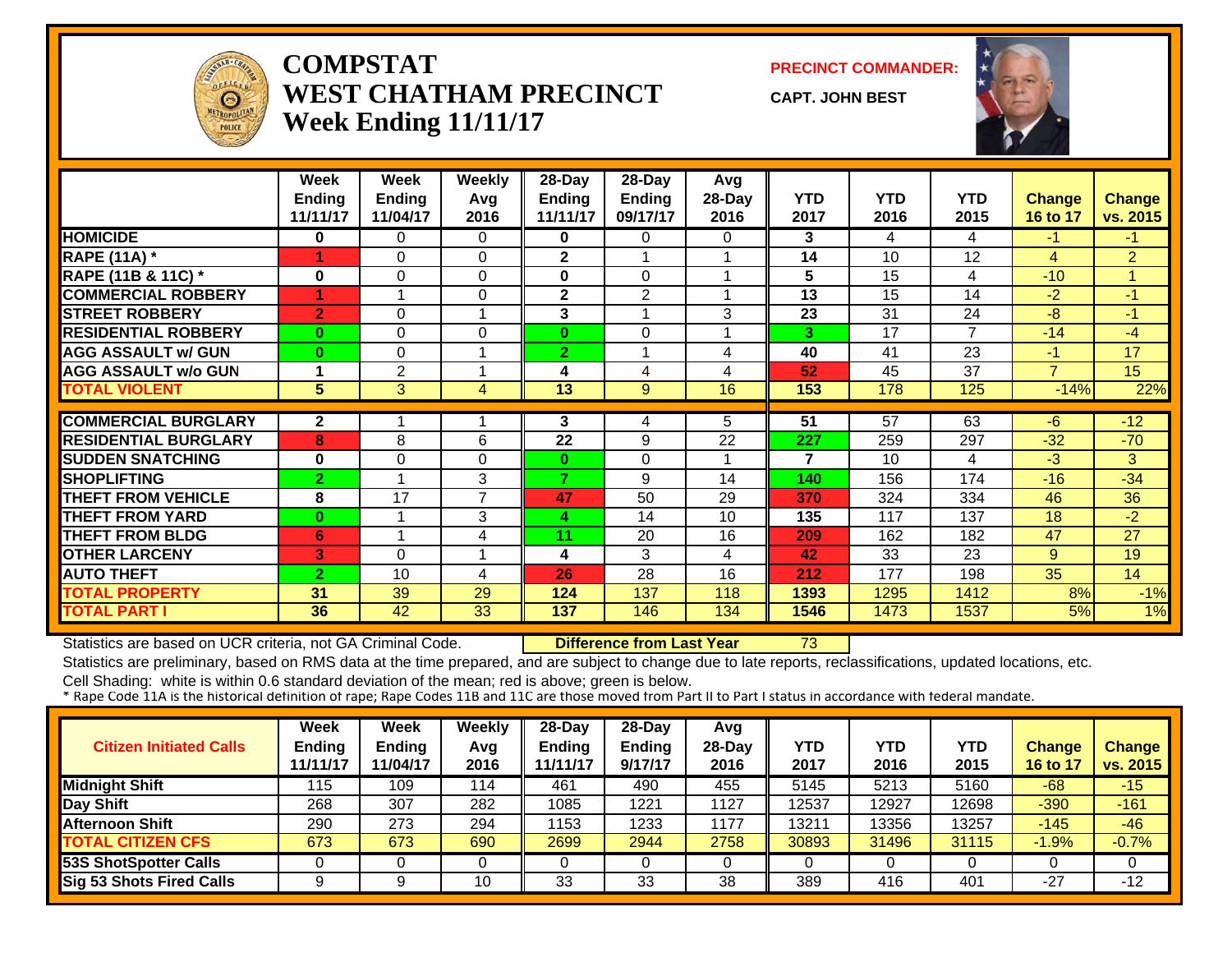## **BEAT 11 West Chatham Precinct Week Ending 11/11/17**



|                             |                | <b>Last 4 Weeks</b> |               |                | 28 Days        | 28 Day  |                |                |                |                 |                |
|-----------------------------|----------------|---------------------|---------------|----------------|----------------|---------|----------------|----------------|----------------|-----------------|----------------|
|                             | <b>Ending</b>  | <b>Endina</b>       | <b>Endina</b> | <b>Endina</b>  | <b>Ending</b>  | Average | <b>YTD</b>     | <b>YTD</b>     | <b>YTD</b>     | <b>Change</b>   | <b>Change</b>  |
|                             | 10/21/17       | 10/28/17            | 11/04/17      | 11/11/17       | 11/11/17       | 2016    | 2017           | 2016           | 2015           | 16 to 17        | vs. 2015       |
| <b>HOMICIDE</b>             | $\Omega$       | 0                   | $\mathbf{0}$  | $\Omega$       | $\Omega$       | 0.0     | $\Omega$       | $\Omega$       | 0              | $\Omega$        | $\overline{0}$ |
| <b>RAPE (11A) *</b>         | $\Omega$       | $\Omega$            | $\Omega$      | $\Omega$       | $\Omega$       | 0.1     | $\mathbf{1}$   | $\mathbf{1}$   | $\mathbf{1}$   | $\Omega$        | $\Omega$       |
| RAPE (11B & 11C) *          | $\mathbf 0$    | $\Omega$            | $\Omega$      | $\Omega$       | $\Omega$       | 0.1     | $\mathbf{1}$   | $\mathbf{1}$   | $\mathbf{1}$   | $\overline{0}$  | $\mathbf{0}$   |
| <b>COMMERCIAL ROBBERY</b>   | $\Omega$       | $\Omega$            | $\Omega$      | $\Omega$       | $\Omega$       | 0.3     | $\overline{2}$ | 3              | 3              | $-1$            | $-1$           |
| <b>STREET ROBBERY</b>       | $\Omega$       | $\Omega$            | $\Omega$      | $\Omega$       | $\Omega$       | 0.2     | $\overline{2}$ | $\overline{2}$ | 4              | $\Omega$        | $-2$           |
| <b>RESIDENTIAL ROBBERY</b>  | $\Omega$       | $\Omega$            | $\Omega$      | $\Omega$       | $\Omega$       | 0.1     | $\Omega$       | $\mathbf{1}$   | 0              | $-1$            | $\Omega$       |
| <b>AGG ASSAULT w/ GUN</b>   | $\Omega$       | 0                   | $\Omega$      | $\Omega$       | $\Omega$       | 0.1     | 5              | $\mathbf{1}$   | $\mathbf{1}$   | 4               | $\overline{4}$ |
| <b>AGG ASSAULT w/o GUN</b>  | $\Omega$       | 0                   | $\Omega$      | $\Omega$       | $\Omega$       | 0.5     | 4              | 5              | $\mathbf{1}$   | $-1$            | 3              |
| <b>TOTAL VIOLENT</b>        | $\Omega$       | $\Omega$            | $\Omega$      | $\Omega$       | $\Omega$       | 1.3     | 15             | 14             | 11             | 7%              | 36%            |
| <b>COMMERCIAL BURGLARY</b>  | $\Omega$       | 0                   | $\Omega$      | $\Omega$       | $\Omega$       | 0.4     | 10             | 5.             | 13             | 5               | $-3$           |
| <b>RESIDENTIAL BURGLARY</b> | $\mathbf{1}$   | 0                   | 0             | 1              | $\overline{2}$ | 1.1     | 20             | 12             | 20             | 8               | $\mathbf{0}$   |
| <b>SUDDEN SNATCHING</b>     | $\Omega$       | 0                   | $\Omega$      | $\Omega$       | $\Omega$       | 0.1     | $\mathbf{1}$   | $\mathbf{1}$   | 0              | $\Omega$        | $\overline{1}$ |
| <b>SHOPLIFTING</b>          | $\Omega$       | 0                   | $\Omega$      | $\Omega$       | 0              | 0.2     | $\overline{7}$ | $\overline{2}$ | $\mathbf{1}$   | 5               | 6              |
| <b>THEFT FROM VEHICLE</b>   | $\overline{2}$ | 3                   | $\Omega$      | $\overline{2}$ | 7              | 3.5     | 47             | 35             | 37             | 12 <sup>2</sup> | 10             |
| <b>THEFT FROM YARD</b>      | $\Omega$       | $\Omega$            | $\Omega$      | $\Omega$       | $\Omega$       | 1.9     | 26             | 24             | 21             | $\overline{2}$  | 5              |
| <b>THEFT FROM BLDG</b>      | 1              | 0                   | $\Omega$      | $\Omega$       | $\mathbf{1}$   | 3.3     | 54             | 35             | 49             | 19              | 5              |
| <b>OTHER LARCENY</b>        | $\Omega$       | 0                   | $\Omega$      | $\mathbf{1}$   | $\mathbf{1}$   | 0.7     | 6              | 7              | $\overline{2}$ | $-1$            | $\overline{4}$ |
| <b>AUTO THEFT</b>           | $\Omega$       | $\mathbf{1}$        | $\mathbf{1}$  | $\Omega$       | $\overline{2}$ | 2.2     | 25             | 23             | 31             | $\overline{2}$  | $-6$           |
| <b>TOTAL PROPERTY</b>       | $\overline{4}$ | $\overline{4}$      | $\mathbf{1}$  | 4              | 13             | 13.4    | 196            | 144            | 174            | 36%             | 13%            |
| <b>TOTAL PART I</b>         | $\overline{4}$ | 4                   | $\mathbf{1}$  | 4              | 13             | 14.7    | 211            | 158            | 185            | 34%             | 14%            |

 **Difference from Last Year**53

Statistics are based on UCR criteria, not GA Criminal Code.

\* Rape Code 11A is the historical definition of rape (aka Legacy Rape); Rape Codes 11B and 11C are those moved from Part II to Part I in 2017.

\* Rape Code 11A is the historical definition of rape; Rape Codes 11B and 11C are those moved from Part II to Part I status in accordance with federal mandate.

|                              | Week     | Week          | Week          | Week              | 28 Days       | 28 Day    |      |      |      |               |                 |
|------------------------------|----------|---------------|---------------|-------------------|---------------|-----------|------|------|------|---------------|-----------------|
| <b>Shots Fired Calls</b>     | Ending   | <b>Ending</b> | <b>Ending</b> | <b>Ending</b>     | <b>Ending</b> | Average I | YTD  | YTD  | YTD  | <b>Change</b> | <b>Change</b>   |
|                              | 10/21/17 | 10/28/17      | 11/04/17      | 11/11/17 11/11/17 |               | 2016      | 2017 | 2016 | 2015 | 16 to 17      | <b>vs. 2015</b> |
| <b>53S ShotSpotter Calls</b> |          |               |               |                   |               | 0.0       |      |      |      | 0%            | 0%              |
| Sig 53 Shots Fired Calls     |          |               |               | -                 |               | 1.6       | 23   | 15   | 33   | 53%           | $-30\%$         |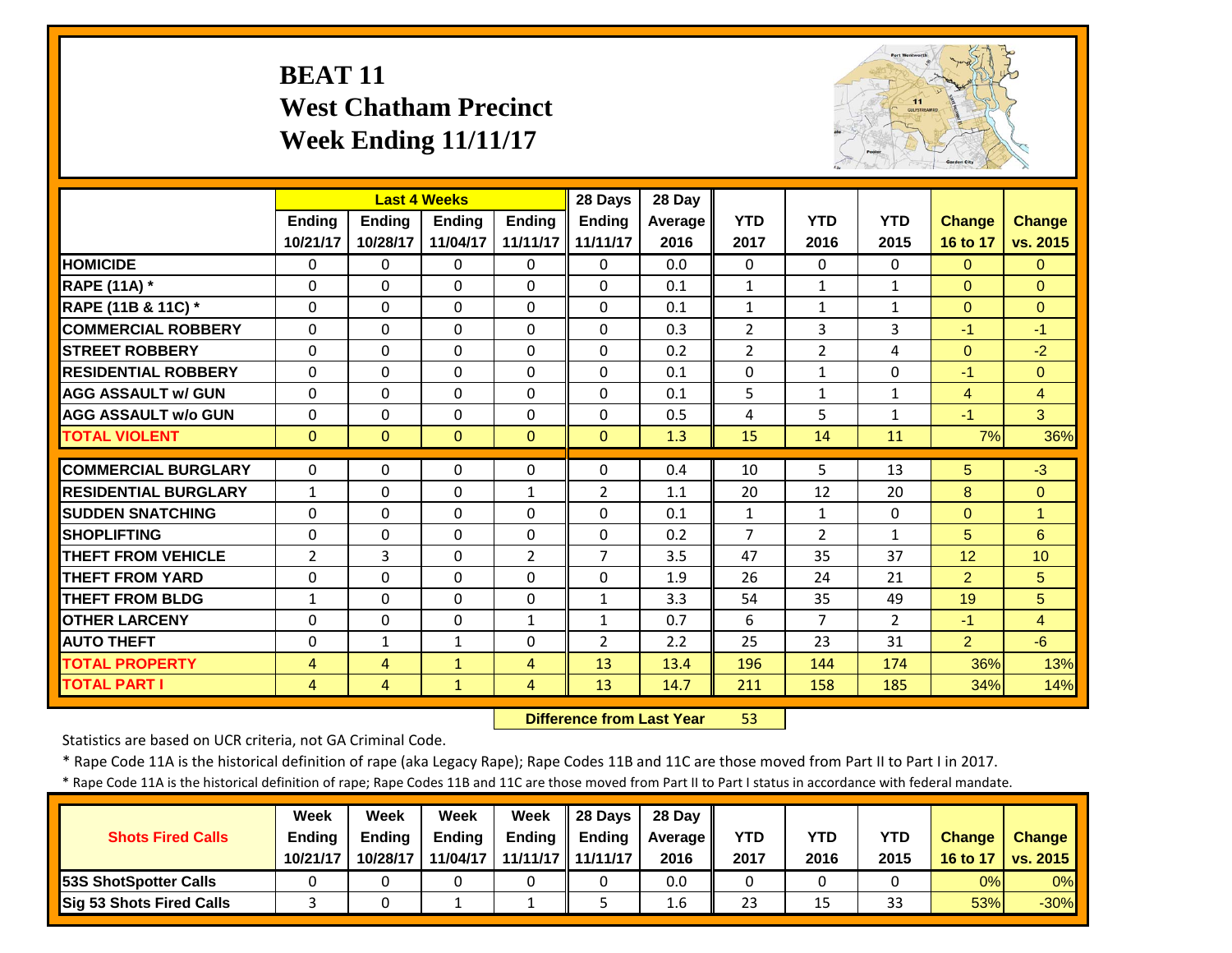## **BEAT 12 West Chatham Precinct Week Ending 11/11/17**



|                             |                | <b>Last 4 Weeks</b> |                |                | 28 Days        | 28 Day  |                |                |                |                |                |
|-----------------------------|----------------|---------------------|----------------|----------------|----------------|---------|----------------|----------------|----------------|----------------|----------------|
|                             | Ending         | <b>Ending</b>       | Ending         | <b>Ending</b>  | <b>Ending</b>  | Average | <b>YTD</b>     | <b>YTD</b>     | <b>YTD</b>     | <b>Change</b>  | Change         |
|                             | 10/21/17       | 10/28/17            | 11/04/17       | 11/11/17       | 11/11/17       | 2016    | 2017           | 2016           | 2015           | 16 to 17       | vs. 2015       |
| <b>HOMICIDE</b>             | 0              | 0                   | $\Omega$       | $\Omega$       | $\Omega$       | 0.1     | 1              | $\mathbf{1}$   | 0              | $\Omega$       | 1              |
| <b>RAPE (11A)</b> *         | $\Omega$       | $\mathbf{1}$        | $\Omega$       | $\Omega$       | $\mathbf{1}$   | 0.2     | 5              | $\mathbf{1}$   | 3              | $\overline{4}$ | $\overline{2}$ |
| RAPE (11B & 11C) *          | $\Omega$       | $\Omega$            | $\Omega$       | $\Omega$       | $\Omega$       | 0.6     | $\mathbf{1}$   | $\overline{7}$ | 1              | $-6$           | $\Omega$       |
| <b>COMMERCIAL ROBBERY</b>   | $\Omega$       | $\Omega$            | $\Omega$       | 1              | $\mathbf{1}$   | 0.3     | 2              | 4              | 1              | $-2$           | $\overline{1}$ |
| <b>STREET ROBBERY</b>       | $\Omega$       | $\Omega$            | $\Omega$       | $\mathbf{1}$   | 1              | 0.6     | $\overline{4}$ | 6              | 6              | $-2$           | $-2$           |
| <b>RESIDENTIAL ROBBERY</b>  | 0              | $\Omega$            | $\Omega$       | 0              | $\Omega$       | 0.3     | $\mathbf{1}$   | 4              | $\mathbf{1}$   | $-3$           | $\Omega$       |
| <b>AGG ASSAULT w/ GUN</b>   | $\mathbf{1}$   | $\Omega$            | $\Omega$       | $\Omega$       | $\mathbf{1}$   | 0.7     | 10             | 8              | $\overline{2}$ | $\overline{2}$ | 8              |
| <b>AGG ASSAULT w/o GUN</b>  | $\mathbf{1}$   | 0                   | $\mathbf{1}$   | $\Omega$       | $\overline{2}$ | 0.8     | 16             | 9              | 10             | $\overline{7}$ | 6              |
| <b>TOTAL VIOLENT</b>        | $\overline{2}$ | $\mathbf{1}$        | $\mathbf{1}$   | $\overline{2}$ | 6              | 3.6     | 40             | 40             | 24             | 0%             | 67%            |
| <b>COMMERCIAL BURGLARY</b>  | $\Omega$       | $\Omega$            | $\Omega$       | $\Omega$       | 0              | 0.5     | $\overline{2}$ | 5.             | 6              | $-3$           | $-4$           |
| <b>RESIDENTIAL BURGLARY</b> | $\mathbf{1}$   | $\Omega$            | 3              | 4              | 8              | 7.1     | 57             | 89             | 105            | $-32$          | $-48$          |
| <b>SUDDEN SNATCHING</b>     | 0              | $\Omega$            | $\Omega$       | 0              | $\Omega$       | 0.3     | $\Omega$       | 3              | 0              | $-3$           | $\Omega$       |
| <b>SHOPLIFTING</b>          | $\Omega$       | $\Omega$            | $\Omega$       | 1              | 1              | 2.9     | 19             | 32             | 23             | $-13$          | $-4$           |
| <b>THEFT FROM VEHICLE</b>   | $\mathbf{1}$   | $\mathbf{1}$        | 4              | $\Omega$       | 6              | 8.6     | 95             | 98             | 93             | $-3$           | $\overline{2}$ |
| <b>THEFT FROM YARD</b>      | $\mathbf{1}$   | $\Omega$            | $\Omega$       | 0              | $\mathbf{1}$   | 2.6     | 24             | 32             | 32             | $-8$           | $-8$           |
| <b>THEFT FROM BLDG</b>      | $\Omega$       | $\mathbf{1}$        | $\Omega$       | 1              | $\overline{2}$ | 2.7     | 39             | 29             | 30             | 10             | 9              |
| <b>OTHER LARCENY</b>        | $\Omega$       | $\Omega$            | $\Omega$       | 1              | $\mathbf{1}$   | 0.9     | $\overline{7}$ | 8              | 4              | $-1$           | 3              |
| <b>AUTO THEFT</b>           | $\mathbf{1}$   | $\mathbf{1}$        | $\overline{2}$ | $\mathbf{1}$   | 5              | 4.0     | 31             | 40             | 54             | $-9$           | $-23$          |
| <b>TOTAL PROPERTY</b>       | 4              | 3                   | 9              | 8              | 24             | 29.5    | 274            | 336            | 347            | $-18%$         | $-21%$         |
| <b>TOTAL PART I</b>         | 6              | $\overline{4}$      | 10             | 10             | 30             | 33.1    | 314            | 376            | 371            | $-16%$         | $-15%$         |

 **Difference from Last Year** $-62$ 

Statistics are based on UCR criteria, not GA Criminal Code.

|                               | Week          | Week          | Week          | Week          | $\parallel$ 28 Davs | 28 Day    |      |      |            |               |                     |
|-------------------------------|---------------|---------------|---------------|---------------|---------------------|-----------|------|------|------------|---------------|---------------------|
| <b>Shots Fired Calls</b>      | <b>Ending</b> | <b>Ending</b> | <b>Ending</b> | <b>Ending</b> | <b>Ending</b>       | Average I | YTD  | YTD  | <b>YTD</b> | <b>Change</b> | <b>Change</b>       |
|                               | 10/21/17      | 10/28/17      | 11/04/17      |               | 11/11/17   11/11/17 | 2016      | 2017 | 2016 | 2015       |               | 16 to 17   vs. 2015 |
| <b>153S ShotSpotter Calls</b> |               |               |               |               |                     | 0.0       |      |      |            | 0%            | $0\%$               |
| Sig 53 Shots Fired Calls      |               |               |               |               |                     | 6.5       | 79   | 73   | 62         | 8%            | 27%                 |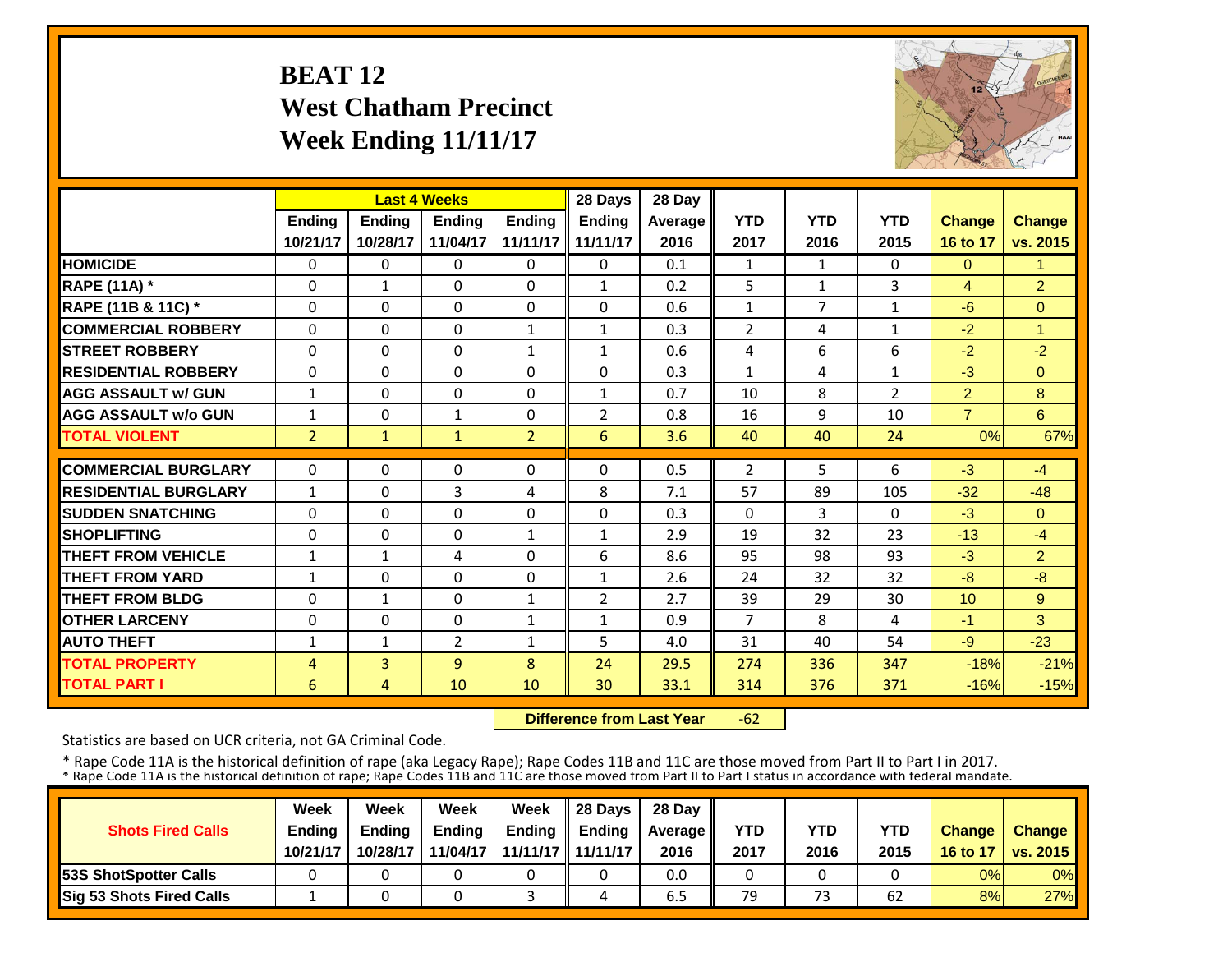## **BEAT 13 West Chatham Precinct Week Ending 11/11/17**



|                             |                | <b>Last 4 Weeks</b> |                |               | 28 Days        | 28 Day  |                |                |                |                |                |
|-----------------------------|----------------|---------------------|----------------|---------------|----------------|---------|----------------|----------------|----------------|----------------|----------------|
|                             | Ending         | Ending              | <b>Ending</b>  | <b>Ending</b> | Ending         | Average | <b>YTD</b>     | <b>YTD</b>     | <b>YTD</b>     | <b>Change</b>  | <b>Change</b>  |
|                             | 10/21/17       | 10/28/17            | 11/04/17       | 11/11/17      | 11/11/17       | 2016    | 2017           | 2016           | 2015           | 16 to 17       | vs. 2015       |
| <b>HOMICIDE</b>             | $\Omega$       | $\Omega$            | $\Omega$       | 0             | $\Omega$       | 0.1     | 1              | $\Omega$       | 3              | $\mathbf{1}$   | $-2$           |
| <b>RAPE (11A)</b> *         | $\Omega$       | $\Omega$            | $\Omega$       | 0             | 0              | 0.4     | 3              | 4              | $\mathbf{1}$   | $-1$           | $\overline{2}$ |
| RAPE (11B & 11C) *          | $\mathbf 0$    | $\Omega$            | $\Omega$       | $\Omega$      | $\mathbf{0}$   | 0.1     | $\Omega$       | $\mathbf{1}$   | 0              | $-1$           | $\Omega$       |
| <b>COMMERCIAL ROBBERY</b>   | $\Omega$       | $\Omega$            | $\Omega$       | $\Omega$      | 0              | 0.2     | 3              | $\mathbf{1}$   | 3              | 2              | $\Omega$       |
| <b>ISTREET ROBBERY</b>      | $\Omega$       | $\Omega$            | $\Omega$       | $\mathbf{1}$  | $\mathbf{1}$   | 0.8     | 6              | 6              | 4              | $\Omega$       | $\overline{2}$ |
| <b>RESIDENTIAL ROBBERY</b>  | $\Omega$       | $\Omega$            | $\Omega$       | $\Omega$      | $\Omega$       | 0.2     | $\mathbf{1}$   | $\overline{2}$ | $\overline{2}$ | $-1$           | $-1$           |
| <b>AGG ASSAULT w/ GUN</b>   | 0              | 1                   | $\Omega$       | $\Omega$      | $\mathbf{1}$   | 1.2     | 9              | 14             | 8              | $-5$           | 1              |
| <b>AGG ASSAULT w/o GUN</b>  | $\Omega$       | $\Omega$            | $\Omega$       | $\Omega$      | $\Omega$       | 0.8     | 13             | 10             | 11             | 3              | $\overline{2}$ |
| <b>TOTAL VIOLENT</b>        | $\Omega$       | $\mathbf{1}$        | $\Omega$       | $\mathbf{1}$  | $\overline{2}$ | 3.6     | 36             | 38             | 32             | $-5%$          | 13%            |
| <b>COMMERCIAL BURGLARY</b>  | $\Omega$       | $\Omega$            | $\Omega$       | 1             | 1              | 1.1     | 21             | 13             | 20             | 8              | -1             |
| <b>RESIDENTIAL BURGLARY</b> | 3              | $\mathbf{1}$        | 1              | $\mathbf{1}$  | 6              | 3.1     | 34             | 37             | 45             | $-3$           | $-11$          |
| <b>SUDDEN SNATCHING</b>     | 0              | $\Omega$            | $\Omega$       | $\Omega$      | $\Omega$       | 0.3     | $\overline{2}$ | $\mathbf{1}$   | 4              | 1              | $-2$           |
| <b>SHOPLIFTING</b>          | $\Omega$       | $\mathbf{1}$        | $\Omega$       | $\Omega$      | $\mathbf{1}$   | 1.6     | 21             | 19             | 6              | 2              | 15             |
| <b>THEFT FROM VEHICLE</b>   | $\overline{2}$ | $\Omega$            | 2              | $\Omega$      | 4              | 4.2     | 41             | 51             | 57             | $-10$          | $-16$          |
| <b>THEFT FROM YARD</b>      | 1              | $\mathbf{1}$        | $\mathbf{1}$   | $\Omega$      | 3              | 1.9     | 24             | 20             | 24             | $\overline{4}$ | $\Omega$       |
| <b>THEFT FROM BLDG</b>      | $\Omega$       | $\Omega$            | $\Omega$       | $\mathbf{1}$  | $\mathbf{1}$   | 2.1     | 18             | 23             | 23             | $-5$           | $-5$           |
| <b>OTHER LARCENY</b>        | $\Omega$       | $\mathbf{1}$        | $\Omega$       | $\Omega$      | $\mathbf{1}$   | 0.1     | 6              | $\mathbf{1}$   | 3              | 5              | 3              |
| <b>AUTO THEFT</b>           | $\mathbf{1}$   | $\Omega$            | $\overline{2}$ | $\mathbf{1}$  | 4              | 2.7     | 38             | 28             | 30             | 10             | 8              |
| <b>TOTAL PROPERTY</b>       | $\overline{7}$ | 4                   | $6\phantom{1}$ | 4             | 21             | 17.1    | 205            | 193            | 212            | 6%             | $-3%$          |
| <b>TOTAL PART I</b>         | $\overline{7}$ | 5                   | 6              | 5             | 23             | 20.7    | 241            | 231            | 244            | 4%             | $-1%$          |

 **Difference from Last Year**10

Statistics are based on UCR criteria, not GA Criminal Code.

|                               | Week          | Week          | Week          | Week          | $\parallel$ 28 Davs | 28 Day    |      |      |      |               |                     |
|-------------------------------|---------------|---------------|---------------|---------------|---------------------|-----------|------|------|------|---------------|---------------------|
| <b>Shots Fired Calls</b>      | <b>Ending</b> | <b>Ending</b> | <b>Ending</b> | <b>Ending</b> | <b>Ending</b>       | Average I | YTD  | YTD  | YTD  | <b>Change</b> | <b>Change</b>       |
|                               | 10/21/17      | 10/28/17      | 11/04/17      |               | 11/11/17   11/11/17 | 2016      | 2017 | 2016 | 2017 |               | 16 to 17   vs. 2015 |
| <b>153S ShotSpotter Calls</b> |               |               |               |               |                     | 0.2       |      |      |      | 0%            | $0\%$               |
| Sig 53 Shots Fired Calls      |               |               |               |               |                     | 8.6       | 71   | 92   | 85   | $-23%$        | $-16%$              |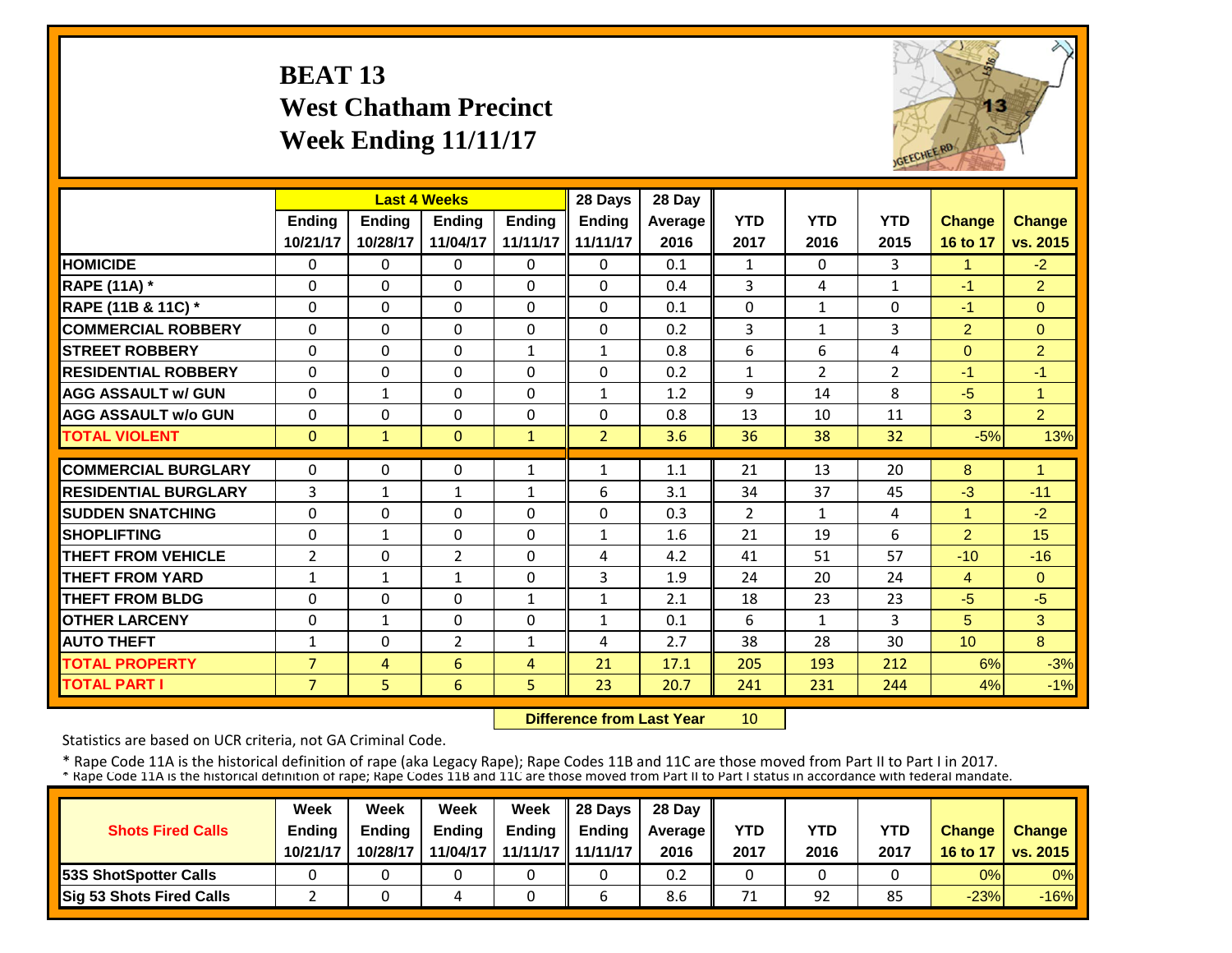## **BEAT 14 West Chatham Precinct Week Ending 11/11/17**



|                             |                | <b>Last 4 Weeks</b> |                |               | 28 Days        | 28 Day  |                |                |                |                |                      |
|-----------------------------|----------------|---------------------|----------------|---------------|----------------|---------|----------------|----------------|----------------|----------------|----------------------|
|                             | Ending         | <b>Ending</b>       | <b>Endina</b>  | <b>Endina</b> | Ending         | Average | <b>YTD</b>     | <b>YTD</b>     | <b>YTD</b>     | <b>Change</b>  | <b>Change</b>        |
|                             | 10/21/17       | 10/28/17            | 11/04/17       | 11/11/17      | 11/11/17       | 2016    | 2017           | 2016           | 2015           | 16 to 17       | vs. 2015             |
| <b>HOMICIDE</b>             | $\Omega$       | $\Omega$            | $\Omega$       | $\Omega$      | $\Omega$       | 0.2     | $\mathbf{0}$   | $\mathbf{1}$   | $\mathbf{1}$   | $-1$           | $-1$                 |
| <b>RAPE (11A) *</b>         | $\Omega$       | $\Omega$            | $\Omega$       | $\Omega$      | $\Omega$       | 0.0     | $\overline{2}$ | $\Omega$       | 4              | $\overline{2}$ | $-2$                 |
| RAPE (11B & 11C) *          | $\Omega$       | $\Omega$            | $\Omega$       | $\Omega$      | $\Omega$       | 0.2     | $\mathbf{1}$   | $\overline{2}$ | $\mathbf{1}$   | $-1$           | $\Omega$             |
| <b>COMMERCIAL ROBBERY</b>   | $\Omega$       | $\Omega$            | $\Omega$       | $\Omega$      | $\Omega$       | 0.2     | 4              | $\overline{2}$ | $\mathbf{1}$   | $\overline{2}$ | 3                    |
| <b>STREET ROBBERY</b>       | 0              | $\mathbf{1}$        | $\Omega$       | $\Omega$      | $\mathbf{1}$   | 0.4     | 3              | 4              | $\mathbf{1}$   | $-1$           | $\overline{2}$       |
| <b>RESIDENTIAL ROBBERY</b>  | $\Omega$       | $\Omega$            | $\Omega$       | $\Omega$      | $\Omega$       | 0.2     | $\mathbf{0}$   | $\overline{2}$ | $\Omega$       | $-2$           | $\Omega$             |
| <b>AGG ASSAULT w/ GUN</b>   | $\Omega$       | 0                   | $\Omega$       | $\Omega$      | $\Omega$       | 0.2     | $\overline{7}$ | $\overline{2}$ | $\Omega$       | 5              | $\overline{7}$       |
| <b>AGG ASSAULT w/o GUN</b>  | $\Omega$       | 0                   | $\mathbf{1}$   | $\mathbf{1}$  | $\overline{2}$ | 0.5     | 6              | 4              | $\mathbf{1}$   | $\overline{2}$ | 5                    |
| <b>TOTAL VIOLENT</b>        | $\Omega$       | $\mathbf{1}$        | $\mathbf{1}$   | $\mathbf{1}$  | $\overline{3}$ | 1.6     | 23             | 17             | 9              | 35%            | 156%                 |
| <b>COMMERCIAL BURGLARY</b>  | $\Omega$       | $\Omega$            | $\Omega$       | $\Omega$      | $\Omega$       | 0.9     | 8              | $\overline{7}$ | $\overline{7}$ | 1              | 1                    |
| <b>RESIDENTIAL BURGLARY</b> | $\Omega$       | $\Omega$            | $\overline{2}$ | $\Omega$      |                | 4.0     | 56             | 46             | 37             | 10             | 19                   |
|                             |                |                     |                |               | $\overline{2}$ |         |                |                |                |                |                      |
| <b>SUDDEN SNATCHING</b>     | $\Omega$       | 0                   | 0              | $\Omega$      | 0              | 0.1     | $\Omega$       | $\mathbf{1}$   | $\Omega$       | $-1$           | $\Omega$             |
| <b>SHOPLIFTING</b>          | 0              | $\Omega$            | 0              | 1             | $\mathbf{1}$   | 0.7     | 13             | 8              | 6              | 5              | $\overline{7}$       |
| <b>THEFT FROM VEHICLE</b>   | 3              | $\Omega$            | 8              | 3             | 14             | 3.7     | 83             | 37             | 49             | 46             | 34                   |
| <b>THEFT FROM YARD</b>      | $\Omega$       | $\Omega$            | $\Omega$       | $\Omega$      | $\Omega$       | 1.6     | 21             | 19             | 21             | $\overline{2}$ | $\Omega$             |
| <b>THEFT FROM BLDG</b>      | 0              | $\Omega$            | 1              | $\Omega$      | $\mathbf{1}$   | 1.8     | 31             | 15             | 32             | 16             | $-1$                 |
| <b>OTHER LARCENY</b>        | $\Omega$       | 0                   | $\Omega$       | 1             | $\mathbf{1}$   | 1.2     | 11             | 10             | 10             | 1              | $\blacktriangleleft$ |
| <b>AUTO THEFT</b>           | $\overline{2}$ | 2                   | $\mathbf{1}$   | $\Omega$      | 5              | 2.6     | 31             | 30             | 31             | $\mathbf{1}$   | $\Omega$             |
| <b>TOTAL PROPERTY</b>       | 5              | $\overline{2}$      | 12             | 5             | 24             | 16.5    | 254            | 173            | 193            | 47%            | 32%                  |
| <b>TOTAL PART I</b>         | 5 <sup>1</sup> | $\overline{3}$      | 13             | 6             | 27             | 18.1    | 277            | 190            | 202            | 46%            | 37%                  |

 **Difference from Last Year**87

Statistics are based on UCR criteria, not GA Criminal Code.

|                               | Week          | Week     | Week          | Week                | Il 28 Davs    | 28 Day         |      |      |      |               |                 |
|-------------------------------|---------------|----------|---------------|---------------------|---------------|----------------|------|------|------|---------------|-----------------|
| <b>Shots Fired Calls</b>      | <b>Ending</b> | Ending   | <b>Ending</b> | <b>Ending</b>       | <b>Ending</b> | <b>Average</b> | YTD  | YTD  | YTD  | <b>Change</b> | <b>Change</b>   |
|                               | 10/21/17      | 10/28/17 | 11/04/17      | 11/11/17   11/11/17 |               | 2016           | 2017 | 2016 | 2015 | 16 to 17      | <b>vs. 2015</b> |
| <b>153S ShotSpotter Calls</b> |               |          |               |                     |               | 0.0            |      |      |      | 0%            | $0\%$           |
| Sig 53 Shots Fired Calls      |               |          |               |                     |               | $\overline{A}$ | 87   | 76   | 82   | 14%           | 6%              |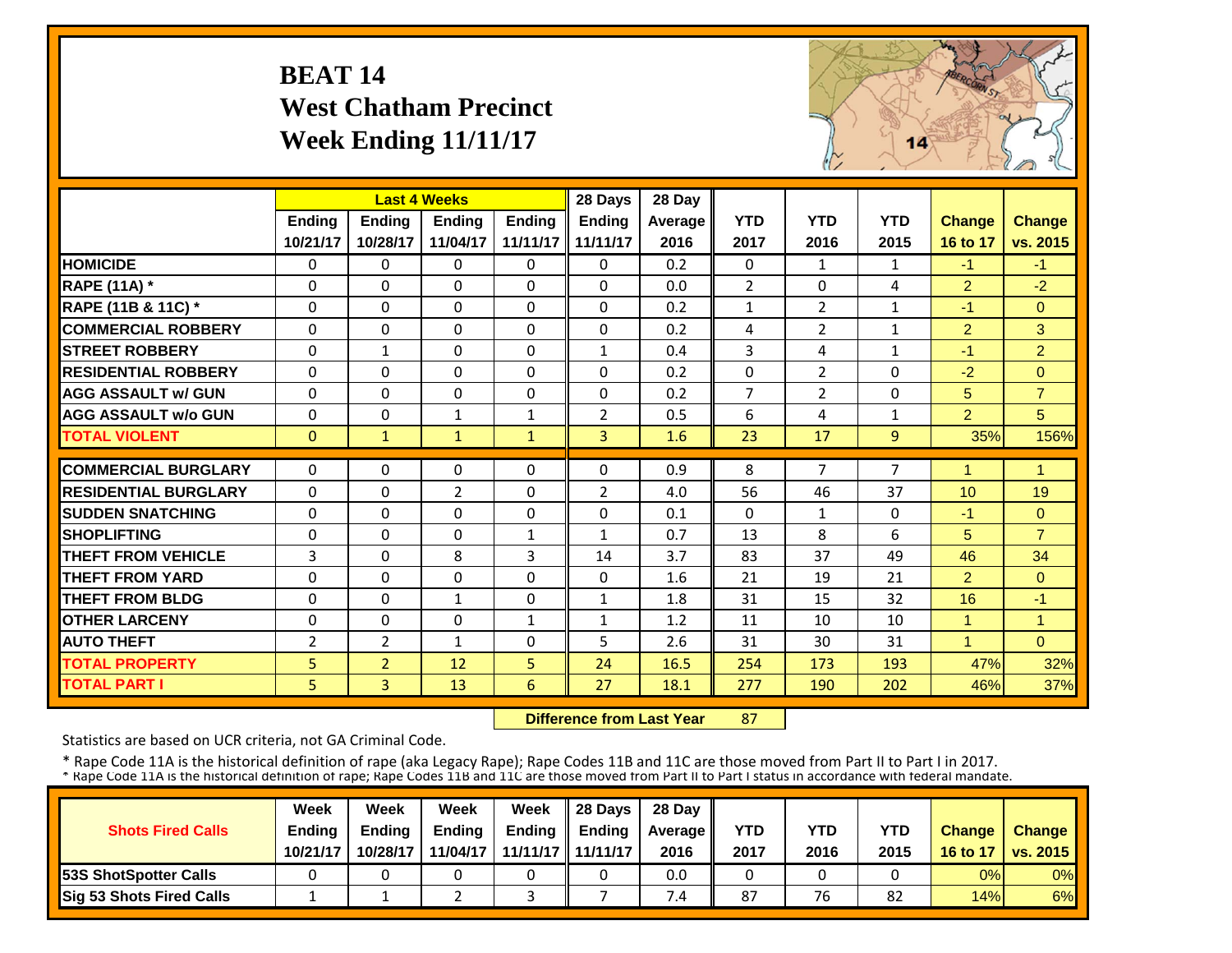#### **BEAT 15 West Chatham Precinct Week Ending 11/11/17**



|                             |                |                | <b>Last 4 Weeks</b> |                | 28 Days        | 28 Day  |              |                |                |                |                |
|-----------------------------|----------------|----------------|---------------------|----------------|----------------|---------|--------------|----------------|----------------|----------------|----------------|
|                             | Ending         | Ending         | Ending              | <b>Ending</b>  | <b>Ending</b>  | Average | <b>YTD</b>   | <b>YTD</b>     | <b>YTD</b>     | <b>Change</b>  | Change         |
|                             | 10/21/17       | 10/28/17       | 11/04/17            | 11/11/17       | 11/11/17       | 2016    | 2017         | 2016           | 2015           | 16 to 17       | vs. 2015       |
| <b>HOMICIDE</b>             | $\Omega$       | $\Omega$       | $\Omega$            | 0              | $\Omega$       | 0.2     | $\Omega$     | $\overline{2}$ | 0              | $-2$           | $\Omega$       |
| <b>RAPE (11A)</b> *         | $\Omega$       | $\Omega$       | $\Omega$            | $\mathbf{1}$   | $\mathbf{1}$   | 0.2     | $\mathbf{1}$ | $\overline{2}$ | $\overline{2}$ | $-1$           | $-1$           |
| RAPE (11B & 11C) *          | 0              | $\Omega$       | 0                   | 0              | 0              | 0.4     | $\Omega$     | 4              | 0              | $-4$           | $\mathbf{0}$   |
| <b>COMMERCIAL ROBBERY</b>   | $\Omega$       | $\Omega$       | $\mathbf{1}$        | 0              | $\mathbf{1}$   | 0.5     | $\mathbf{1}$ | 4              | 2              | $-3$           | $-1$           |
| <b>STREET ROBBERY</b>       | $\Omega$       | $\Omega$       | $\Omega$            | $\Omega$       | 0              | 0.7     | 4            | 8              | 5              | $-4$           | $-1$           |
| <b>RESIDENTIAL ROBBERY</b>  | $\Omega$       | $\Omega$       | $\Omega$            | $\Omega$       | 0              | 0.3     | $\Omega$     | 4              | $\mathbf{1}$   | $-4$           | $-1$           |
| <b>AGG ASSAULT w/ GUN</b>   | $\Omega$       | $\Omega$       | $\Omega$            | $\Omega$       | 0              | 0.9     | 8            | 10             | 11             | $-2$           | $-3$           |
| <b>AGG ASSAULT w/o GUN</b>  | $\Omega$       | $\Omega$       | $\Omega$            | $\Omega$       | 0              | 0.9     | 5            | 11             | 6              | $-6$           | $-1$           |
| <b>TOTAL VIOLENT</b>        | $\Omega$       | $\Omega$       | $\mathbf{1}$        | $\mathbf{1}$   | $\overline{2}$ | 4.0     | 19           | 45             | 27             | $-58%$         | $-30%$         |
| <b>COMMERCIAL BURGLARY</b>  | $\Omega$       | $\Omega$       | 1                   | 0              | $\mathbf{1}$   | 1.3     | 5            | 16             | 13             | $-11$          | $-8$           |
| <b>RESIDENTIAL BURGLARY</b> | $\Omega$       | $\Omega$       | $\Omega$            | $\mathbf{1}$   | 1              | 3.9     | 40           | 43             | 54             | $-3$           | $-14$          |
| <b>SUDDEN SNATCHING</b>     | 0              | $\Omega$       | $\Omega$            | $\Omega$       | 0              | 0.2     | 2            | 3              | 0              | $-1$           | $\overline{2}$ |
| <b>SHOPLIFTING</b>          | $\Omega$       | $\Omega$       | $\Omega$            | $\Omega$       | $\Omega$       | 1.5     | 9            | 16             | 8              | $-7$           | $\overline{1}$ |
| <b>THEFT FROM VEHICLE</b>   | $\overline{2}$ | $\overline{2}$ | 1                   | $\mathbf{1}$   | 6              | 2.9     | 35           | 35             | 47             | $\Omega$       | $-12$          |
| <b>THEFT FROM YARD</b>      | $\Omega$       | $\Omega$       | $\Omega$            | 0              | 0              | 1.0     | 16           | 10             | 10             | 6              | 6              |
| <b>THEFT FROM BLDG</b>      | 1              | $\Omega$       | $\Omega$            | $\overline{2}$ | 3              | 2.2     | 28           | 26             | 14             | $\overline{2}$ | 14             |
| <b>OTHER LARCENY</b>        | $\Omega$       | $\Omega$       | $\Omega$            | $\Omega$       | 0              | 0.3     | 5            | 4              | 0              | 1              | 5              |
| <b>AUTO THEFT</b>           | 1              | $\Omega$       | $\overline{2}$      | 0              | 3              | 1.9     | 33           | 22             | 28             | 11             | 5              |
| <b>TOTAL PROPERTY</b>       | $\overline{4}$ | $\overline{2}$ | 4                   | 4              | 14             | 15.2    | 173          | 175            | 174            | $-1%$          | $-1%$          |
| <b>TOTAL PART I</b>         | $\overline{4}$ | $\overline{2}$ | 5                   | 5              | 16             | 19.2    | 192          | 220            | 201            | $-13%$         | $-4%$          |

 **Difference from Last Year** $-28$ 

Statistics are based on UCR criteria, not GA Criminal Code.

|                               | Week          | Week          | Week          | Week          | $\parallel$ 28 Davs | 28 Day    |      |      |      |               |                     |
|-------------------------------|---------------|---------------|---------------|---------------|---------------------|-----------|------|------|------|---------------|---------------------|
| <b>Shots Fired Calls</b>      | <b>Ending</b> | <b>Ending</b> | <b>Ending</b> | <b>Ending</b> | <b>Ending</b>       | Average I | YTD  | YTD  | YTD  | <b>Change</b> | <b>Change</b>       |
|                               | 10/21/17      | 10/28/17      | 11/04/17      |               | 11/11/17   11/11/17 | 2016      | 2017 | 2016 | 2015 |               | 16 to 17   vs. 2015 |
| <b>153S ShotSpotter Calls</b> |               |               |               |               |                     | 0.0       |      |      |      | 0%            | $0\%$               |
| Sig 53 Shots Fired Calls      |               |               |               |               |                     | 8.2       | 62   | 92   | 94   | $-33%$        | $-34%$              |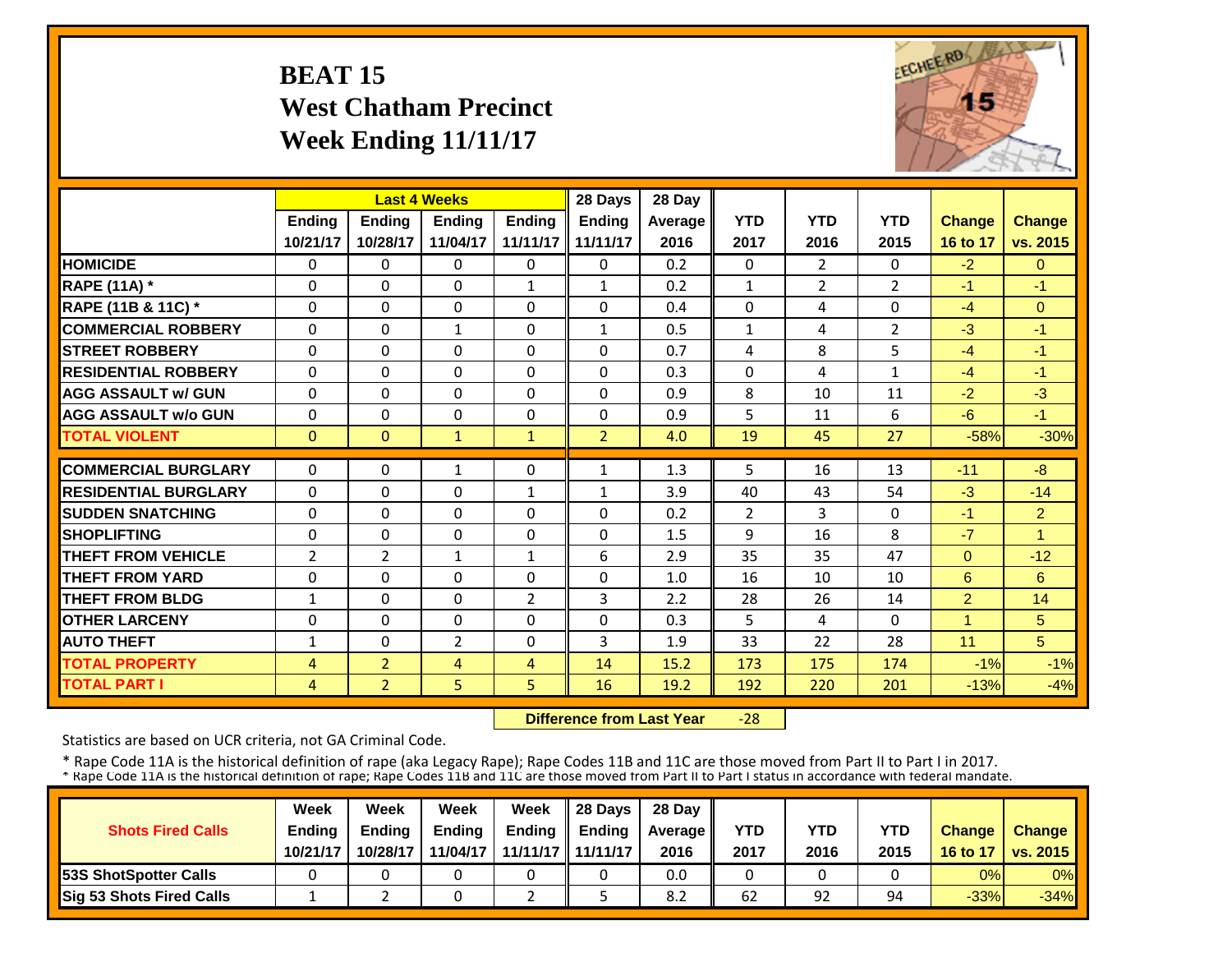## **BEAT 16 West Chatham Precinct Week Ending 11/11/17**



|                             |                |                | <b>Last 4 Weeks</b> |                | 28 Days      | 28 Day  |                |                |              |                |                |
|-----------------------------|----------------|----------------|---------------------|----------------|--------------|---------|----------------|----------------|--------------|----------------|----------------|
|                             | Ending         | <b>Ending</b>  | <b>Ending</b>       | <b>Ending</b>  | Ending       | Average | <b>YTD</b>     | <b>YTD</b>     | <b>YTD</b>   | <b>Change</b>  | <b>Change</b>  |
|                             | 10/21/17       | 10/28/17       | 11/04/17            | 11/11/17       | 11/11/17     | 2016    | 2017           | 2016           | 2015         | 16 to 17       | vs. 2015       |
| <b>HOMICIDE</b>             | $\Omega$       | $\Omega$       | $\Omega$            | $\Omega$       | 0            | 0.0     | $\mathbf{1}$   | $\Omega$       | $\Omega$     | 1              | $\mathbf{1}$   |
| <b>RAPE (11A)</b> *         | $\Omega$       | $\Omega$       | $\Omega$            | $\Omega$       | $\Omega$     | 0.2     | $\overline{2}$ | $\overline{2}$ | 1            | $\Omega$       | $\overline{1}$ |
| RAPE (11B & 11C) *          | $\mathbf 0$    | $\Omega$       | $\Omega$            | $\Omega$       | $\Omega$     | 0.0     | $\overline{2}$ | $\Omega$       | $\mathbf{1}$ | $\overline{2}$ | $\overline{1}$ |
| <b>COMMERCIAL ROBBERY</b>   | $\Omega$       | $\Omega$       | $\Omega$            | $\Omega$       | $\Omega$     | 0.1     | $\mathbf{1}$   | $\mathbf{1}$   | 4            | $\Omega$       | $-3$           |
| <b>STREET ROBBERY</b>       | $\Omega$       | $\Omega$       | $\Omega$            | $\Omega$       | $\Omega$     | 0.4     | 4              | 5              | 4            | $-1$           | $\Omega$       |
| <b>RESIDENTIAL ROBBERY</b>  | $\Omega$       | $\Omega$       | $\Omega$            | $\Omega$       | $\Omega$     | 0.4     | $\mathbf{1}$   | 4              | 3            | $-3$           | $-2$           |
| <b>AGG ASSAULT w/ GUN</b>   | $\Omega$       | $\Omega$       | $\Omega$            | $\Omega$       | $\Omega$     | 0.5     | $\mathbf{1}$   | 6              | $\mathbf{1}$ | $-5$           | $\Omega$       |
| <b>AGG ASSAULT w/o GUN</b>  | 0              | $\Omega$       | $\mathbf{0}$        | 0              | 0            | 0.5     | 8              | 6              | 8            | $\overline{2}$ | $\Omega$       |
| <b>TOTAL VIOLENT</b>        | $\Omega$       | $\Omega$       | $\mathbf{0}$        | $\Omega$       | $\Omega$     | 1.9     | 20             | 24             | 22           | $-17%$         | $-9%$          |
| <b>COMMERCIAL BURGLARY</b>  | $\Omega$       | $\Omega$       | $\Omega$            | $\mathbf{1}$   | $\mathbf{1}$ | 0.9     | 5              | 11             | 4            | $-6$           | $\overline{1}$ |
| <b>RESIDENTIAL BURGLARY</b> | $\Omega$       | $\Omega$       | $\overline{2}$      | 1              | 3            | 3.1     | 20             | 32             | 36           | $-12$          | $-16$          |
| <b>ISUDDEN SNATCHING</b>    | $\Omega$       | $\Omega$       | $\Omega$            | $\Omega$       | $\Omega$     | 0.1     | $\overline{2}$ | $\mathbf{1}$   | 0            | 1              | $\overline{2}$ |
| <b>SHOPLIFTING</b>          | $\mathbf{1}$   | $\overline{2}$ | $\mathbf{1}$        | $\Omega$       | 4            | 7.0     | 71             | 79             | 130          | $-8$           | $-59$          |
| <b>THEFT FROM VEHICLE</b>   | $\overline{2}$ | 4              | 2                   | $\overline{2}$ | 10           | 6.3     | 69             | 68             | 51           | 4              | 18             |
| <b>THEFT FROM YARD</b>      | 0              | $\Omega$       | $\Omega$            | 0              | $\Omega$     | 1.4     | 24             | 12             | 29           | 12             | $-5$           |
| <b>THEFT FROM BLDG</b>      | 0              | 1              | $\Omega$            | $\overline{2}$ | 3            | 3.7     | 39             | 34             | 34           | 5              | 5              |
| <b>OTHER LARCENY</b>        | 0              | $\Omega$       | $\Omega$            | $\Omega$       | $\Omega$     | 0.5     | $\overline{7}$ | 3              | 4            | 4              | 3              |
| <b>AUTO THEFT</b>           | 2              | 3              | $\overline{2}$      | $\Omega$       | 7            | 3.0     | 54             | 34             | 24           | 20             | 30             |
| <b>TOTAL PROPERTY</b>       | 5              | 10             | $\overline{7}$      | 6              | 28           | 25.9    | 291            | 274            | 312          | 6%             | $-7%$          |
| <b>TOTAL PART I</b>         | 5              | 10             | $\overline{7}$      | 6              | 28           | 27.8    | 311            | 298            | 334          | 4%             | $-7%$          |

 **Difference from Last Year**13

Statistics are based on UCR criteria, not GA Criminal Code.

|                               | Week     | Week     | Week          | Week                | Il 28 Davs    | 28 Day         |      |      |      |               |                 |
|-------------------------------|----------|----------|---------------|---------------------|---------------|----------------|------|------|------|---------------|-----------------|
| <b>Shots Fired Calls</b>      | Ending   | Ending   | <b>Ending</b> | <b>Ending</b>       | <b>Ending</b> | <b>Average</b> | YTD  | YTD  | YTD  | <b>Change</b> | <b>Change</b>   |
|                               | 10/21/17 | 10/28/17 | 11/04/17      | 11/11/17   11/11/17 |               | 2016           | 2017 | 2016 | 2015 | 16 to 17      | <b>vs. 2015</b> |
| <b>153S ShotSpotter Calls</b> |          |          |               |                     |               | 0.0            |      |      |      | 0%            | $0\%$           |
| Sig 53 Shots Fired Calls      |          |          |               |                     |               | 6.1            | 67   | 68   | 45   | $-1%$         | 49%             |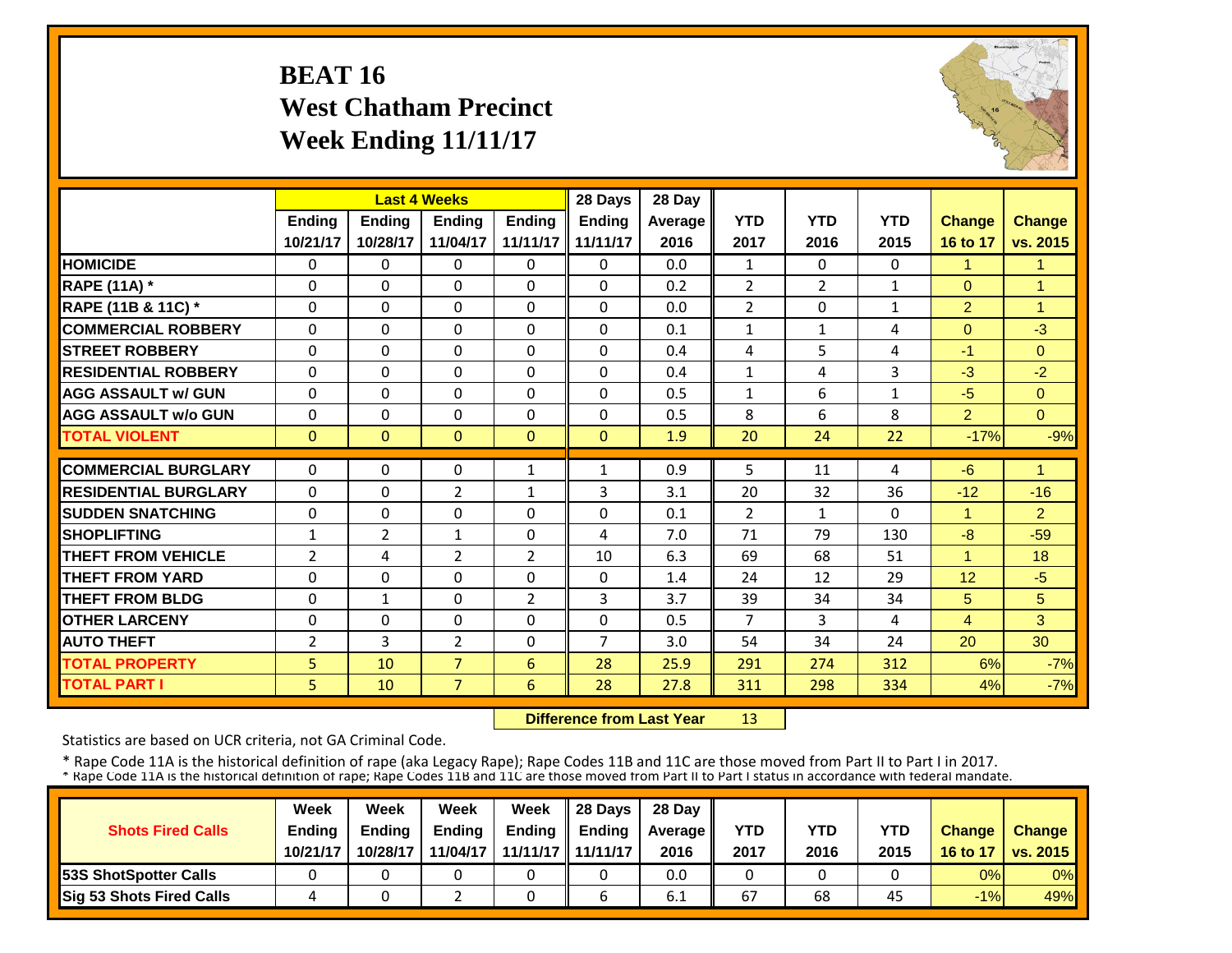

#### **COMPSTATDOWNTOWN PRECINCTWeek Ending 11/11/17**

**PRECINCT COMMANDER:**

**CAPT. CARY HILL**



|                             | Week           | Week           | <b>Weekly</b>  | 28-Day       | $28$ -Day      | Avg    |            |                |            |                |                 |
|-----------------------------|----------------|----------------|----------------|--------------|----------------|--------|------------|----------------|------------|----------------|-----------------|
|                             | <b>Ending</b>  | <b>Ending</b>  | Avg            | Ending       | Ending         | 28-Day | <b>YTD</b> | <b>YTD</b>     | <b>YTD</b> | <b>Change</b>  | <b>Change</b>   |
|                             | 11/11/17       | 11/04/17       | 2016           | 11/11/17     | 09/17/17       | 2016   | 2017       | 2016           | 2015       | 16 to 17       | vs. 2015        |
| <b>HOMICIDE</b>             | 0              |                | 0              |              | $\Omega$       | 0      | 4          | 5              | 9          | $-1$           | $-5$            |
| <b>RAPE (11A) *</b>         | 0              | $\Omega$       | $\Omega$       | $\bf{0}$     | 2              |        | 17         | 10             | 16         | $\overline{7}$ | 1               |
| RAPE (11B & 11C) *          | $\bf{0}$       | 0              | $\Omega$       | $\mathbf{0}$ | $\Omega$       |        | 6          | 13             | 3          | $-7$           | 3               |
| <b>COMMERCIAL ROBBERY</b>   | $\bf{0}$       | $\Omega$       | 0              | 0            | $\overline{2}$ |        | 10         | $\overline{7}$ | 11         | 3              | $-1$            |
| <b>STREET ROBBERY</b>       |                | 0              | 3              | 4            | 9              | 13     | 76         | 148            | 103        | $-72$          | $-27$           |
| <b>RESIDENTIAL ROBBERY</b>  | $\bf{0}$       | 0              | 0              | $\bf{0}$     | $\Omega$       | 0      | 3          | 6              | 9          | $-3$           | -6              |
| <b>AGG ASSAULT w/ GUN</b>   |                | 0              |                | 3            | $\Omega$       | 6      | 43         | 62             | 47         | $-19$          | $-4$            |
| <b>AGG ASSAULT w/o GUN</b>  | 4              | 2              |                | 11           | 9              | 5      | 82         | 58             | 42         | 24             | 40              |
| <b>TOTAL VIOLENT</b>        | 6              | 3              | $\overline{7}$ | 19           | 22             | 27     | 241        | 309            | 240        | $-22%$         | 0%              |
|                             |                |                |                |              |                |        |            |                |            |                |                 |
| <b>COMMERCIAL BURGLARY</b>  | $\bf{0}$       | 0              |                | 0            | 2              | 5.     | 28         | 60             | 25         | $-32$          | 3 <sup>1</sup>  |
| <b>RESIDENTIAL BURGLARY</b> |                | $\overline{2}$ | 3              | 9            | 11             | 11     | 79         | 128            | 126        | $-49$          | $-47$           |
| <b>SUDDEN SNATCHING</b>     |                |                |                | 5.           | 3              | 4      | 45         | 47             | 35         | $-2$           | 10 <sup>°</sup> |
| <b>SHOPLIFTING</b>          | $\overline{2}$ | 3              | 5              | 15           | 13             | 19     | 183        | 208            | 232        | $-25$          | $-49$           |
| <b>THEFT FROM VEHICLE</b>   | $\overline{2}$ | 8              | 11             | 21           | 45             | 42     | 371        | 465            | 354        | $-94$          | 17              |
| <b>THEFT FROM YARD</b>      | 3              | $\Omega$       | 4              | 7.           | 13             | 16     | 170        | 185            | 196        | $-15$          | $-26$           |
| <b>THEFT FROM BLDG</b>      | 5              | 5              | 5              | 15           | 9              | 21     | 175        | 247            | 195        | $-72$          | $-20$           |
| <b>OTHER LARCENY</b>        |                | 0              |                | $\mathbf{2}$ |                | 2      | 31         | 23             | 17         | 8              | 14              |
| <b>AUTO THEFT</b>           | $\overline{2}$ | 3              | 4              | 10           | 6              | 16     | 134        | 177            | 180        | $-43$          | $-46$           |
| <b>TOTAL PROPERTY</b>       | 17             | 22             | 34             | 84           | 103            | 136    | 1216       | 1540           | 1360       | $-21%$         | $-11%$          |
| <b>TOTAL PART I</b>         | 23             | 25             | 41             | 103          | 125            | 163    | 1457       | 1849           | 1600       | $-21%$         | $-9%$           |

Statistics are based on UCR criteria, not GA Criminal Code. **Difference from Last Year** -392

Statistics are preliminary, based on RMS data at the time prepared, and are subject to change due to late reports, reclassifications, updated locations, etc.

| <b>Citizen Initiated Calls</b>  | Week<br><b>Ending</b><br>11/11/17 | Week<br><b>Ending</b><br>11/04/17 | <b>Weekly</b><br>Avg<br>2016 | 28-Day<br>Ending<br>11/11/17 | $28-Dav$<br><b>Ending</b><br>9/17/17 | Avg<br>$28-Dav$<br>2016 | YTD<br>2017 | YTD<br>2016 | YTD<br>2015 | <b>Change</b><br>16 to 17 | Change<br>vs. 2015 |
|---------------------------------|-----------------------------------|-----------------------------------|------------------------------|------------------------------|--------------------------------------|-------------------------|-------------|-------------|-------------|---------------------------|--------------------|
| <b>Midnight Shift</b>           | 104                               | 115                               | 121                          | 428                          | 420                                  | 484                     | 4901        | 5390        | 5276        | $-489$                    | $-375$             |
| Day Shift                       | 204                               | 183                               | 233                          | 779                          | 888                                  | 931                     | 9437        | 9964        | 10037       | $-527$                    | $-600$             |
| <b>Afternoon Shift</b>          | 197                               | 212                               | 252                          | 842                          | 953                                  | 1010                    | 10156       | 10996       | 10909       | $-840$                    | $-753$             |
| <b>TOTAL CITIZEN CFS</b>        | 505                               | 510                               | 606                          | 2049                         | 2261                                 | 2425                    | 24494       | 26350       | 26222       | $-7.0%$                   | $-6.6%$            |
| 53S ShotSpotter Calls           | 13                                |                                   |                              | 25                           | 20                                   | 30                      | 244         | 338         | 247         | -94                       | -3                 |
| <b>Sig 53 Shots Fired Calls</b> |                                   |                                   |                              | 25                           | 32                                   | 43                      | 358         | 488         | 363         | $-130$                    | -5                 |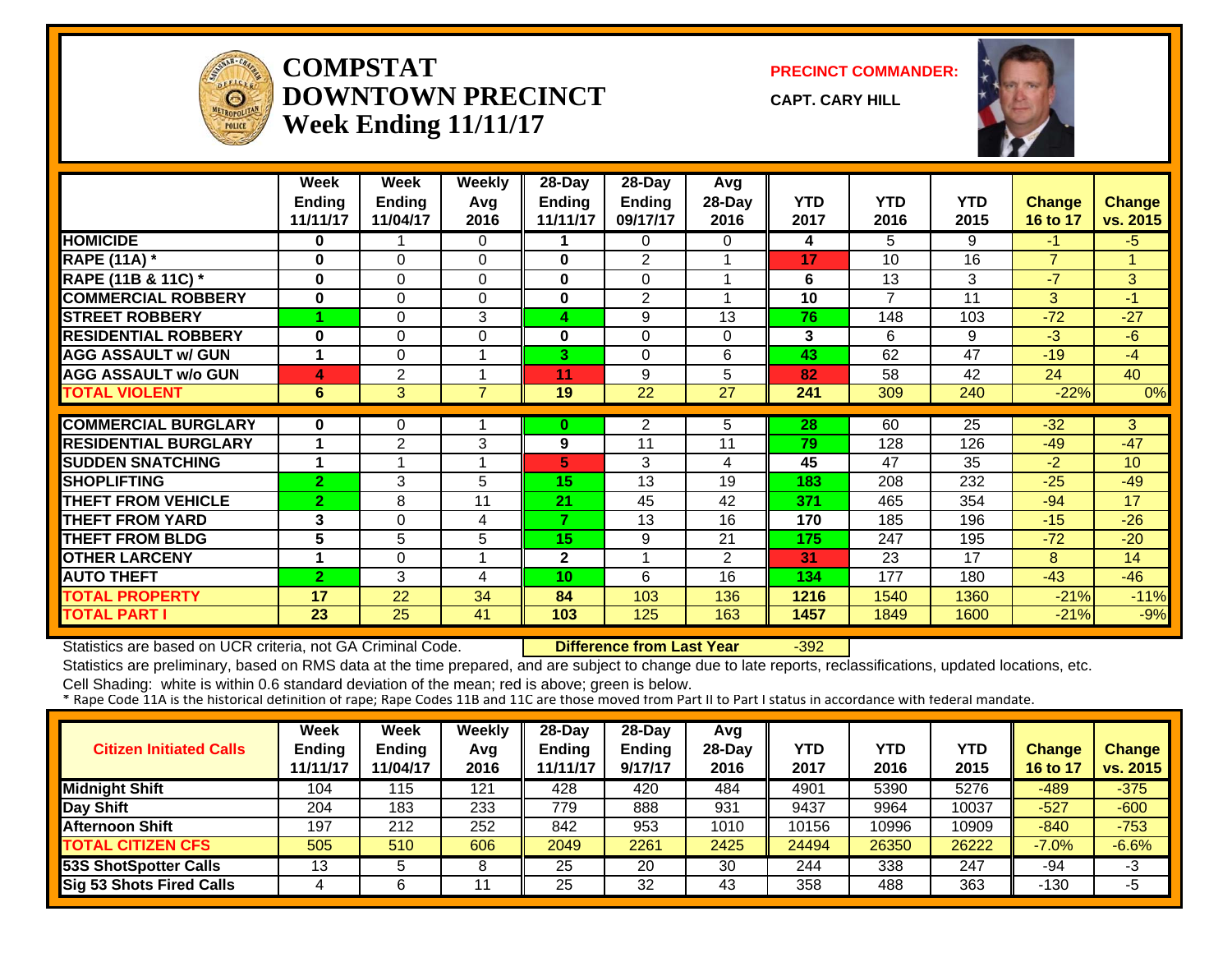## **BEAT 21 Downtown PrecinctWeek Ending 11/11/17**



|                             |                | <b>Last 4 Weeks</b> |                |                | 28 Days      | 28 Day  |                |                |                |                |                |
|-----------------------------|----------------|---------------------|----------------|----------------|--------------|---------|----------------|----------------|----------------|----------------|----------------|
|                             | Ending         | Ending              | <b>Ending</b>  | <b>Ending</b>  | Ending       | Average | <b>YTD</b>     | <b>YTD</b>     | <b>YTD</b>     | <b>Change</b>  | <b>Change</b>  |
|                             | 10/21/17       | 10/28/17            | 11/04/17       | 11/11/17       | 11/11/17     | 2016    | 2017           | 2016           | 2015           | 16 to 17       | vs. 2015       |
| <b>HOMICIDE</b>             | $\Omega$       | $\Omega$            | $\Omega$       | $\Omega$       | $\Omega$     | 0.2     | $\Omega$       | $\overline{2}$ | $\overline{2}$ | $-2$           | $-2$           |
| <b>RAPE (11A) *</b>         | $\Omega$       | $\Omega$            | $\Omega$       | $\Omega$       | $\Omega$     | 0.1     | $\mathbf{1}$   | $\mathbf{1}$   | $\overline{2}$ | $\Omega$       | $-1$           |
| RAPE (11B & 11C) *          | $\Omega$       | 0                   | $\mathbf{0}$   | $\Omega$       | $\Omega$     | 0.1     | $\mathbf{1}$   | $\mathbf{1}$   | $\mathbf{1}$   | $\overline{0}$ | $\mathbf{0}$   |
| <b>COMMERCIAL ROBBERY</b>   | $\Omega$       | $\Omega$            | $\Omega$       | $\Omega$       | $\Omega$     | 0.3     | $\overline{2}$ | 4              | 3              | $-2$           | $-1$           |
| <b>STREET ROBBERY</b>       | 0              | 0                   | $\mathbf 0$    | $\Omega$       | $\Omega$     | 0.7     | $\overline{7}$ | 8              | 11             | $-1$           | $-4$           |
| <b>RESIDENTIAL ROBBERY</b>  | $\Omega$       | $\Omega$            | $\Omega$       | $\Omega$       | $\Omega$     | 0.1     | $\Omega$       | $\mathbf{1}$   | 3              | $-1$           | $-3$           |
| <b>AGG ASSAULT w/ GUN</b>   | $\overline{2}$ | $\Omega$            | $\Omega$       | $\mathbf{1}$   | 3            | 1.1     | 21             | 10             | 12             | 11             | 9              |
| <b>AGG ASSAULT w/o GUN</b>  | 1              | $\mathbf{1}$        | $\Omega$       | $\mathbf{1}$   | 3            | 1.4     | 17             | 15             | 9              | $\overline{2}$ | 8              |
| <b>TOTAL VIOLENT</b>        | 3              | $\mathbf{1}$        | $\mathbf{0}$   | $\overline{2}$ | 6            | 3.9     | 49             | 42             | 43             | 17%            | 14%            |
| <b>COMMERCIAL BURGLARY</b>  | $\Omega$       | $\Omega$            | $\Omega$       | $\Omega$       | $\Omega$     | 0.7     | 4              | 8              | $\overline{2}$ | $-4$           | $\overline{2}$ |
| <b>RESIDENTIAL BURGLARY</b> | $\Omega$       | $\mathbf{1}$        | $\Omega$       | $\Omega$       | $\mathbf{1}$ | 1.9     | 21             | 24             | 40             | $-3$           | $-19$          |
| <b>ISUDDEN SNATCHING</b>    | $\Omega$       | $\Omega$            | $\Omega$       | $\Omega$       | $\Omega$     | 0.1     | $\mathbf{1}$   | $\mathbf{1}$   | $\mathbf{1}$   | $\Omega$       | $\Omega$       |
| <b>SHOPLIFTING</b>          | $\overline{2}$ | $\Omega$            | $\overline{2}$ | $\Omega$       | 4            | 2.1     | 34             | 21             | 27             | 13             | $\overline{7}$ |
| <b>THEFT FROM VEHICLE</b>   | $\overline{2}$ | $\mathbf{1}$        | $\Omega$       | $\Omega$       | 3            | 2.5     | 25             | 27             | 41             | $-2$           | $-16$          |
| <b>THEFT FROM YARD</b>      | $\Omega$       | $\Omega$            | $\Omega$       | $\Omega$       | 0            | 1.7     | 10             | 18             | 11             | -8             | $-1$           |
| <b>THEFT FROM BLDG</b>      | $\mathbf{1}$   | $\Omega$            | $\Omega$       | $\Omega$       | $\mathbf{1}$ | 2.0     | 20             | 24             | 23             | $-4$           | $-3$           |
| <b>OTHER LARCENY</b>        | $\Omega$       | $\Omega$            | $\Omega$       | $\Omega$       | $\Omega$     | 0.2     | $\mathbf{1}$   | $\overline{2}$ | 1              | $-1$           | $\Omega$       |
| <b>AUTO THEFT</b>           | $\Omega$       | $\Omega$            | $\Omega$       | 0              | $\Omega$     | 2.5     | 24             | 29             | 37             | $-5$           | $-13$          |
| <b>TOTAL PROPERTY</b>       | 5              | $\overline{2}$      | $\overline{2}$ | $\Omega$       | 9            | 13.6    | 140            | 154            | 183            | $-9%$          | $-23%$         |
| <b>TOTAL PART I</b>         | 8              | 3                   | 2 <sup>1</sup> | $\overline{2}$ | 15           | 17.5    | 189            | 196            | 226            | $-4%$          | $-16%$         |

 **Difference from Last Year**‐7

Statistics are based on UCR criteria, not GA Criminal Code.

|                               | Week     | Week          | Week          | Week          | $\parallel$ 28 Davs | 28 Day    |      |      |            |               |                     |
|-------------------------------|----------|---------------|---------------|---------------|---------------------|-----------|------|------|------------|---------------|---------------------|
| <b>Shots Fired Calls</b>      | Ending   | <b>Ending</b> | <b>Ending</b> | <b>Ending</b> | <b>Ending</b>       | Average I | YTD  | YTD  | <b>YTD</b> | <b>Change</b> | <b>Change</b>       |
|                               | 10/21/17 | 10/28/17      | 11/04/17      |               | 11/11/17   11/11/17 | 2016      | 2017 | 2016 | 2015       |               | 16 to 17   vs. 2015 |
| <b>153S ShotSpotter Calls</b> |          |               |               |               |                     | 0.0       |      |      |            | 0%            | $0\%$               |
| Sig 53 Shots Fired Calls      |          |               |               |               | 15                  | 9.3       | 93   | 102  | 78         | $-9%$         | 19%                 |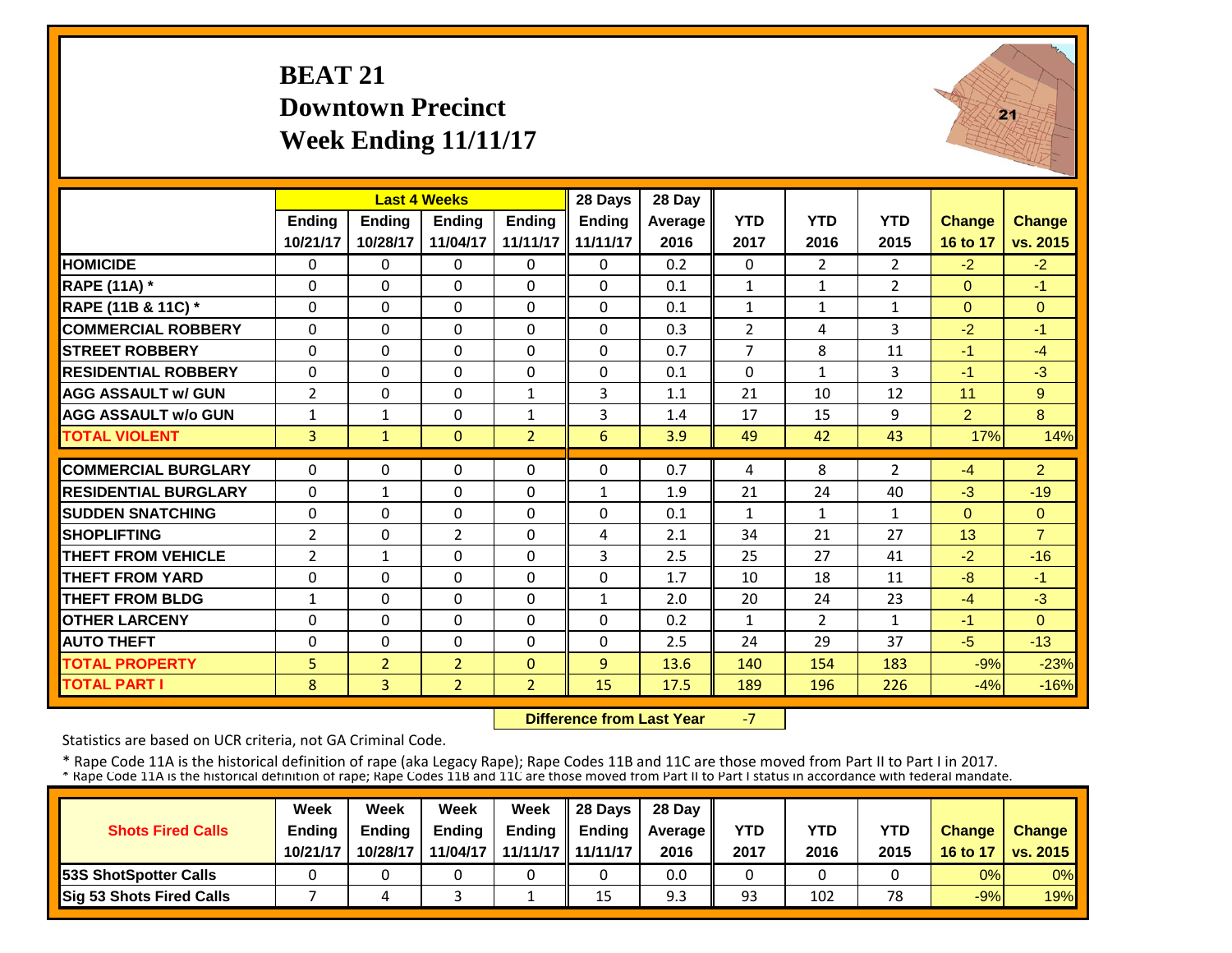# **BEAT 22 Downtown PrecinctWeek Ending 11/11/17**



|                             |                | <b>Last 4 Weeks</b> |                |                | 28 Days        | 28 Day  |              |                |                |                |                      |
|-----------------------------|----------------|---------------------|----------------|----------------|----------------|---------|--------------|----------------|----------------|----------------|----------------------|
|                             | Ending         | <b>Endina</b>       | <b>Ending</b>  | <b>Endina</b>  | Ending         | Average | <b>YTD</b>   | <b>YTD</b>     | <b>YTD</b>     | <b>Change</b>  | <b>Change</b>        |
|                             | 10/21/17       | 10/28/17            | 11/04/17       | 11/11/17       | 11/11/17       | 2016    | 2017         | 2016           | 2015           | 16 to 17       | vs. 2015             |
| <b>HOMICIDE</b>             | $\Omega$       | $\Omega$            | $\Omega$       | $\Omega$       | $\Omega$       | 0.0     | $\Omega$     | $\Omega$       | $\mathbf{1}$   | $\Omega$       | $-1$                 |
| <b>RAPE (11A) *</b>         | $\Omega$       | $\Omega$            | 0              | $\Omega$       | $\Omega$       | 0.4     | 8            | 5              | 5              | 3              | 3                    |
| RAPE (11B & 11C) *          | 0              | $\Omega$            | $\Omega$       | $\Omega$       | $\Omega$       | 0.2     | $\mathbf{1}$ | $\overline{2}$ | $\Omega$       | $-1$           | $\mathbf{1}$         |
| <b>COMMERCIAL ROBBERY</b>   | $\Omega$       | $\Omega$            | $\Omega$       | $\Omega$       | $\Omega$       | 0.1     | 3            | $\mathbf{1}$   | $\overline{2}$ | $\overline{2}$ | $\overline{1}$       |
| <b>ISTREET ROBBERY</b>      | $\Omega$       | $\Omega$            | $\Omega$       | $\mathbf{1}$   | $\mathbf{1}$   | 3.4     | 13           | 36             | 27             | $-23$          | $-14$                |
| <b>RESIDENTIAL ROBBERY</b>  | $\Omega$       | 0                   | $\Omega$       | 0              | $\Omega$       | 0.0     | $\mathbf{0}$ | $\Omega$       | $\Omega$       | $\Omega$       | $\Omega$             |
| <b>AGG ASSAULT w/ GUN</b>   | $\Omega$       | 0                   | $\Omega$       | $\Omega$       | 0              | 0.6     | 5            | 6              | 5              | $-1$           | $\Omega$             |
| <b>AGG ASSAULT w/o GUN</b>  | $\mathbf{1}$   | $\mathbf{1}$        | $\Omega$       | $\overline{2}$ | 4              | 0.9     | 20           | 9              | 8              | 11             | 12 <sup>2</sup>      |
| <b>TOTAL VIOLENT</b>        | $\mathbf{1}$   | $\mathbf{1}$        | $\Omega$       | 3              | 5              | 5.6     | 50           | 59             | 48             | $-15%$         | 4%                   |
| <b>COMMERCIAL BURGLARY</b>  | $\Omega$       | 0                   | 0              | 0              | 0              | 0.8     | 11           | 10             | 7              | 1              | 4                    |
| <b>RESIDENTIAL BURGLARY</b> | $\Omega$       | $\Omega$            | $\Omega$       | $\Omega$       | $\Omega$       | 0.5     | $\mathbf{0}$ | 7              | $\Omega$       | $-7$           | $\Omega$             |
| <b>SUDDEN SNATCHING</b>     | $\mathbf{1}$   | $\Omega$            | $\Omega$       | $\Omega$       | $\mathbf{1}$   | 2.9     | 28           | 32             | 17             | $-4$           | 11                   |
| <b>SHOPLIFTING</b>          | $\mathbf{1}$   | $\Omega$            | 0              | $\Omega$       | $\mathbf{1}$   | 3.0     | 32           | 34             | 25             | $-2$           | $\overline{7}$       |
| <b>THEFT FROM VEHICLE</b>   | $\mathbf{1}$   | $\Omega$            | $\overline{2}$ | $\Omega$       | 3              | 10.9    | 58           | 114            | 60             | $-56$          | $-2$                 |
| <b>THEFT FROM YARD</b>      | $\mathbf{1}$   | $\Omega$            | $\Omega$       | $\mathbf{1}$   | $\overline{2}$ | 3.1     | 37           | 40             | 49             | $-3$           | $-12$                |
| <b>THEFT FROM BLDG</b>      | $\overline{2}$ | $\mathbf{1}$        | 3              | 1              | $\overline{7}$ | 8.0     | 65           | 92             | 64             | $-27$          | $\blacktriangleleft$ |
| <b>OTHER LARCENY</b>        | $\Omega$       | 0                   | $\Omega$       | 0              | 0              | 0.4     | 4            | 3              | $\mathbf{1}$   | $\mathbf{1}$   | 3                    |
| <b>AUTO THEFT</b>           | 1              | 1                   | $\mathbf{1}$   | 0              | 3              | 3.1     | 21           | 34             | 20             | $-13$          | $\blacktriangleleft$ |
| <b>TOTAL PROPERTY</b>       | $\overline{7}$ | $\overline{2}$      | 6              | $\overline{2}$ | 17             | 32.7    | 256          | 366            | 243            | $-30%$         | 5%                   |
| <b>TOTAL PART I</b>         | 8              | $\overline{3}$      | 6              | 5              | 22             | 38.3    | 306          | 425            | 291            | $-28%$         | 5%                   |

 **Difference from Last Year**‐119

Statistics are based on UCR criteria, not GA Criminal Code.

|                               | Week     | Week          | Week          | Week          | $\parallel$ 28 Davs | 28 Day    |      |      |                      |               |                     |
|-------------------------------|----------|---------------|---------------|---------------|---------------------|-----------|------|------|----------------------|---------------|---------------------|
| <b>Shots Fired Calls</b>      | Ending   | <b>Ending</b> | <b>Ending</b> | <b>Ending</b> | <b>Ending</b>       | Average I | YTD  | YTD  | YTD                  | <b>Change</b> | <b>Change</b>       |
|                               | 10/21/17 | 10/28/17      | 11/04/17      |               | 11/11/17   11/11/17 | 2016      | 2017 | 2016 | 2015                 |               | 16 to 17   vs. 2015 |
| <b>153S ShotSpotter Calls</b> |          |               |               | 4             |                     | 1.2       | 17   | 13   |                      | 0%            | $0\%$               |
| Sig 53 Shots Fired Calls      |          |               |               |               |                     | 1.8       | 17   | 20   | $\sim$ $\rightarrow$ | $-15%$        | $-37%$              |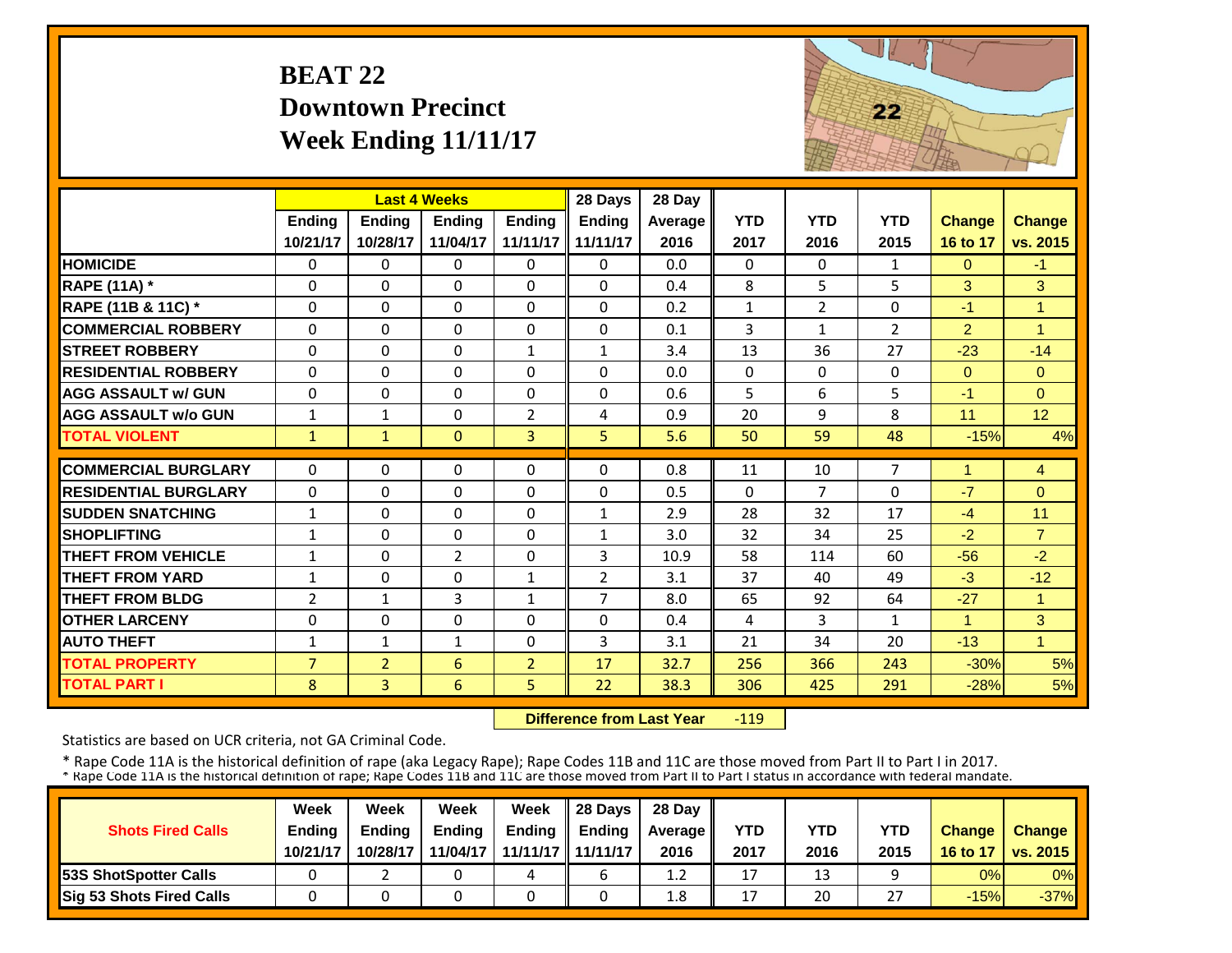## **BEAT 23 Downtown PrecinctWeek Ending 11/11/17**



|                             |                | <b>Last 4 Weeks</b> |                |                | 28 Days        | 28 Day  |                |                |                |                |                |
|-----------------------------|----------------|---------------------|----------------|----------------|----------------|---------|----------------|----------------|----------------|----------------|----------------|
|                             | <b>Ending</b>  | <b>Endina</b>       | <b>Endina</b>  | <b>Endina</b>  | <b>Ending</b>  | Average | <b>YTD</b>     | <b>YTD</b>     | <b>YTD</b>     | <b>Change</b>  | <b>Change</b>  |
|                             | 10/21/17       | 10/28/17            | 11/04/17       | 11/11/17       | 11/11/17       | 2016    | 2017           | 2016           | 2015           | 16 to 17       | vs. 2015       |
| <b>HOMICIDE</b>             | $\mathbf{0}$   | $\Omega$            | $\Omega$       | $\mathbf{0}$   | $\Omega$       | 0.0     | 2              | $\Omega$       | $\overline{2}$ | $\overline{2}$ | $\Omega$       |
| <b>RAPE (11A) *</b>         | $\Omega$       | $\Omega$            | $\Omega$       | $\Omega$       | 0              | 0.1     | $\overline{2}$ | $\mathbf{1}$   | 2              | 1              | $\Omega$       |
| RAPE (11B & 11C) *          | $\mathbf{0}$   | $\Omega$            | $\Omega$       | $\Omega$       | 0              | 0.0     | $\overline{2}$ | $\Omega$       | 0              | $\overline{2}$ | $\overline{2}$ |
| <b>COMMERCIAL ROBBERY</b>   | $\Omega$       | $\Omega$            | $\Omega$       | $\Omega$       | 0              | 0.0     | $\Omega$       | $\Omega$       | $\Omega$       | $\Omega$       | $\Omega$       |
| <b>ISTREET ROBBERY</b>      | $\mathbf{1}$   | $\Omega$            | $\Omega$       | 0              | $\mathbf{1}$   | 1.7     | 8              | 17             | 17             | $-9$           | $-9$           |
| <b>RESIDENTIAL ROBBERY</b>  | $\Omega$       | $\Omega$            | $\Omega$       | $\Omega$       | $\Omega$       | 0.2     | $\Omega$       | $\overline{2}$ | 2              | $-2$           | $-2$           |
| <b>AGG ASSAULT w/ GUN</b>   | $\Omega$       | $\Omega$            | 0              | 0              | $\Omega$       | 0.6     | 3              | 7              | 9              | $-4$           | $-6$           |
| <b>AGG ASSAULT w/o GUN</b>  | 0              | $\Omega$            | $\overline{2}$ | $\mathbf{0}$   | $\overline{2}$ | 0.8     | 13             | 9              | 5              | 4              | 8              |
| <b>TOTAL VIOLENT</b>        | $\mathbf{1}$   | $\mathbf{0}$        | $\overline{2}$ | $\Omega$       | 3              | 3.3     | 30             | 36             | 37             | $-17%$         | $-19%$         |
| <b>COMMERCIAL BURGLARY</b>  | $\Omega$       | $\Omega$            | 0              | $\Omega$       | 0              | 0.1     | $\overline{2}$ | 1              | 0              |                | $\overline{2}$ |
| <b>RESIDENTIAL BURGLARY</b> | $\mathbf{1}$   | $\Omega$            | $\Omega$       | 0              | 1              | 1.3     | 6              | 14             | 12             | $-8$           | $-6$           |
| <b>SUDDEN SNATCHING</b>     | $\Omega$       | $\Omega$            | $\mathbf{1}$   | $\Omega$       | 1              | 0.4     | 6              | 5.             | 3              |                | 3              |
| <b>SHOPLIFTING</b>          | $\Omega$       | $\Omega$            | $\Omega$       | $\Omega$       | 0              | 2.0     | 10             | 23             | 27             | $-13$          | $-17$          |
| <b>THEFT FROM VEHICLE</b>   | $\Omega$       | $\Omega$            | $\mathbf{1}$   | $\Omega$       | 1              | 4.4     | 38             | 50             | 46             | $-12$          | $-8$           |
| <b>THEFT FROM YARD</b>      | $\Omega$       | $\Omega$            | $\Omega$       | $\mathbf{1}$   | $\mathbf{1}$   | 1.7     | 14             | 18             | 13             | $-4$           | $\overline{1}$ |
| <b>THEFT FROM BLDG</b>      | $\Omega$       | $\Omega$            | $\Omega$       | 1              | $\mathbf{1}$   | 3.1     | 21             | 36             | 25             | $-15$          | $-4$           |
| <b>OTHER LARCENY</b>        | $\Omega$       | $\Omega$            | $\Omega$       | $\Omega$       | 0              | 0.3     | $\mathbf{1}$   | $\mathbf{2}$   | $\mathbf{1}$   | $-1$           | $\Omega$       |
| <b>AUTO THEFT</b>           | $\mathbf{1}$   | $\Omega$            | $\mathbf{1}$   | $\Omega$       | $\overline{2}$ | 2.0     | 6              | 22             | 20             | $-16$          | $-14$          |
| <b>TOTAL PROPERTY</b>       | $\overline{2}$ | $\Omega$            | 3              | $\overline{2}$ | $\overline{7}$ | 15.3    | 104            | 171            | 147            | $-39%$         | $-29%$         |
| <b>TOTAL PART I</b>         | 3              | $\mathbf{0}$        | 5              | $\overline{2}$ | 10             | 18.6    | 134            | 207            | 184            | $-35%$         | $-27%$         |

 **Difference from Last Year**‐73

Statistics are based on UCR criteria, not GA Criminal Code.

|                               | Week     | Week          | Week          | Week                | $\parallel$ 28 Davs | 28 Day    |      |      |      |               |                     |
|-------------------------------|----------|---------------|---------------|---------------------|---------------------|-----------|------|------|------|---------------|---------------------|
| <b>Shots Fired Calls</b>      | Ending   | <b>Ending</b> | <b>Ending</b> | <b>Ending</b>       | <b>Ending</b>       | Average I | YTD  | YTD  | YTD  | <b>Change</b> | <b>Change</b>       |
|                               | 10/21/17 | 10/28/17      | 11/04/17      | 11/11/17   11/11/17 |                     | 2016      | 2017 | 2016 | 2015 |               | 16 to 17   vs. 2015 |
| <b>153S ShotSpotter Calls</b> |          |               |               |                     |                     | 3.5       | 33   | 39   | 51   | 0%            | $0\%$               |
| Sig 53 Shots Fired Calls      |          |               |               |                     |                     | ں د       | 25   | 37   | 32   | $-32%$        | $-22%$              |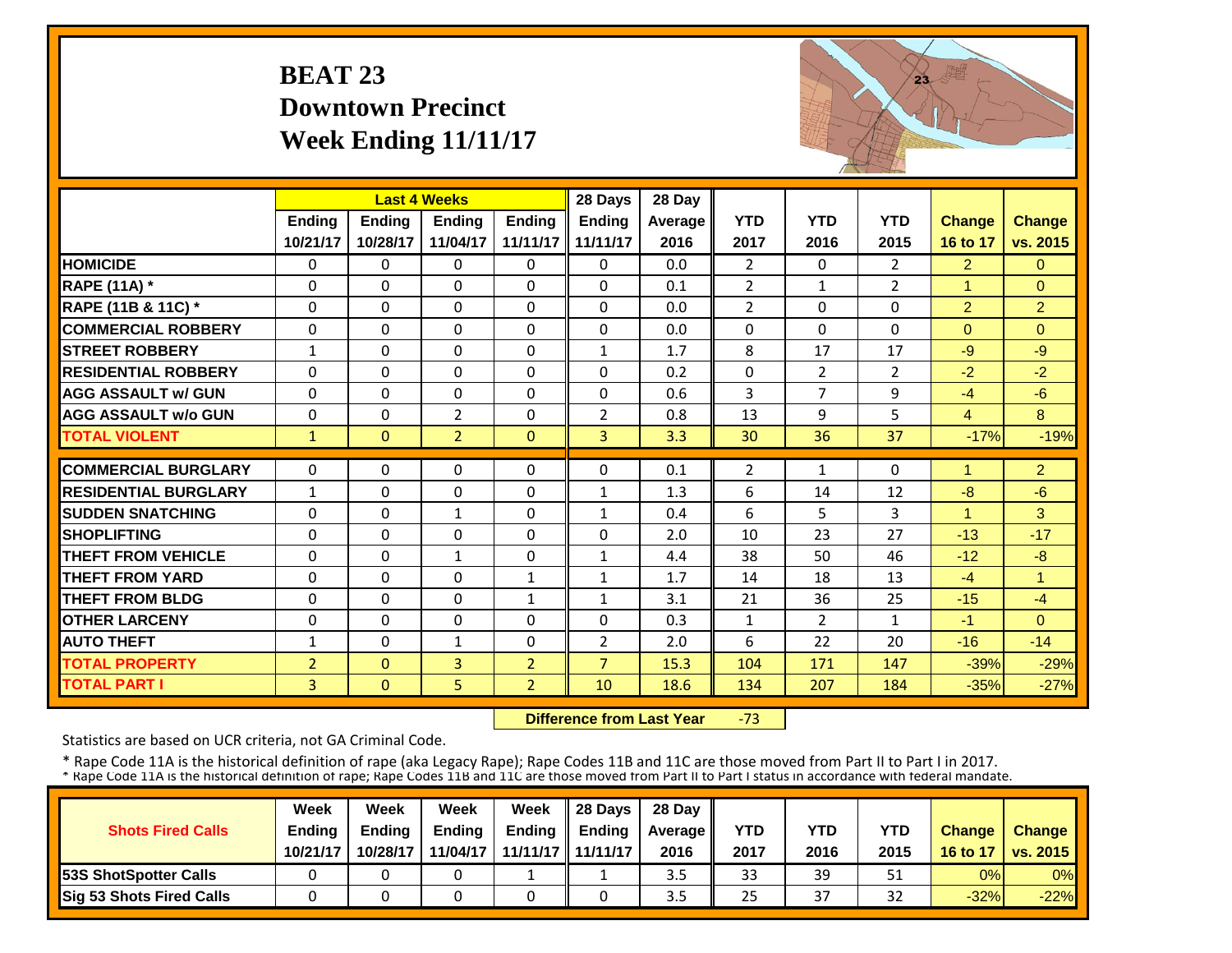## **BEAT 24 Downtown PrecinctWeek Ending 11/11/17**



|                             |                | <b>Last 4 Weeks</b> |                |                | 28 Days        | 28 Day  |                |                |                |               |                |
|-----------------------------|----------------|---------------------|----------------|----------------|----------------|---------|----------------|----------------|----------------|---------------|----------------|
|                             | <b>Ending</b>  | <b>Ending</b>       | <b>Endina</b>  | <b>Endina</b>  | <b>Endina</b>  | Average | <b>YTD</b>     | <b>YTD</b>     | <b>YTD</b>     | <b>Change</b> | Change         |
|                             | 10/21/17       | 10/28/17            | 11/04/17       | 11/11/17       | 11/11/17       | 2016    | 2017           | 2016           | 2015           | 16 to 17      | vs. 2015       |
| <b>HOMICIDE</b>             | $\Omega$       | $\Omega$            | $\Omega$       | $\Omega$       | 0              | 0.1     | $\Omega$       | $\mathbf{1}$   | 0              | $-1$          | $\Omega$       |
| <b>RAPE (11A) *</b>         | $\Omega$       | $\Omega$            | $\Omega$       | 0              | $\Omega$       | 0.2     | $\overline{2}$ | 1              | 5              | 1             | $-3$           |
| RAPE (11B & 11C) *          | $\Omega$       | $\Omega$            | $\Omega$       | $\Omega$       | $\Omega$       | 0.2     | $\Omega$       | $\overline{2}$ | 0              | $-2$          | $\Omega$       |
| <b>COMMERCIAL ROBBERY</b>   | $\Omega$       | $\Omega$            | $\Omega$       | $\Omega$       | $\Omega$       | 0.1     | $\overline{2}$ | $\mathbf{1}$   | $\mathbf{1}$   | 4             | $\overline{1}$ |
| <b>STREET ROBBERY</b>       | $\Omega$       | $\Omega$            | $\Omega$       | $\Omega$       | $\Omega$       | 3.1     | 15             | 40             | 20             | $-25$         | $-5$           |
| <b>RESIDENTIAL ROBBERY</b>  | $\Omega$       | $\Omega$            | $\Omega$       | $\Omega$       | 0              | 0.2     | $\Omega$       | $\overline{2}$ | $\overline{2}$ | $-2$          | $-2$           |
| <b>AGG ASSAULT w/ GUN</b>   | $\Omega$       | $\Omega$            | $\Omega$       | 0              | $\Omega$       | 0.1     | 4              | 1              | $\overline{2}$ | 3             | $\overline{2}$ |
| <b>AGG ASSAULT w/o GUN</b>  | $\Omega$       | $\Omega$            | $\Omega$       | $\Omega$       | $\Omega$       | 0.5     | 6              | 5.             | 4              | 1             | $\overline{2}$ |
| <b>TOTAL VIOLENT</b>        | $\Omega$       | $\Omega$            | $\Omega$       | $\Omega$       | $\Omega$       | 4.3     | 29             | 53             | 34             | $-45%$        | $-15%$         |
| <b>COMMERCIAL BURGLARY</b>  | $\Omega$       |                     |                | 0              | 0              |         | 3              | 6.             |                | $-3$          |                |
|                             |                | $\Omega$            | 0              |                |                | 0.5     |                |                | 1              |               | $\overline{2}$ |
| <b>RESIDENTIAL BURGLARY</b> | 1              | $\Omega$            | 2              | $\Omega$       | 3              | 1.5     | 13             | 16             | 18             | $-3$          | $-5$           |
| <b>SUDDEN SNATCHING</b>     | $\Omega$       | $\Omega$            | 0              | 0              | $\Omega$       | 0.5     | 2              | 7              | $\overline{7}$ | $-5$          | $-5$           |
| <b>SHOPLIFTING</b>          | $\Omega$       | 3                   | $\mathbf{1}$   | 0              | 4              | 5.0     | 42             | 60             | 96             | $-18$         | $-54$          |
| <b>THEFT FROM VEHICLE</b>   | $\overline{2}$ | $\mathbf{1}$        | 3              | 1              | $\overline{7}$ | 10.3    | 103            | 118            | 104            | $-15$         | $-1$           |
| <b>THEFT FROM YARD</b>      | $\mathbf{1}$   | $\mathbf{1}$        | $\Omega$       | $\Omega$       | $\overline{2}$ | 5.1     | 51             | 62             | 74             | $-11$         | $-23$          |
| <b>THEFT FROM BLDG</b>      | $\Omega$       | $\Omega$            | $\mathbf{1}$   | $\Omega$       | $\mathbf{1}$   | 3.7     | 28             | 43             | 43             | $-15$         | $-15$          |
| <b>OTHER LARCENY</b>        | $\Omega$       | $\mathbf{1}$        | $\Omega$       | $\mathbf{1}$   | $\overline{2}$ | 0.8     | 16             | $\overline{7}$ | 11             | 9             | 5              |
| <b>AUTO THEFT</b>           | 0              | $\Omega$            | $\Omega$       | $\Omega$       | $\Omega$       | 3.3     | 33             | 34             | 37             | $-1$          | $-4$           |
| <b>TOTAL PROPERTY</b>       | $\overline{4}$ | 6                   | $\overline{7}$ | $\overline{2}$ | 19             | 30.7    | 291            | 353            | 391            | $-18%$        | $-26%$         |
| <b>TOTAL PART I</b>         | $\overline{4}$ | 6                   | $\overline{7}$ | $\overline{2}$ | 19             | 35.0    | 320            | 406            | 425            | $-21%$        | $-25%$         |

 **Difference from Last Year**‐86

Statistics are based on UCR criteria, not GA Criminal Code.

|                               | Week     | Week          | Week          | Week          | $\parallel$ 28 Davs | 28 Day    |      |      |      |               |                     |
|-------------------------------|----------|---------------|---------------|---------------|---------------------|-----------|------|------|------|---------------|---------------------|
| <b>Shots Fired Calls</b>      | Ending   | <b>Ending</b> | <b>Ending</b> | <b>Ending</b> | <b>Ending</b>       | Average I | YTD  | YTD  | YTD  | <b>Change</b> | <b>Change</b>       |
|                               | 10/21/17 | 10/28/17      | 11/04/17      |               | 11/11/17   11/11/17 | 2016      | 2017 | 2016 | 2015 |               | 16 to 17   vs. 2015 |
| <b>153S ShotSpotter Calls</b> |          |               |               |               |                     | 3.8       | 36   | 42   | 16   | 0%            | $0\%$               |
| Sig 53 Shots Fired Calls      |          |               |               |               |                     | 8.8       | 68   | 100  | 53   | $-32%$        | 28%                 |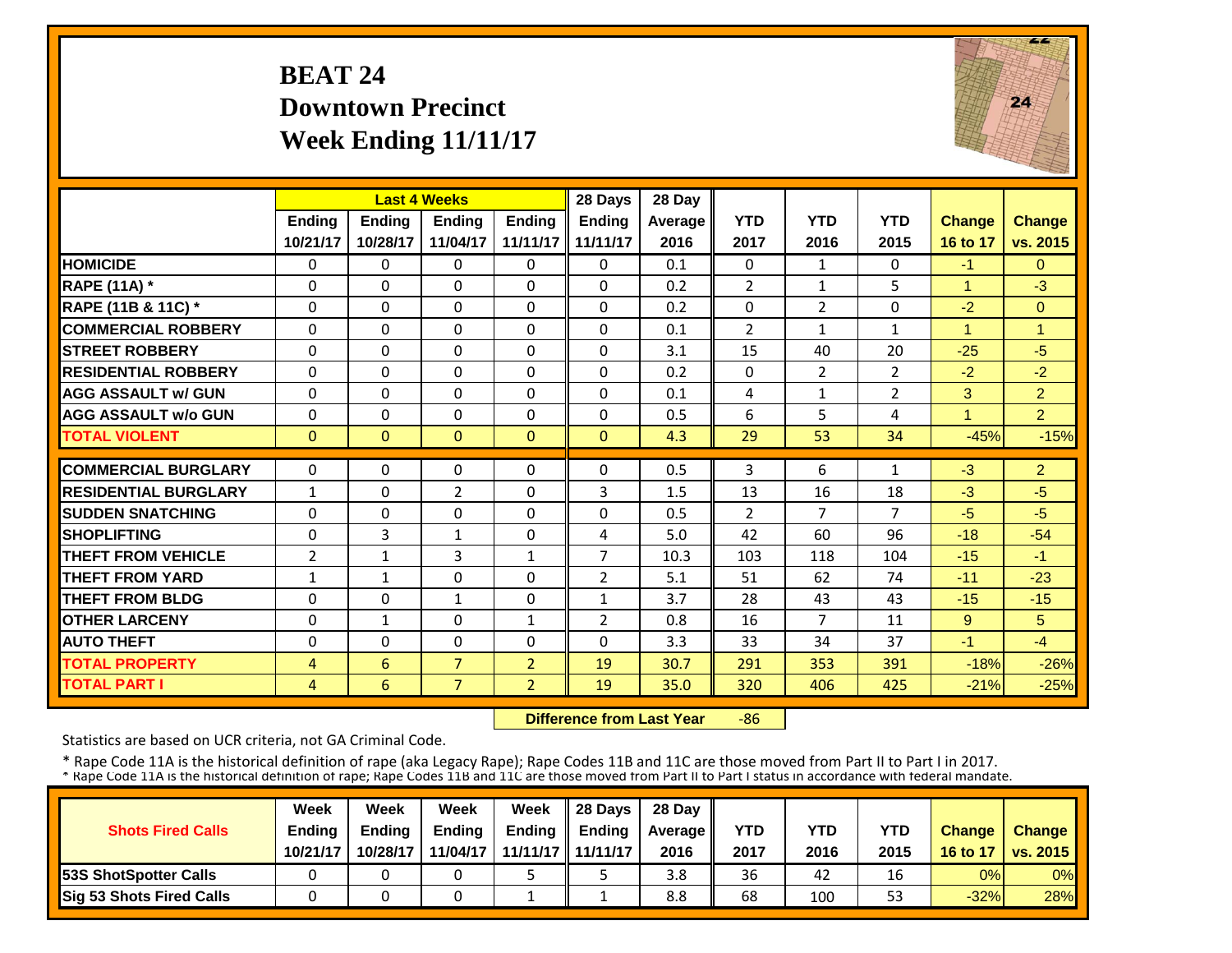## **BEAT 25 Downtown PrecinctWeek Ending 11/11/17**



|                             |                |                | <b>Last 4 Weeks</b> |                | 28 Days        | 28 Day  |                |                |                |                |                      |
|-----------------------------|----------------|----------------|---------------------|----------------|----------------|---------|----------------|----------------|----------------|----------------|----------------------|
|                             | Ending         | <b>Ending</b>  | <b>Ending</b>       | <b>Endina</b>  | <b>Ending</b>  | Average | <b>YTD</b>     | <b>YTD</b>     | <b>YTD</b>     | <b>Change</b>  | <b>Change</b>        |
|                             | 10/21/17       | 10/28/17       | 11/04/17            | 11/11/17       | 11/11/17       | 2016    | 2017           | 2016           | 2015           | 16 to 17       | vs. 2015             |
| <b>HOMICIDE</b>             | $\Omega$       | 0              | $\mathbf{1}$        | $\Omega$       | $\mathbf{1}$   | 0.0     | 1              | $\Omega$       | $\mathbf{1}$   | 1              | $\Omega$             |
| <b>RAPE (11A) *</b>         | $\Omega$       | $\Omega$       | $\Omega$            | $\Omega$       | $\Omega$       | 0.1     | 3              | $\mathbf{1}$   | $\overline{2}$ | $\overline{2}$ | $\blacktriangleleft$ |
| RAPE (11B & 11C) *          | $\Omega$       | $\Omega$       | $\Omega$            | $\Omega$       | $\Omega$       | 0.2     | $\mathbf{0}$   | $\overline{2}$ | $\Omega$       | $-2$           | $\Omega$             |
| <b>COMMERCIAL ROBBERY</b>   | 0              | $\Omega$       | 0                   | $\Omega$       | 0              | 0.1     | 3              | $\mathbf{1}$   | 4              | $\overline{2}$ | $-1$                 |
| <b>STREET ROBBERY</b>       | $\mathbf{1}$   | $\Omega$       | $\Omega$            | $\Omega$       | $\mathbf{1}$   | 2.4     | 19             | 26             | 18             | $-7$           | $\overline{1}$       |
| <b>RESIDENTIAL ROBBERY</b>  | $\Omega$       | $\Omega$       | $\Omega$            | $\Omega$       | $\Omega$       | 0.0     | $\Omega$       | $\Omega$       | $\Omega$       | $\Omega$       | $\Omega$             |
| <b>AGG ASSAULT w/ GUN</b>   | $\Omega$       | 0              | $\Omega$            | $\Omega$       | $\Omega$       | 0.9     | 6              | 11             | 11             | $-5$           | $-5$                 |
| <b>AGG ASSAULT w/o GUN</b>  | 0              | 0              | 0                   | 1              | $\mathbf{1}$   | 0.8     | $\overline{7}$ | 8              | $\overline{7}$ | $-1$           | $\Omega$             |
| <b>TOTAL VIOLENT</b>        | $\mathbf{1}$   | $\mathbf{0}$   | $\mathbf{1}$        | $\mathbf{1}$   | 3              | 4.5     | 39             | 49             | 43             | $-20%$         | $-9%$                |
| <b>COMMERCIAL BURGLARY</b>  | $\Omega$       | 0              | $\Omega$            | 0              | $\Omega$       | 1.6     | 5              | 19             | 10             | $-14$          | $-5$                 |
| <b>RESIDENTIAL BURGLARY</b> | $\mathbf{1}$   | 0              | 0                   | $\mathbf{1}$   | $\overline{2}$ | 1.7     | 8              | 19             | 16             | $-11$          | $-8$                 |
| <b>SUDDEN SNATCHING</b>     | $\Omega$       | $\mathbf{1}$   | $\Omega$            | 0              | $\mathbf{1}$   | 0.2     | 4              | $\overline{2}$ | 6              | $\overline{2}$ | $-2$                 |
| <b>SHOPLIFTING</b>          | $\overline{2}$ | $\mathbf{1}$   | $\Omega$            | $\mathbf{1}$   | 4              | 4.0     | 47             | 43             | 21             | $\overline{4}$ | 26                   |
| <b>THEFT FROM VEHICLE</b>   | 0              | $\mathbf{1}$   | 1                   | $\Omega$       | $\overline{2}$ | 9.5     | 72             | 111            | 53             | $-39$          | 19                   |
| <b>THEFT FROM YARD</b>      | 0              | 0              | 0                   | 0              | 0              | 2.3     | 34             | 25             | 15             | 9              | 19                   |
| <b>THEFT FROM BLDG</b>      | $\Omega$       | 0              | $\Omega$            | 3              | 3              | 2.3     | 24             | 27             | 22             | $-3$           | $\overline{2}$       |
| <b>OTHER LARCENY</b>        | $\Omega$       | $\Omega$       | $\Omega$            | $\Omega$       | $\Omega$       | 0.3     | 4              | 4              | $\overline{2}$ | $\Omega$       | $\overline{2}$       |
| <b>AUTO THEFT</b>           | $\Omega$       | $\Omega$       | $\Omega$            | $\mathbf{1}$   | $\mathbf{1}$   | 3.2     | 31             | 34             | 33             | $-3$           | $-2$                 |
| <b>TOTAL PROPERTY</b>       | 3              | 3              | $\mathbf{1}$        | 6              | 13             | 25.0    | 229            | 284            | 178            | $-19%$         | 29%                  |
| <b>TOTAL PART I</b>         | 4              | $\overline{3}$ | $\overline{2}$      | $\overline{7}$ | 16             | 29.5    | 268            | 333            | 221            | $-20%$         | 21%                  |

 **Difference from Last Year** $-65$ 

Statistics are based on UCR criteria, not GA Criminal Code.

|                               | Week     | Week          | Week          | Week                | $\parallel$ 28 Davs | 28 Day    |      |      |      |               |                     |
|-------------------------------|----------|---------------|---------------|---------------------|---------------------|-----------|------|------|------|---------------|---------------------|
| <b>Shots Fired Calls</b>      | Ending   | <b>Ending</b> | <b>Ending</b> | <b>Ending</b>       | <b>Ending</b>       | Average I | YTD  | YTD  | YTD  | <b>Change</b> | <b>Change</b>       |
|                               | 10/21/17 | 10/28/17      | 11/04/17      | 11/11/17   11/11/17 |                     | 2016      | 2017 | 2016 | 2015 |               | 16 to 17   vs. 2015 |
| <b>153S ShotSpotter Calls</b> |          |               |               |                     |                     | 6.3       | 57   | 71   | 62   | 0%            | $0\%$               |
| Sig 53 Shots Fired Calls      |          |               |               |                     |                     | 6.4       | 52   | 80   | 60   | $-35%$        | $-13%$              |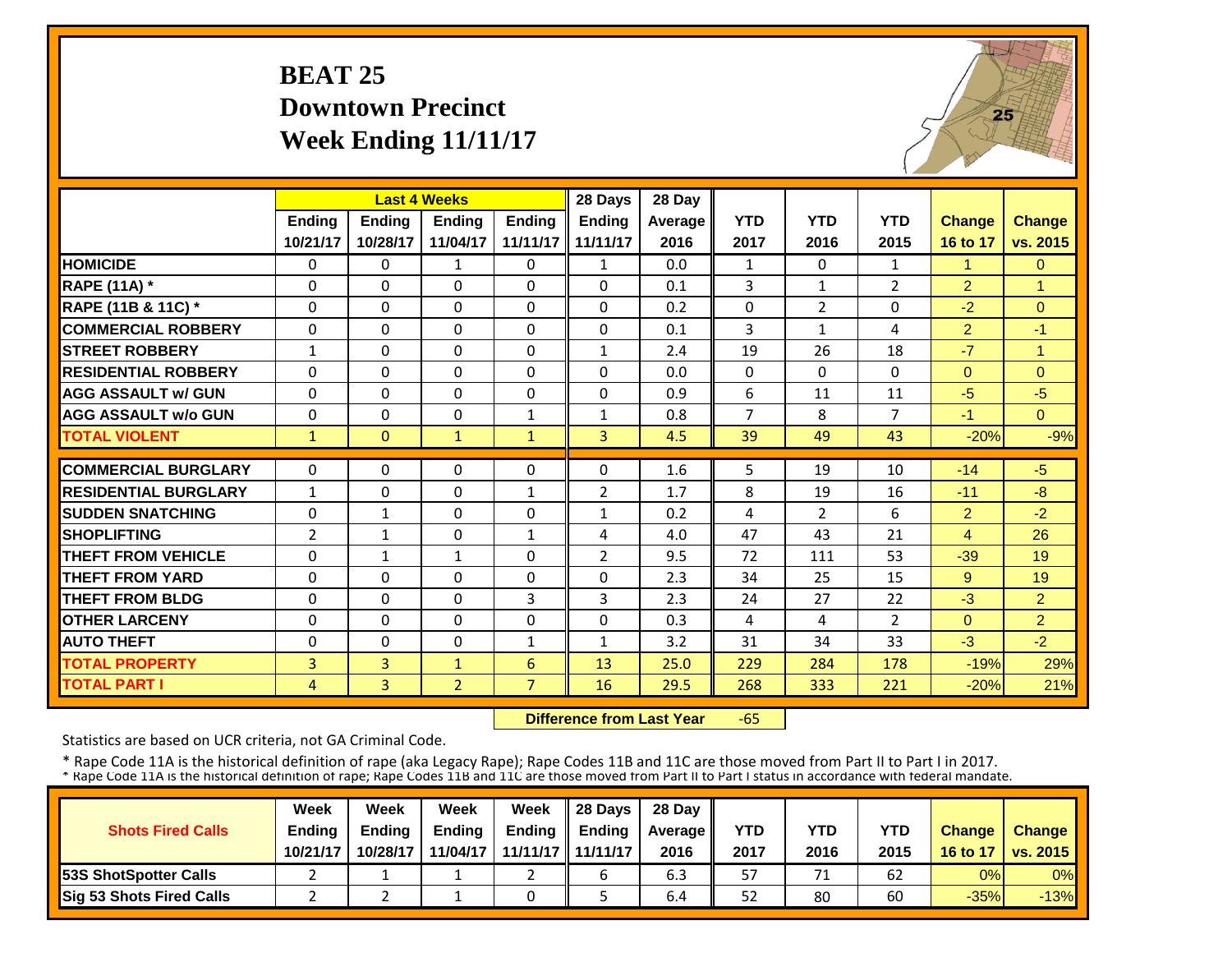#### **BEAT 26 Downtown PrecinctWeek Ending 11/11/17**



|                             |                | <b>Last 4 Weeks</b> |                |               | 28 Days        | 28 Day  |                |                |                |                |                 |
|-----------------------------|----------------|---------------------|----------------|---------------|----------------|---------|----------------|----------------|----------------|----------------|-----------------|
|                             | <b>Ending</b>  | Ending              | Ending         | <b>Endina</b> | <b>Ending</b>  | Average | <b>YTD</b>     | <b>YTD</b>     | <b>YTD</b>     | <b>Change</b>  | <b>Change</b>   |
|                             | 10/21/17       | 10/28/17            | 11/04/17       | 11/11/17      | 11/11/17       | 2016    | 2017           | 2016           | 2015           | 16 to 17       | vs. 2015        |
| <b>HOMICIDE</b>             | 0              | $\Omega$            | 0              | $\mathbf{0}$  | 0              | 0.2     | 1              | $\overline{2}$ | 3              | $-1$           | $-2$            |
| <b>RAPE (11A)</b> *         | $\Omega$       | $\Omega$            | $\Omega$       | $\Omega$      | 0              | 0.1     | $\mathbf{1}$   | $\mathbf{1}$   | 0              | $\Omega$       | $\overline{1}$  |
| RAPE (11B & 11C) *          | $\mathbf 0$    | $\Omega$            | $\Omega$       | $\Omega$      | 0              | 0.5     | $\overline{2}$ | 6              | $\overline{2}$ | $-4$           | $\Omega$        |
| <b>COMMERCIAL ROBBERY</b>   | $\Omega$       | $\Omega$            | $\Omega$       | $\Omega$      | 0              | 0.0     | $\Omega$       | $\Omega$       | $\mathbf{1}$   | $\Omega$       | $-1$            |
| <b>ISTREET ROBBERY</b>      | $\mathbf{1}$   | $\Omega$            | $\Omega$       | $\Omega$      | 1              | 1.7     | 14             | 21             | 10             | $-7$           | $\overline{4}$  |
| <b>RESIDENTIAL ROBBERY</b>  | $\Omega$       | $\Omega$            | $\Omega$       | 0             | $\Omega$       | 0.1     | 3              | 1              | 2              | $\overline{2}$ | $\overline{1}$  |
| <b>AGG ASSAULT w/ GUN</b>   | 0              | $\Omega$            | $\Omega$       | $\Omega$      | 0              | 2.3     | 4              | 27             | 8              | $-23$          | $-4$            |
| <b>AGG ASSAULT w/o GUN</b>  | 1              | 0                   | $\Omega$       | $\Omega$      | $\mathbf{1}$   | 1.1     | 19             | 12             | 9              | $\overline{7}$ | 10 <sup>1</sup> |
| <b>TOTAL VIOLENT</b>        | $\overline{2}$ | $\Omega$            | $\Omega$       | $\Omega$      | $\overline{2}$ | 5.9     | 44             | 70             | 35             | $-37%$         | 26%             |
| <b>COMMERCIAL BURGLARY</b>  | $\Omega$       | $\Omega$            | $\Omega$       | $\Omega$      | 0              | 1.3     | 3              | 16             | 5              | $-13$          | $-2$            |
| <b>RESIDENTIAL BURGLARY</b> | $\mathbf{1}$   | $\mathbf{1}$        | $\Omega$       | $\Omega$      | $\overline{2}$ | 4.1     | 31             | 48             | 40             | $-17$          | $-9$            |
|                             |                |                     |                |               |                |         |                |                |                |                |                 |
| <b>SUDDEN SNATCHING</b>     | $\mathbf{1}$   | $\Omega$            | $\Omega$       | $\mathbf{1}$  | $\overline{2}$ | 0.0     | 4              | 0              | $\mathbf{1}$   | 4              | 3               |
| <b>SHOPLIFTING</b>          | $\Omega$       | 1                   | $\Omega$       | $\mathbf{1}$  | $\overline{2}$ | 2.4     | 18             | 27             | 36             | $-9$           | $-18$           |
| <b>THEFT FROM VEHICLE</b>   | 3              | $\Omega$            | 1              | 1             | 5              | 4.6     | 75             | 45             | 50             | 30             | 25              |
| <b>THEFT FROM YARD</b>      | $\Omega$       | $\mathbf{1}$        | $\Omega$       | $\mathbf{1}$  | $\overline{2}$ | 1.7     | 24             | 22             | 34             | $\overline{2}$ | $-10$           |
| <b>THEFT FROM BLDG</b>      | $\mathbf{1}$   | $\Omega$            | $\mathbf{1}$   | $\Omega$      | $\overline{2}$ | 1.9     | 17             | 25             | 18             | $-8$           | $-1$            |
| <b>OTHER LARCENY</b>        | $\Omega$       | $\Omega$            | $\Omega$       | $\Omega$      | 0              | 0.5     | 5              | 5.             | 1              | $\Omega$       | 4               |
| <b>AUTO THEFT</b>           | $\overline{2}$ | $\Omega$            | $\mathbf{1}$   | $\mathbf{1}$  | 4              | 2.1     | 19             | 24             | 33             | $-5$           | $-14$           |
| <b>TOTAL PROPERTY</b>       | 8              | $\overline{3}$      | $\overline{3}$ | 5             | 19             | 18.7    | 196            | 212            | 218            | $-8%$          | $-10%$          |
| <b>TOTAL PART I</b>         | 10             | $\overline{3}$      | 3              | 5             | 21             | 24.6    | 240            | 282            | 253            | $-15%$         | $-5%$           |

 **Difference from Last Year** $-42$ 

Statistics are based on UCR criteria, not GA Criminal Code.

|                                 | Week          | Week          | Week     | Week          | 28 Davs           | 28 Day    |      |      |            |               |                       |
|---------------------------------|---------------|---------------|----------|---------------|-------------------|-----------|------|------|------------|---------------|-----------------------|
| <b>Shots Fired Calls</b>        | <b>Endina</b> | <b>Endina</b> | Ending   | <b>Ending</b> | <b>Endina</b>     | Average I | YTD  | YTD  | <b>YTD</b> | <b>Change</b> | <b>Change</b>         |
|                                 | 10/21/17      | 10/28/17      | 11/04/17 |               | 11/11/17 11/11/17 | 2016      | 2017 | 2016 | 2015       | 16 to 17      | <b>O</b> I vs. 2015 I |
| <b>153S ShotSpotter Calls</b>   |               |               |          |               |                   | 15.6      | 101  | 173  | 109        | 0%            | $0\%$                 |
| <b>Sig 53 Shots Fired Calls</b> |               |               |          |               |                   | 13.3      | 103  | 149  | 113        | $-31%$        | $-9%$                 |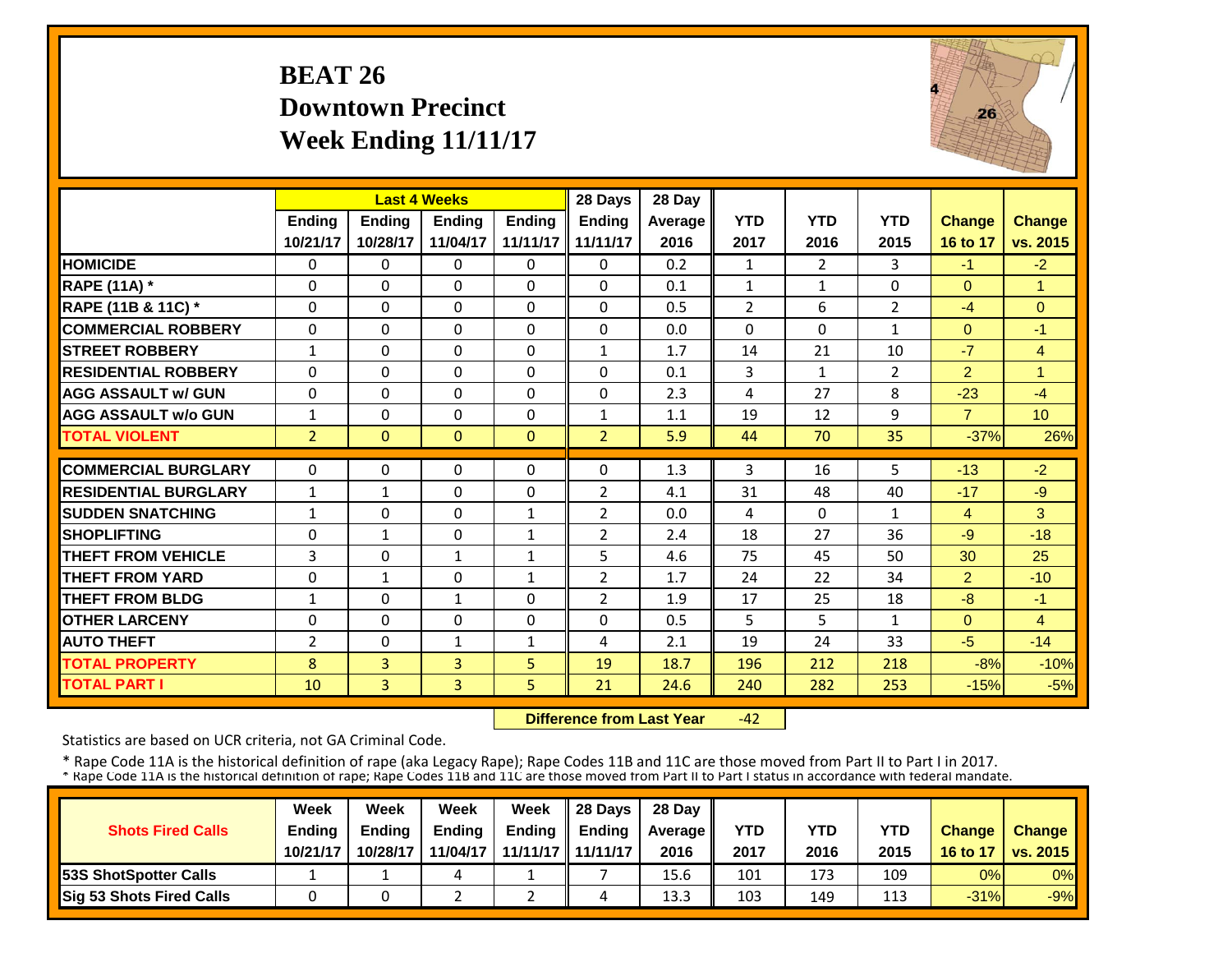

#### **COMPSTATCENTRAL PRECINCTWeek Ending 11/11/17**

**PRECINCT COMMANDER:**

**CAPT. BEN HERRON**



|                               | Week<br><b>Ending</b><br>11/11/17 | Week<br>Ending<br>11/04/17 | <b>Weekly</b><br>Avg<br>2016 | 28-Day<br>Ending<br>11/11/17 | 28-Day<br>Ending<br>09/17/17 | Avg<br>28-Day<br>2016 | <b>YTD</b><br>2017 | <b>YTD</b><br>2016 | <b>YTD</b><br>2015 | <b>Change</b><br>16 to 17 | <b>Change</b><br>vs. 2015 |
|-------------------------------|-----------------------------------|----------------------------|------------------------------|------------------------------|------------------------------|-----------------------|--------------------|--------------------|--------------------|---------------------------|---------------------------|
| <b>HOMICIDE</b>               | 0                                 |                            | $\Omega$                     |                              | 2                            | 2                     | 14                 | 23                 | 13                 | -9                        |                           |
| <b>RAPE (11A)</b> *           | 1                                 | 0                          | $\Omega$                     |                              | $\Omega$                     |                       | 16                 | 11                 | 6                  | 5                         | 10                        |
| <b>RAPE (11B &amp; 11C)</b> * | $\bf{0}$                          | 0                          | $\Omega$                     | 0                            | $\Omega$                     |                       | 8                  | 8                  | 4                  | $\Omega$                  | $\overline{4}$            |
| <b>COMMERCIAL ROBBERY</b>     | 0                                 | $\overline{2}$             | $\Omega$                     | 3                            | 2                            |                       | 23                 | 13                 | 12                 | 10 <sup>°</sup>           | 11                        |
| <b>STREET ROBBERY</b>         | $\bf{0}$                          | $\overline{2}$             | $\mathbf{2}$                 | 3.                           | 4                            | 8                     | 51                 | 85                 | 87                 | $-34$                     | $-36$                     |
| <b>RESIDENTIAL ROBBERY</b>    | 0                                 | 0                          | 0                            | $\bf{0}$                     | 3                            |                       | 9                  | 9                  | 9                  | $\mathbf{0}$              | $\overline{0}$            |
| <b>AGG ASSAULT w/ GUN</b>     | 1                                 | 0                          | 1                            | 3                            | 4                            | 5                     | 88                 | 57                 | 92                 | 31                        | $-4$                      |
| <b>AGG ASSAULT w/o GUN</b>    | $\bf{0}$                          | 3                          | 1                            | 5                            | $\overline{7}$               | 4                     | 76                 | 47                 | 49                 | 29                        | $\overline{27}$           |
| <b>TOTAL VIOLENT</b>          | $\overline{2}$                    | 8                          | 6                            | 16                           | $\overline{22}$              | $\overline{23}$       | 285                | 253                | 272                | 13%                       | 5%                        |
|                               |                                   |                            |                              |                              |                              |                       |                    |                    |                    |                           |                           |
| <b>COMMERCIAL BURGLARY</b>    | $\bf{0}$                          |                            | $\overline{2}$               | $\mathbf{2}$                 | 3                            | 8                     | 34                 | 101                | 59                 | $-67$                     | $-25$                     |
| <b>RESIDENTIAL BURGLARY</b>   | 5                                 |                            | $\overline{7}$               | 17                           | 17                           | 30                    | 198                | 345                | 361                | $-147$                    | $-163$                    |
| <b>SUDDEN SNATCHING</b>       | $\bf{0}$                          |                            | $\Omega$                     | $\mathbf{2}$                 | 2                            |                       | 22                 | 18                 | 12                 | 4                         | 10 <sup>1</sup>           |
| <b>SHOPLIFTING</b>            | 7                                 | $\overline{2}$             | 3                            | 16                           | 14                           | 13                    | 209                | 145                | 89                 | 64                        | 120                       |
| <b>THEFT FROM VEHICLE</b>     | 6                                 | 10                         | 9                            | 30                           | 27                           | 35                    | 369                | 385                | 511                | $-16$                     | $-142$                    |
| <b>THEFT FROM YARD</b>        | 4                                 | 5                          | 4                            | 15                           | 12                           | 17                    | 184                | 212                | 174                | $-28$                     | 10                        |
| <b>THEFT FROM BLDG</b>        | $\overline{2}$                    | 6                          | 6                            | 20                           | 20                           | 23                    | 187                | 261                | 192                | $-74$                     | $-5$                      |
| <b>OTHER LARCENY</b>          | 3                                 | 0                          | $\Omega$                     | 4                            | $\overline{7}$               | 2                     | 36                 | 16                 | 33                 | 20                        | 3                         |
| <b>AUTO THEFT</b>             | 6                                 | 4                          | 4                            | 17                           | 11                           | 18                    | 185                | 206                | 228                | $-21$                     | $-43$                     |
| <b>TOTAL PROPERTY</b>         | 33                                | 30                         | 37                           | 123                          | 113                          | 146                   | 1424               | 1689               | 1659               | $-16%$                    | $-14%$                    |
| <b>TOTAL PART I</b>           | 35                                | 38                         | 42                           | 139                          | 135                          | 169                   | 1709               | 1942               | 1931               | $-12%$                    | $-11%$                    |

Statistics are based on UCR criteria, not GA Criminal Code. **Difference from Last Year** -233

Statistics are preliminary, based on RMS data at the time prepared, and are subject to change due to late reports, reclassifications, updated locations, etc.

| <b>Citizen Initiated Calls</b>  | Week<br><b>Ending</b><br>11/11/17 | <b>Week</b><br><b>Ending</b><br>11/04/17 | Weekly<br>Avg<br>2015 | $28$ -Dav<br>Ending<br>11/11/17 | $28-Dav$<br>Ending<br>9/17/17 | Avg<br>$28-Day$<br>2016 | YTD<br>2017 | YTD<br>2016 | YTD<br>2015 | <b>Change</b><br>16 to 17 | <b>Change</b><br>vs. 2015 |
|---------------------------------|-----------------------------------|------------------------------------------|-----------------------|---------------------------------|-------------------------------|-------------------------|-------------|-------------|-------------|---------------------------|---------------------------|
| <b>Midnight Shift</b>           | 104                               | 109                                      | 126                   | 407                             | 420                           | 503                     | 4765        | 5600        | 5359        | $-835$                    | $-594$                    |
| Day Shift                       | 234                               | 273                                      | 271                   | 1007                            | 958                           | 1085                    | 10836       | 1731        | 11699       | $-895$                    | $-863$                    |
| <b>Afternoon Shift</b>          | 228                               | 262                                      | 294                   | 958                             | 1040                          | 1176                    | 11772       | 2627        | 12551       | $-855$                    | $-779$                    |
| <b>TOTAL CITIZEN CFS</b>        | 566                               | 644                                      | 691                   | 2372                            | 2418                          | 2764                    | 27373       | 29958       | 29609       | $-8.6%$                   | $-7.6%$                   |
| <b>53S ShotSpotter Calls</b>    | 19                                | 21                                       | 12                    | 52                              | 40                            | 49                      | 537         | 549         | 510         | $-12$                     | 27                        |
| <b>Sig 53 Shots Fired Calls</b> | 18                                | 26                                       | 19                    | 62                              | 58                            | 74                      | 756         | 815         | 842         | -59                       | -86                       |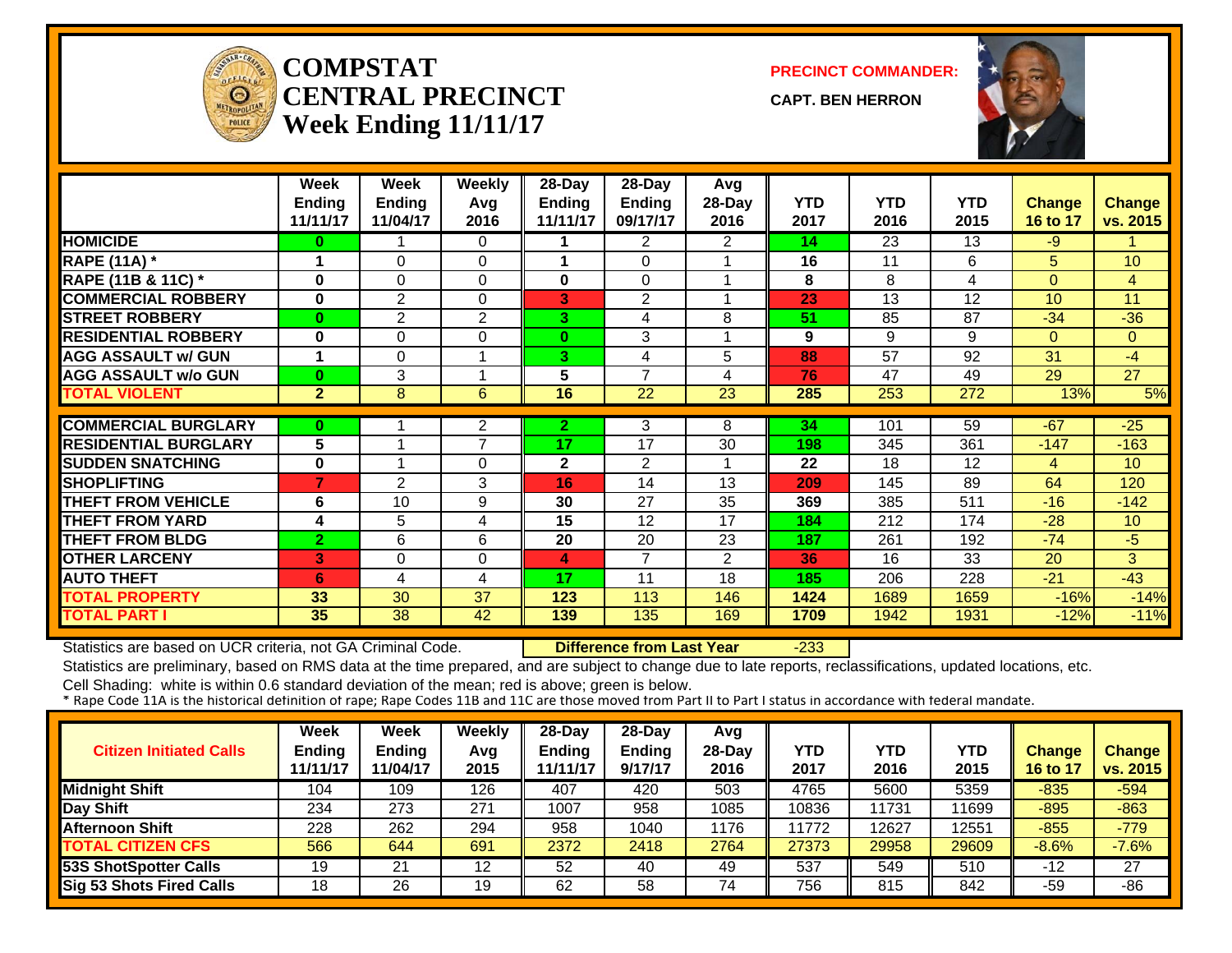# **BEAT 31 Central Precinct Week Ending 11/11/17**



|                             |                     | <b>Last 4 Weeks</b> |                      |                   | 28 Days       | 28 Day     |                      |                |                    |                      |                      |
|-----------------------------|---------------------|---------------------|----------------------|-------------------|---------------|------------|----------------------|----------------|--------------------|----------------------|----------------------|
|                             | <b>Ending</b>       | <b>Ending</b>       | <b>Endina</b>        | <b>Ending</b>     | <b>Ending</b> | Average    | <b>YTD</b>           | <b>YTD</b>     | <b>YTD</b>         | <b>Change</b>        | <b>Change</b>        |
|                             | 10/21/17            | 10/28/17            | 11/04/17             | 11/11/17          | 11/11/17      | 2016       | 2017                 | 2016           | 2015               | 16 to 17             | vs. 2015             |
| <b>HOMICIDE</b>             | $\Omega$            | $\Omega$            | $\Omega$             | $\Omega$          | $\Omega$      | 0.2        | 4                    | 3              | $\mathbf{2}$       | $\mathbf{1}$         | $\overline{2}$       |
| <b>RAPE (11A) *</b>         | $\Omega$            | $\Omega$            | $\Omega$             | $\Omega$          | $\Omega$      | 0.0        | 6                    | $\Omega$       | $\mathbf{1}$       | 6                    | 5                    |
| RAPE (11B & 11C) *          | 0                   | $\Omega$            | $\Omega$             | $\Omega$          | $\Omega$      | 0.2        | 0                    | 3              | $\Omega$           | $-3$                 | $\Omega$             |
| <b>COMMERCIAL ROBBERY</b>   | $\Omega$            | $\Omega$            | $\Omega$             | $\Omega$          | $\Omega$      | 0.1        | $\mathbf{1}$         | $\mathbf{1}$   | $\Omega$           | $\Omega$             | $\blacktriangleleft$ |
| <b>STREET ROBBERY</b>       | 0                   | $\Omega$            | $\Omega$             | $\Omega$          | $\Omega$      | 0.8        | 8                    | 11             | 18                 | $-3$                 | $-10$                |
| <b>RESIDENTIAL ROBBERY</b>  | $\Omega$            | $\Omega$            | $\Omega$             | $\Omega$          | $\Omega$      | 0.2        | 4                    | 3              | 3                  | $\mathbf{1}$         | $\blacktriangleleft$ |
| <b>AGG ASSAULT w/ GUN</b>   | $\Omega$            | $\mathbf{1}$        | $\Omega$             | $\Omega$          | $\mathbf{1}$  | 1.5        | 27                   | 18             | 32                 | 9                    | $-5$                 |
| <b>AGG ASSAULT w/o GUN</b>  | $\Omega$            | 0                   | $\Omega$             | $\Omega$          | $\Omega$      | 0.8        | 21                   | 11             | $\overline{7}$     | 10                   | 14                   |
| <b>TOTAL VIOLENT</b>        | $\mathbf{0}$        | $\mathbf{1}$        | $\mathbf{0}$         | $\mathbf{0}$      | $\mathbf{1}$  | 4.0        | 71                   | 50             | 63                 | 42%                  | 13%                  |
| <b>COMMERCIAL BURGLARY</b>  | $\Omega$            | 0                   | $\Omega$             | $\Omega$          | $\Omega$      | 0.5        | 5                    | $\overline{7}$ | 6                  | $-2$                 | $-1$                 |
| <b>RESIDENTIAL BURGLARY</b> | $\mathbf{1}$        | $\overline{2}$      | $\Omega$             | $\mathbf{1}$      | 4             | 6.0        | 62                   | 70             | 78                 | $-8$                 | $-16$                |
| <b>ISUDDEN SNATCHING</b>    |                     | $\Omega$            | $\Omega$             |                   | $\Omega$      |            |                      |                | $\overline{2}$     |                      | $\overline{4}$       |
| <b>SHOPLIFTING</b>          | 0<br>$\overline{2}$ | $\mathbf{1}$        |                      | $\mathbf 0$       | 5             | 0.3<br>0.5 | 6<br>33              | 4<br>6         | 2                  | $\overline{2}$<br>27 | 31                   |
| <b>THEFT FROM VEHICLE</b>   | $\mathbf{1}$        | $\Omega$            | 1<br>$\mathbf{1}$    | 1<br>$\mathbf{1}$ | 3             | 2.8        | 37                   | 33             | 57                 | $\overline{4}$       | $-20$                |
| <b>THEFT FROM YARD</b>      | $\mathbf 0$         | $\Omega$            | $\Omega$             | $\mathbf{1}$      | 1             | 1.8        | 19                   | 21             | 14                 | $-2$                 | 5                    |
| <b>THEFT FROM BLDG</b>      | 0                   | 3                   | $\Omega$             | 0                 | 3             | 2.4        | 27                   | 29             | 25                 | $-2$                 | $\overline{2}$       |
|                             |                     |                     |                      |                   |               |            |                      |                |                    |                      |                      |
| <b>OTHER LARCENY</b>        | $\Omega$<br>3       | $\Omega$            | $\Omega$<br>$\Omega$ | $\Omega$          | $\Omega$<br>5 | 0.3<br>3.0 | $\overline{2}$<br>35 | 3<br>34        | $\mathbf{1}$<br>36 | $-1$<br>$\mathbf{1}$ | $\mathbf{1}$<br>$-1$ |
| <b>AUTO THEFT</b>           |                     | $\mathbf{1}$        |                      | $\mathbf{1}$      |               |            |                      |                |                    |                      |                      |
| <b>TOTAL PROPERTY</b>       | $\overline{7}$      | $\overline{7}$      | $\overline{2}$       | 5                 | 21            | 17.6       | 226                  | 207            | 221                | 9%                   | 2%                   |
| <b>TOTAL PART I</b>         | $\overline{7}$      | 8                   | $\overline{2}$       | 5                 | 22            | 21.6       | 297                  | 257            | 284                | 16%                  | 5%                   |

 **Difference from Last Year**40

Statistics are based on UCR criteria, not GA Criminal Code.

|                                 | Week          | Week          | Week     | Week          | 28 Davs             | 28 Day    |      |      |            |               |                       |
|---------------------------------|---------------|---------------|----------|---------------|---------------------|-----------|------|------|------------|---------------|-----------------------|
| <b>Shots Fired Calls</b>        | <b>Endina</b> | <b>Endina</b> | Ending   | <b>Ending</b> | <b>Endina</b>       | Average I | YTD  | YTD  | <b>YTD</b> | <b>Change</b> | <b>Change</b>         |
|                                 | 10/21/17      | 10/28/17      | 11/04/17 |               | 11/11/17   11/11/17 | 2016      | 2017 | 2016 | 2015       | 16 to 17      | <b>O</b> I vs. 2015 I |
| <b>153S ShotSpotter Calls</b>   |               |               | 10       |               | 21                  | 16.8      | 213  | 194  | 210        | 0%            | $0\%$                 |
| <b>Sig 53 Shots Fired Calls</b> |               |               |          | 4             | 17<br>∸             | 13.7      | 178  | 151  | 168        | 18%           | 6%                    |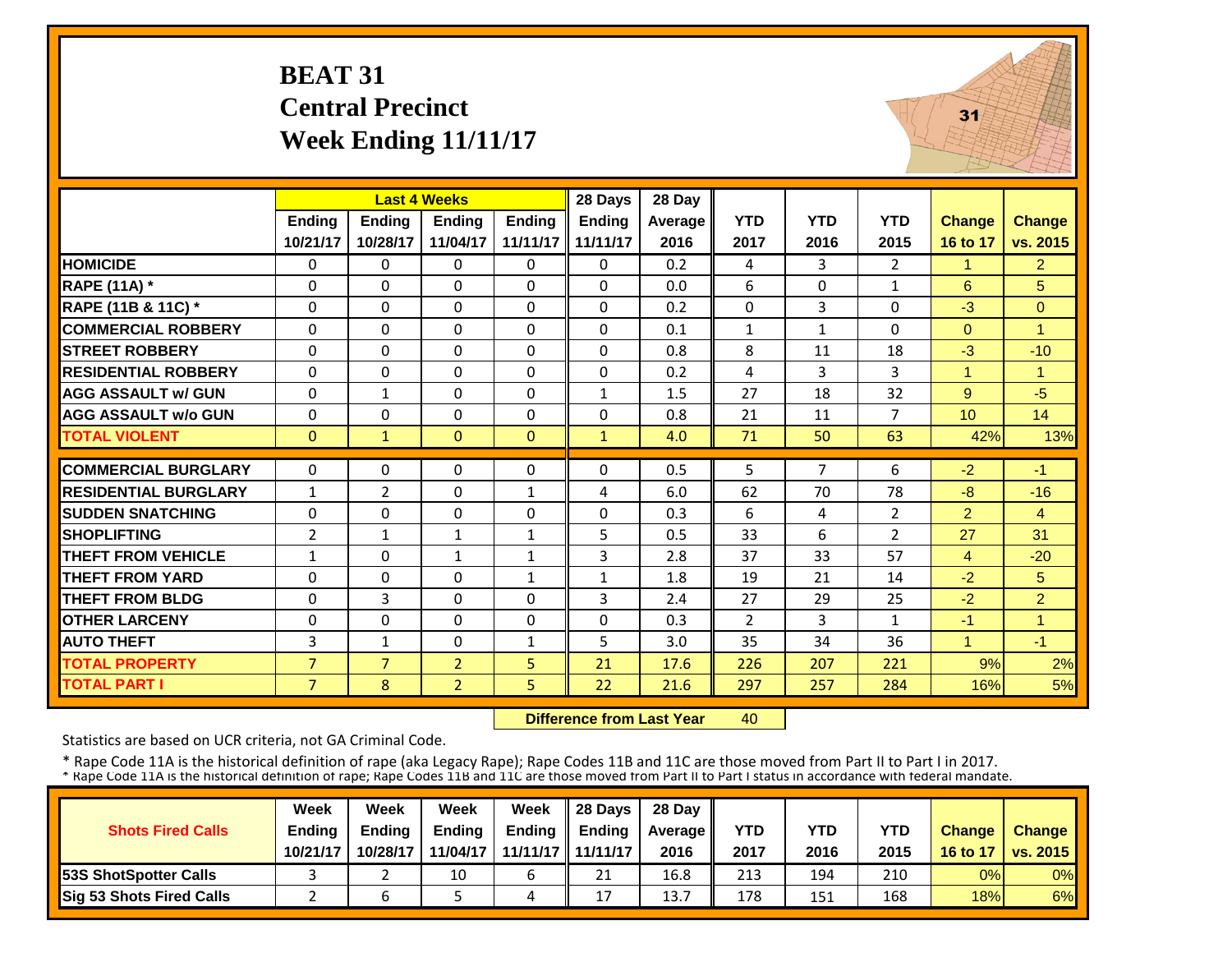# **BEAT 32 Central Precinct Week Ending 11/11/17**



|                             |                |                | <b>Last 4 Weeks</b> |                | 28 Days        | 28 Day  |                |                |                |               |                |
|-----------------------------|----------------|----------------|---------------------|----------------|----------------|---------|----------------|----------------|----------------|---------------|----------------|
|                             | Ending         | Ending         | <b>Ending</b>       | <b>Endina</b>  | Ending         | Average | <b>YTD</b>     | <b>YTD</b>     | <b>YTD</b>     | <b>Change</b> | <b>Change</b>  |
|                             | 10/21/17       | 10/28/17       | 11/04/17            | 11/11/17       | 11/11/17       | 2016    | 2017           | 2016           | 2015           | 16 to 17      | vs. 2015       |
| <b>HOMICIDE</b>             | 0              | $\Omega$       | $\Omega$            | $\Omega$       | 0              | 0.3     | $\mathbf{1}$   | 4              | 3              | $-3$          | $-2$           |
| <b>RAPE (11A) *</b>         | $\Omega$       | $\Omega$       | $\Omega$            | $\mathbf{1}$   | $\mathbf{1}$   | 0.1     | $\mathbf{1}$   | $\mathbf{1}$   | 1              | $\Omega$      | $\overline{0}$ |
| RAPE (11B & 11C) *          | 0              | $\Omega$       | $\Omega$            | 0              | $\Omega$       | 0.0     | 0              | $\Omega$       | $\Omega$       | $\mathbf{0}$  | $\overline{0}$ |
| <b>COMMERCIAL ROBBERY</b>   | $\Omega$       | $\Omega$       | $\mathbf{1}$        | $\Omega$       | $\mathbf{1}$   | 0.4     | 8              | 5              | $\overline{2}$ | 3             | 6              |
| <b>STREET ROBBERY</b>       | $\Omega$       | $\Omega$       | $\mathbf{1}$        | $\Omega$       | $\mathbf{1}$   | 1.1     | 5              | 14             | 5              | $-9$          | $\Omega$       |
| <b>IRESIDENTIAL ROBBERY</b> | $\Omega$       | $\Omega$       | $\Omega$            | $\Omega$       | $\Omega$       | 0.0     | $\mathbf{1}$   | $\mathbf{1}$   | 0              | $\Omega$      | $\overline{1}$ |
| <b>AGG ASSAULT w/ GUN</b>   | $\Omega$       | $\mathbf{1}$   | $\Omega$            | $\mathbf{1}$   | $\overline{2}$ | 1.0     | 12             | 13             | 15             | $-1$          | $-3$           |
| <b>AGG ASSAULT w/o GUN</b>  | $\Omega$       | $\Omega$       | $\overline{2}$      | $\Omega$       | $\overline{2}$ | 0.5     | 16             | 7              | 9              | 9             | $\overline{7}$ |
| <b>TOTAL VIOLENT</b>        | $\mathbf{0}$   | $\mathbf{1}$   | 4                   | $\overline{2}$ | $\overline{7}$ | 3.4     | 44             | 45             | 35             | $-2%$         | 26%            |
| <b>COMMERCIAL BURGLARY</b>  | 0              | $\mathbf{1}$   | $\Omega$            | $\Omega$       | 1              | 1.8     | 13             | 23             | 11             | $-10$         | $\overline{2}$ |
| <b>RESIDENTIAL BURGLARY</b> | $\Omega$       | 2              | $\Omega$            | 2              | 4              | 4.5     | 45             | 53             | 50             | $-8$          | $-5$           |
| <b>SUDDEN SNATCHING</b>     | $\Omega$       | $\Omega$       | $\Omega$            | $\Omega$       | $\Omega$       | 0.2     | 3              | $\overline{2}$ | $\overline{2}$ | 1             | $\overline{1}$ |
| <b>SHOPLIFTING</b>          | $\Omega$       | $\Omega$       | $\Omega$            | 3              | 3              | 2.1     | 41             | 33             | 22             | 8             | 19             |
| <b>THEFT FROM VEHICLE</b>   | $\Omega$       | 3              | $\Omega$            | $\overline{2}$ | 5              | 4.3     | 35             | 57             | 58             | $-22$         | $-23$          |
| <b>THEFT FROM YARD</b>      | $\Omega$       | $\Omega$       | $\overline{2}$      | $\mathbf{1}$   | 3              | 1.8     | 20             | 22             | 16             | $-2$          | $\overline{4}$ |
| <b>THEFT FROM BLDG</b>      | $\overline{2}$ | $\Omega$       | $\Omega$            | $\Omega$       | $\overline{2}$ | 2.7     | 34             | 33             | 30             | 1             | $\overline{4}$ |
| <b>OTHER LARCENY</b>        | $\Omega$       | $\Omega$       | $\Omega$            | $\Omega$       | 0              | 0.1     | $\overline{7}$ | $\overline{2}$ | 4              | 5             | 3              |
| <b>AUTO THEFT</b>           | 0              | $\mathbf{1}$   | $\Omega$            | 0              | $\mathbf{1}$   | 2.8     | 26             | 33             | 31             | $-7$          | $-5$           |
| <b>TOTAL PROPERTY</b>       | $\overline{2}$ | $\overline{7}$ | $\overline{2}$      | 8              | 19             | 20.2    | 224            | 258            | 224            | $-13%$        | 0%             |
| <b>TOTAL PART I</b>         | $\overline{2}$ | 8              | 6                   | 10             | 26             | 23.6    | 268            | 303            | 259            | $-12%$        | 3%             |

 **Difference from Last Year** $-35$ 

Statistics are based on UCR criteria, not GA Criminal Code.

|                               | Week          | Week          | Week          | Week          | $\parallel$ 28 Davs | 28 Day    |      |      |      |               |                     |
|-------------------------------|---------------|---------------|---------------|---------------|---------------------|-----------|------|------|------|---------------|---------------------|
| <b>Shots Fired Calls</b>      | <b>Ending</b> | <b>Ending</b> | <b>Ending</b> | <b>Ending</b> | <b>Ending</b>       | Average I | YTD  | YTD  | YTD  | <b>Change</b> | <b>Change</b>       |
|                               | 10/21/17      | 10/28/17      | 11/04/17      |               | 11/11/17   11/11/17 | 2016      | 2017 | 2016 | 2015 |               | 16 to 17   vs. 2015 |
| <b>153S ShotSpotter Calls</b> |               |               |               |               |                     | 0.1       |      |      |      | 0%            | $0\%$               |
| Sig 53 Shots Fired Calls      |               |               |               |               |                     | 9.4       | 86   | 82   | 112  | 5%            | $-23%$              |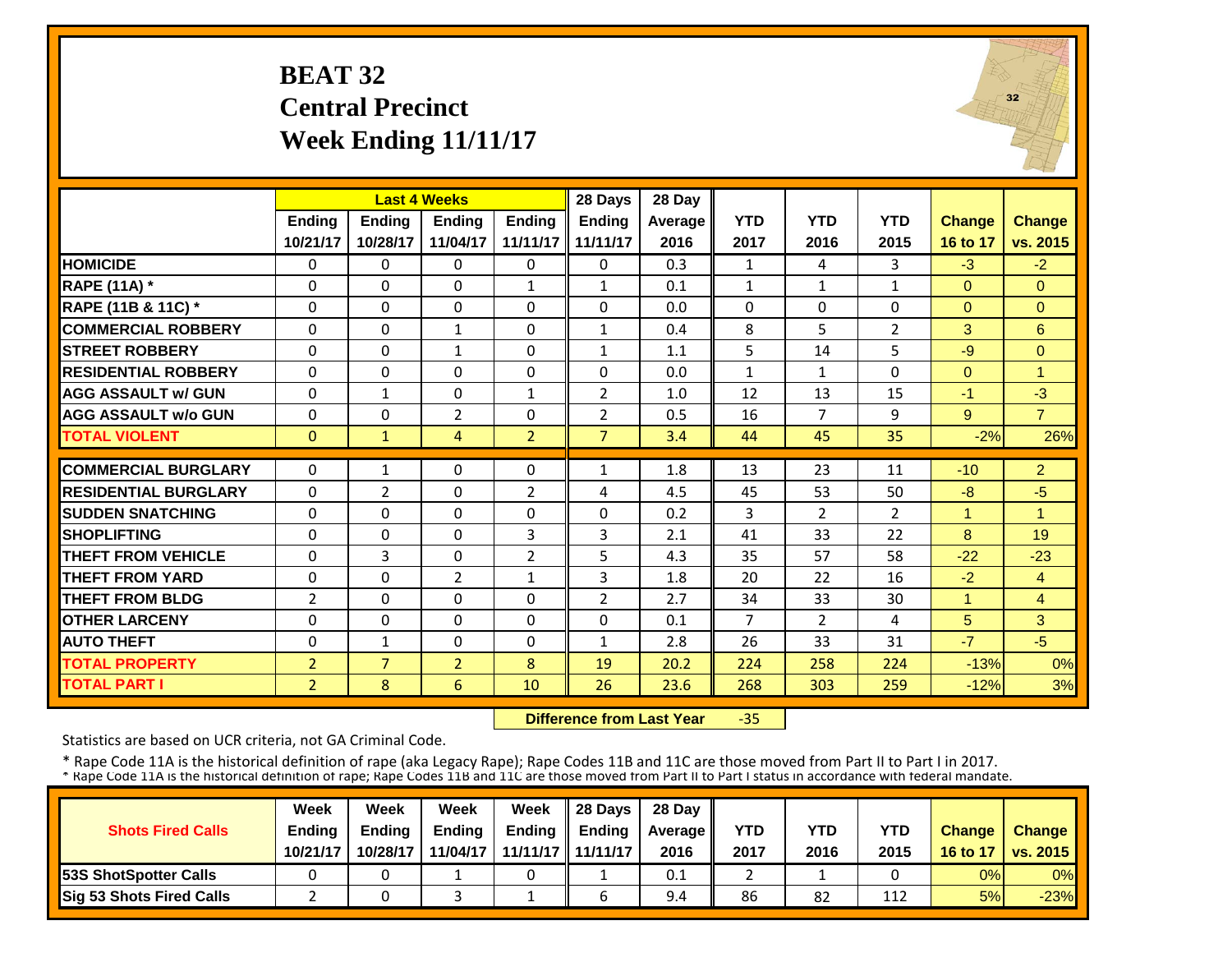# **BEAT 33 Central Precinct Week Ending 11/11/17**



|                                               |                | <b>Last 4 Weeks</b> |               |                | 28 Days        | 28 Day  |                |            |                |                |                |
|-----------------------------------------------|----------------|---------------------|---------------|----------------|----------------|---------|----------------|------------|----------------|----------------|----------------|
|                                               | <b>Ending</b>  | Ending              | <b>Ending</b> | <b>Endina</b>  | <b>Ending</b>  | Average | <b>YTD</b>     | <b>YTD</b> | <b>YTD</b>     | <b>Change</b>  | <b>Change</b>  |
|                                               | 10/21/17       | 10/28/17            | 11/04/17      | 11/11/17       | 11/11/17       | 2016    | 2017           | 2016       | 2015           | 16 to 17       | vs. 2015       |
| <b>HOMICIDE</b>                               | 0              | $\Omega$            | 0             | $\mathbf{0}$   | 0              | 0.8     | $\Omega$       | 10         | 3              | $-10$          | $-3$           |
| <b>RAPE (11A)</b> *                           | $\Omega$       | $\Omega$            | $\Omega$      | $\Omega$       | 0              | 0.4     | $\Omega$       | 5          | $\overline{2}$ | $-5$           | $-2$           |
| RAPE (11B & 11C) *                            | $\mathbf 0$    | $\Omega$            | $\Omega$      | $\Omega$       | 0              | 0.2     | 4              | $\Omega$   | 0              | $\overline{4}$ | $\overline{4}$ |
| <b>COMMERCIAL ROBBERY</b>                     | $\Omega$       | $\Omega$            | $\Omega$      | $\Omega$       | 0              | 0.2     | $\overline{2}$ | 3          | $\mathbf{1}$   | $-1$           | 1              |
| <b>ISTREET ROBBERY</b>                        | $\Omega$       | $\mathbf{1}$        | $\Omega$      | $\Omega$       | 1              | 2.1     | 18             | 19         | 25             | $-1$           | $-7$           |
| <b>RESIDENTIAL ROBBERY</b>                    | $\Omega$       | $\Omega$            | $\Omega$      | 0              | 0              | 0.1     | $\Omega$       | 1          | $\overline{2}$ | $-1$           | $-2$           |
| <b>AGG ASSAULT w/ GUN</b>                     | $\Omega$       | $\Omega$            | $\Omega$      | $\Omega$       | $\Omega$       | 0.4     | 10             | 4          | 10             | 6              | $\Omega$       |
| <b>AGG ASSAULT w/o GUN</b>                    | 0              | 0                   | $\Omega$      | $\Omega$       | 0              | 0.8     | 8              | 10         | 10             | $-2$           | $-2$           |
| <b>TOTAL VIOLENT</b>                          | $\Omega$       | $\mathbf{1}$        | $\Omega$      | $\Omega$       | $\mathbf{1}$   | 5.0     | 42             | 52         | 53             | $-19%$         | $-21%$         |
| <b>COMMERCIAL BURGLARY</b>                    | $\Omega$       | $\Omega$            | $\Omega$      | $\Omega$       | 0              | 2.4     | 6              | 30         | 21             | $-24$          | $-15$          |
| <b>RESIDENTIAL BURGLARY</b>                   | $\Omega$       | $\mathbf{1}$        | $\Omega$      | $\mathbf{1}$   | $\overline{2}$ | 3.8     | 14             | 42         | 49             | $-28$          | $-35$          |
|                                               |                |                     |               |                |                |         |                | 6          |                |                |                |
| <b>SUDDEN SNATCHING</b><br><b>SHOPLIFTING</b> | 0              | $\Omega$            | $\mathbf{1}$  | $\Omega$       | $\mathbf{1}$   | 0.5     | 5              |            | 3              | $-1$           | $\overline{2}$ |
|                                               | 1              | 2                   | 1             | $\mathbf{1}$   | 5              | 2.1     | 36             | 27         | 15             | 9              | 21             |
| <b>THEFT FROM VEHICLE</b>                     | $\overline{2}$ | 4                   | 4             | $\Omega$       | 10             | 8.1     | 81             | 84         | 96             | $-3$           | $-15$          |
| <b>THEFT FROM YARD</b>                        | $\mathbf{1}$   | $\mathbf{1}$        | 2             | $\mathbf{1}$   | 5              | 6.0     | 67             | 76         | 51             | $-9$           | 16             |
| <b>THEFT FROM BLDG</b>                        | $\Omega$       | $\Omega$            | $\Omega$      | $\Omega$       | 0              | 4.8     | 33             | 54         | 42             | $-21$          | $-9$           |
| <b>OTHER LARCENY</b>                          | $\Omega$       | $\Omega$            | $\Omega$      | $\overline{2}$ | $\overline{2}$ | 0.5     | $\overline{7}$ | 5.         | 10             | 2              | $-3$           |
| <b>AUTO THEFT</b>                             | $\Omega$       | $\Omega$            | $\mathbf{1}$  | 3              | 4              | 3.4     | 41             | 39         | 50             | $\overline{2}$ | $-9$           |
| <b>TOTAL PROPERTY</b>                         | $\overline{4}$ | 8                   | 9             | 8              | 29             | 31.7    | 290            | 363        | 337            | $-20%$         | $-14%$         |
| <b>TOTAL PART I</b>                           | $\overline{4}$ | 9                   | 9             | 8              | 30             | 36.6    | 332            | 415        | 390            | $-20%$         | $-15%$         |

 **Difference from Last Year** $-83$ 

Statistics are based on UCR criteria, not GA Criminal Code.

|                               | Week          | Week          | Week          | Week          | $\parallel$ 28 Davs | 28 Day    |      |      |            |               |                     |
|-------------------------------|---------------|---------------|---------------|---------------|---------------------|-----------|------|------|------------|---------------|---------------------|
| <b>Shots Fired Calls</b>      | <b>Ending</b> | <b>Ending</b> | <b>Ending</b> | <b>Ending</b> | <b>Ending</b>       | Average I | YTD  | YTD  | <b>YTD</b> | <b>Change</b> | <b>Change</b>       |
|                               | 10/21/17      | 10/28/17      | 11/04/17      |               | 11/11/17   11/11/17 | 2016      | 2017 | 2016 | 2015       |               | 16 to 17   vs. 2015 |
| <b>153S ShotSpotter Calls</b> |               |               |               |               |                     | 5.4       | 60   | 59   | 58         | 0%            | $0\%$               |
| Sig 53 Shots Fired Calls      |               |               |               |               |                     | 12.8      | 115  | 147  | 121        | $-22%$        | $-5%$               |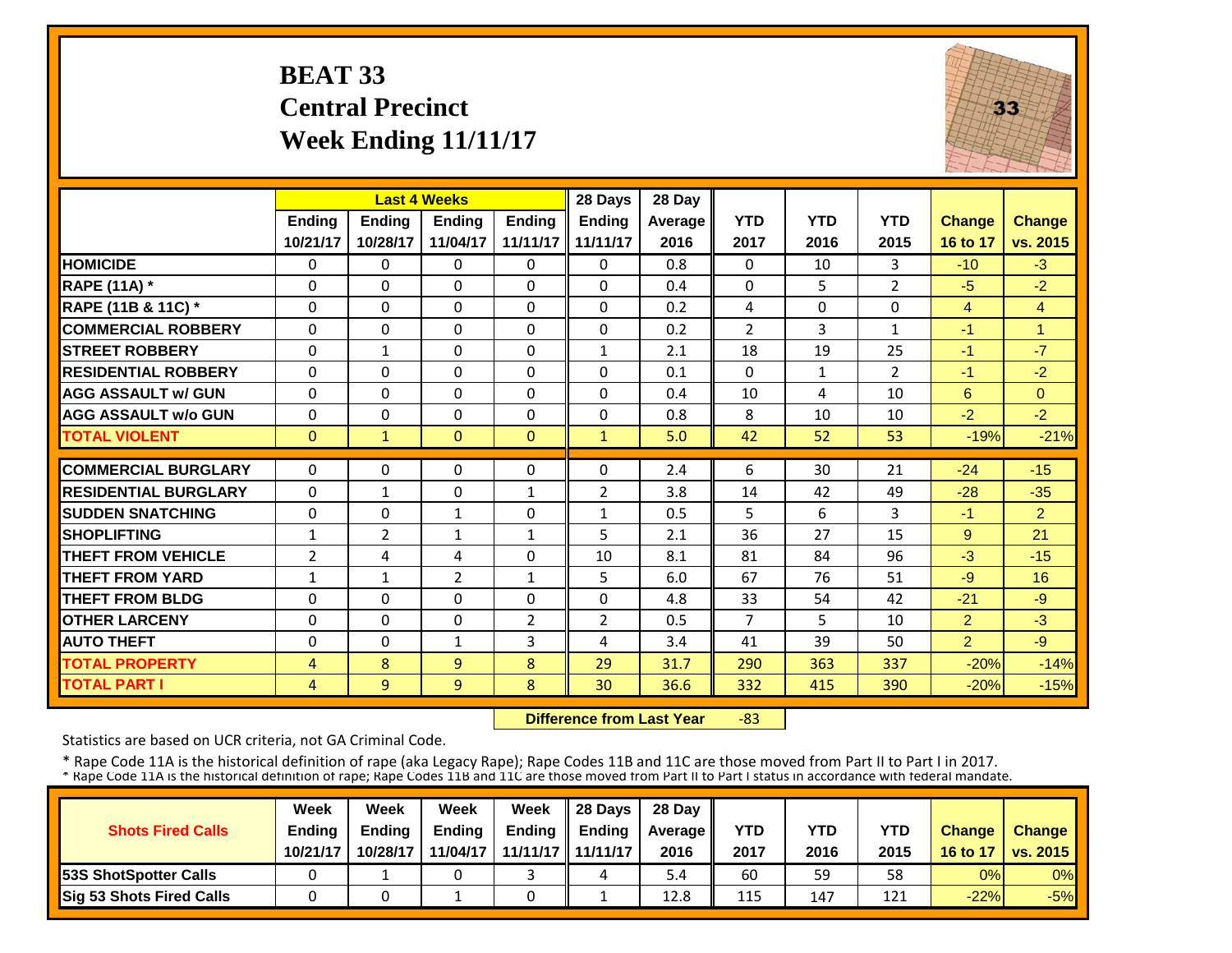# **BEAT 34 Central Precinct Week Ending 11/11/17**



|                             |                |                | <b>Last 4 Weeks</b> |                | 28 Days       | 28 Day  |                |                |                |                |                |
|-----------------------------|----------------|----------------|---------------------|----------------|---------------|---------|----------------|----------------|----------------|----------------|----------------|
|                             | Ending         | <b>Ending</b>  | <b>Ending</b>       | <b>Ending</b>  | <b>Ending</b> | Average | <b>YTD</b>     | <b>YTD</b>     | <b>YTD</b>     | <b>Change</b>  | <b>Change</b>  |
|                             | 10/21/17       | 10/28/17       | 11/04/17            | 11/11/17       | 11/11/17      | 2016    | 2017           | 2016           | 2015           | 16 to 17       | vs. 2015       |
| <b>HOMICIDE</b>             | $\Omega$       | $\Omega$       | $\mathbf{0}$        | $\Omega$       | $\Omega$      | 0.0     | $\mathbf{1}$   | $\Omega$       | $\Omega$       | $\mathbf{1}$   | $\mathbf{1}$   |
| <b>RAPE (11A) *</b>         | $\Omega$       | $\Omega$       | $\Omega$            | $\Omega$       | 0             | 0.1     | 4              | $\overline{2}$ | $\overline{2}$ | $\overline{2}$ | $\overline{2}$ |
| RAPE (11B & 11C) *          | 0              | $\Omega$       | $\Omega$            | 0              | $\Omega$      | 0.2     | $\overline{2}$ | $\overline{2}$ | 3              | $\Omega$       | $-1$           |
| <b>COMMERCIAL ROBBERY</b>   | $\mathbf{1}$   | $\Omega$       | $\mathbf{1}$        | $\Omega$       | 2             | 0.2     | 9              | 3              | 6              | 6              | 3              |
| <b>ISTREET ROBBERY</b>      | $\Omega$       | $\Omega$       | $\Omega$            | $\Omega$       | $\Omega$      | 0.8     | 3              | 9              | 6              | $-6$           | $-3$           |
| <b>RESIDENTIAL ROBBERY</b>  | $\Omega$       | $\Omega$       | $\Omega$            | $\Omega$       | $\Omega$      | 0.2     | $\Omega$       | $\Omega$       | $\mathbf{1}$   | $\Omega$       | $-1$           |
| <b>AGG ASSAULT w/ GUN</b>   | $\Omega$       | $\Omega$       | $\Omega$            | $\Omega$       | $\Omega$      | 0.5     | 9              | $\overline{2}$ | 7              | $\overline{7}$ | $\overline{2}$ |
| <b>AGG ASSAULT w/o GUN</b>  | $\mathbf{1}$   | $\mathbf{1}$   | $\mathbf{1}$        | $\Omega$       | 3             | 0.5     | 9              | 5              | 4              | $\overline{4}$ | 5              |
| <b>TOTAL VIOLENT</b>        | $\overline{2}$ | $\mathbf{1}$   | $\overline{2}$      | $\Omega$       | 5.            | 2.4     | 37             | 23             | 29             | 61%            | 28%            |
| <b>COMMERCIAL BURGLARY</b>  | $\Omega$       | $\Omega$       | $\Omega$            | $\Omega$       | $\Omega$      | 1.4     | $\overline{2}$ | 11             | 10             | $-9$           | $-8$           |
| <b>RESIDENTIAL BURGLARY</b> | 3              | $\overline{2}$ | $\Omega$            | $\Omega$       | 5             | 4.4     | 22             | 48             | 32             | $-26$          | $-10$          |
| <b>SUDDEN SNATCHING</b>     | $\Omega$       | $\Omega$       | $\Omega$            | $\Omega$       | $\Omega$      | 0.1     | $\overline{2}$ | $\mathbf{1}$   | 1              | $\mathbf{1}$   | $\mathbf{1}$   |
| <b>SHOPLIFTING</b>          | 0              | $\Omega$       | $\Omega$            | 1              | $\mathbf{1}$  | 4.4     | 62             | 41             | 20             | 21             | 42             |
| <b>THEFT FROM VEHICLE</b>   | $\mathbf{1}$   | $\mathbf{1}$   | $\mathbf{1}$        | $\Omega$       | 3             | 7.0     | 71             | 72             | 95             | $-1$           | $-24$          |
| <b>THEFT FROM YARD</b>      | $\mathbf{1}$   | $\Omega$       | $\mathbf{1}$        | $\mathbf{1}$   | 3             | 2.6     | 33             | 30             | 37             | 3              | $-4$           |
| <b>THEFT FROM BLDG</b>      | $\overline{2}$ | $\Omega$       | 4                   | 0              | 6             | 5.3     | 39             | 61             | 25             | $-22$          | 14             |
| <b>OTHER LARCENY</b>        | 0              | $\Omega$       | $\mathbf 0$         | 0              | $\Omega$      | 0.3     | 6              | $\mathbf{1}$   | 4              | 5              | $\overline{2}$ |
| <b>AUTO THEFT</b>           | 0              | $\Omega$       | $\mathbf{1}$        | $\Omega$       | $\mathbf{1}$  | 3.4     | 27             | 36             | 31             | $-9$           | $-4$           |
| <b>TOTAL PROPERTY</b>       | $\overline{7}$ | $\overline{3}$ | $\overline{7}$      | $\overline{2}$ | 19            | 28.8    | 264            | 301            | 255            | $-12%$         | 4%             |
| <b>TOTAL PART I</b>         | 9              | 4              | 9                   | $\overline{2}$ | 24            | 31.1    | 301            | 324            | 284            | $-7%$          | 6%             |
|                             |                |                |                     |                |               |         |                |                |                |                |                |

 **Difference from Last Year**‐23

Statistics are based on UCR criteria, not GA Criminal Code.

|                               | Week          | Week          | Week          | Week          | $\parallel$ 28 Davs | 28 Day    |      |      |            |               |                     |
|-------------------------------|---------------|---------------|---------------|---------------|---------------------|-----------|------|------|------------|---------------|---------------------|
| <b>Shots Fired Calls</b>      | <b>Ending</b> | <b>Ending</b> | <b>Ending</b> | <b>Ending</b> | <b>Ending</b>       | Average I | YTD  | YTD  | <b>YTD</b> | <b>Change</b> | <b>Change</b>       |
|                               | 10/21/17      | 10/28/17      | 11/04/17      |               | 11/11/17   11/11/17 | 2016      | 2017 | 2016 | 2015       |               | 16 to 17   vs. 2015 |
| <b>153S ShotSpotter Calls</b> |               |               |               |               |                     | 0.2       |      |      |            | 0%            | $0\%$               |
| Sig 53 Shots Fired Calls      |               |               |               | 4             | 11                  | 7.4       | 85   | 83   | 104        | 2%            | $-18%$              |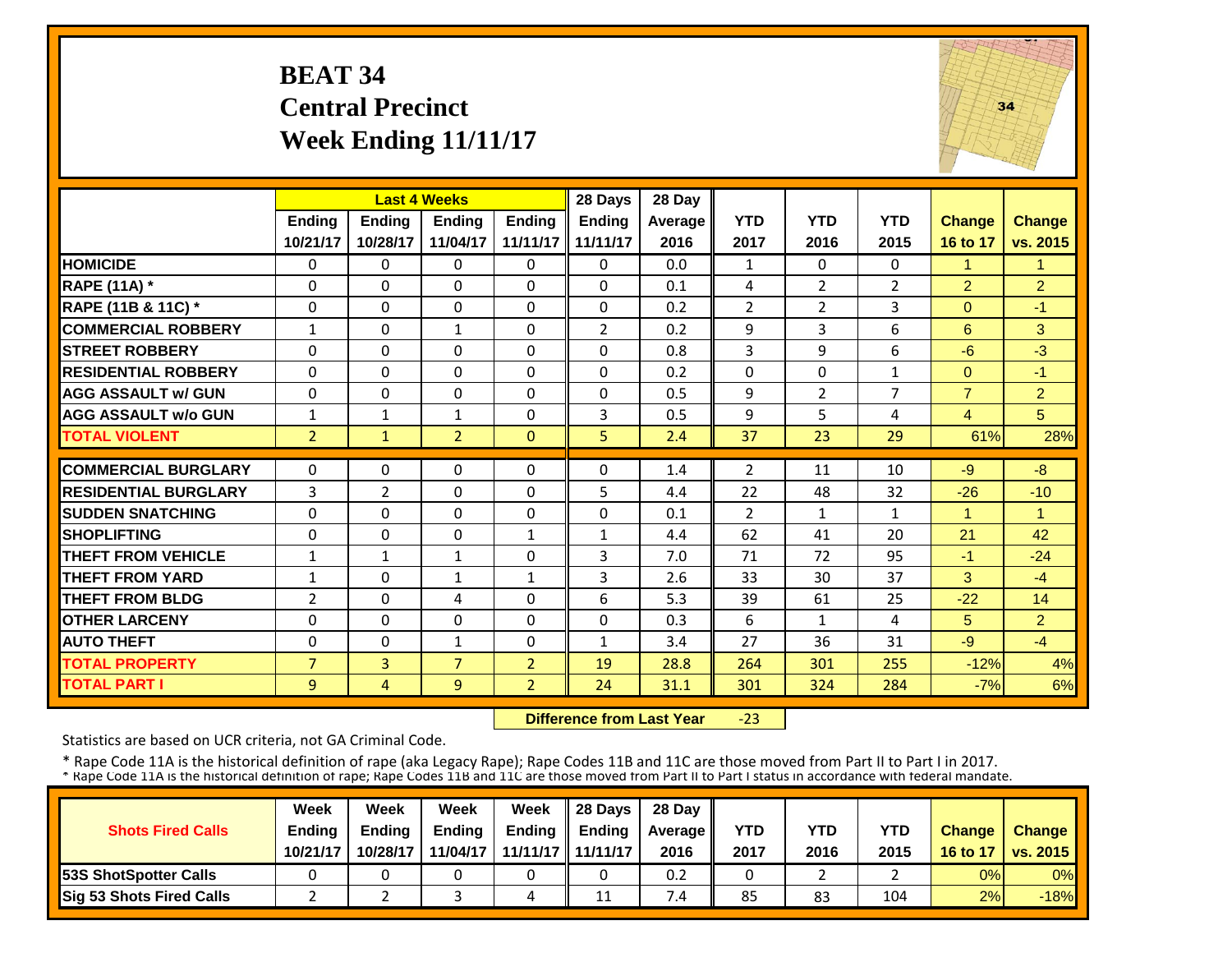## **BEAT 35 Central Precinct Week Ending 11/11/17**



|                             |                | <b>Last 4 Weeks</b> |                |               | 28 Days        | 28 Day  |                |                |              |                |                |
|-----------------------------|----------------|---------------------|----------------|---------------|----------------|---------|----------------|----------------|--------------|----------------|----------------|
|                             | <b>Ending</b>  | <b>Endina</b>       | <b>Endina</b>  | <b>Endina</b> | <b>Ending</b>  | Average | <b>YTD</b>     | <b>YTD</b>     | <b>YTD</b>   | <b>Change</b>  | <b>Change</b>  |
|                             | 10/21/17       | 10/28/17            | 11/04/17       | 11/11/17      | 11/11/17       | 2016    | 2017           | 2016           | 2015         | 16 to 17       | vs. 2015       |
| <b>HOMICIDE</b>             | $\Omega$       | $\Omega$            | $\Omega$       | $\mathbf{0}$  | 0              | 0.5     | $\overline{7}$ | 6              | 4            | 1              | 3              |
| <b>RAPE (11A) *</b>         | $\Omega$       | $\Omega$            | $\Omega$       | $\Omega$      | 0              | 0.2     | 3              | $\overline{2}$ | 0            | 1              | 3              |
| RAPE (11B & 11C) *          | $\mathbf{0}$   | $\Omega$            | $\Omega$       | $\Omega$      | 0              | 0.2     | $\overline{2}$ | $\overline{2}$ | $\mathbf{1}$ | $\Omega$       | $\mathbf{1}$   |
| <b>COMMERCIAL ROBBERY</b>   | $\Omega$       | $\Omega$            | $\Omega$       | $\Omega$      | $\Omega$       | 0.1     | $\mathbf{1}$   | $\Omega$       | $\mathbf{1}$ | 1              | $\Omega$       |
| <b>STREET ROBBERY</b>       | $\Omega$       | $\Omega$            | 1              | 0             | 1              | 1.5     | 10             | 16             | 15           | $-6$           | $-5$           |
| <b>RESIDENTIAL ROBBERY</b>  | $\Omega$       | $\Omega$            | $\Omega$       | 0             | 0              | 0.4     | 3              | 4              | 3            | $-1$           | $\Omega$       |
| <b>AGG ASSAULT w/ GUN</b>   | $\Omega$       | $\Omega$            | $\Omega$       | $\Omega$      | $\Omega$       | 1.2     | 24             | 14             | 26           | 10             | $-2$           |
| <b>AGG ASSAULT w/o GUN</b>  | 0              | $\Omega$            | $\Omega$       | $\Omega$      | 0              | 1.2     | 18             | 11             | 13           | $\overline{7}$ | 5              |
| <b>TOTAL VIOLENT</b>        | $\mathbf{0}$   | $\Omega$            | $\mathbf{1}$   | $\Omega$      | $\mathbf{1}$   | 5.3     | 68             | 55             | 63           | 24%            | 8%             |
| <b>COMMERCIAL BURGLARY</b>  | $\Omega$       | $\Omega$            | $\mathbf{1}$   | 0             | $\mathbf{1}$   | 1.0     | 2              | 13             | 5            | $-11$          | $-3$           |
| <b>RESIDENTIAL BURGLARY</b> | $\Omega$       | $\Omega$            | $\mathbf 1$    | $\mathbf{1}$  | $\overline{2}$ | 8.0     | 45             | 97             | 101          | $-52$          | $-56$          |
|                             |                |                     |                |               |                |         |                |                |              |                |                |
| <b>SUDDEN SNATCHING</b>     | 0              | $\Omega$            | 0              | $\Omega$      | 0              | 0.2     | $\overline{2}$ | $\overline{2}$ | 0            | $\Omega$<br>4  | 2 <sup>1</sup> |
| <b>SHOPLIFTING</b>          | 0              | $\Omega$            | $\Omega$       | 1             | $\mathbf{1}$   | 0.3     | 4              | 3              | 5            |                | $-1$           |
| <b>THEFT FROM VEHICLE</b>   | $\Omega$       | $\Omega$            | 3              | $\mathbf{1}$  | 4              | 5.0     | 66             | 60             | 57           | 6              | 9              |
| <b>THEFT FROM YARD</b>      | $\mathbf{1}$   | $\mathbf{1}$        | $\Omega$       | $\Omega$      | $\overline{2}$ | 2.1     | 30             | 26             | 28           | 4              | $\overline{2}$ |
| <b>THEFT FROM BLDG</b>      | 1              | $\overline{2}$      | $\Omega$       | 0             | 3              | 4.9     | 31             | 58             | 37           | $-27$          | $-6$           |
| <b>OTHER LARCENY</b>        | $\Omega$       | $\Omega$            | $\Omega$       | $\Omega$      | 0              | 0.3     | 5              | 4              | 4            | 1              | $\overline{1}$ |
| <b>AUTO THEFT</b>           | $\Omega$       | $\overline{2}$      | $\overline{2}$ | $\mathbf{1}$  | 5              | 3.9     | 34             | 47             | 44           | $-13$          | $-10$          |
| <b>TOTAL PROPERTY</b>       | $\overline{2}$ | 5                   | $\overline{7}$ | 4             | 18             | 25.6    | 219            | 310            | 281          | $-29%$         | $-22%$         |
| <b>TOTAL PART I</b>         | $\overline{2}$ | 5                   | 8              | 4             | 19             | 30.9    | 287            | 365            | 344          | $-21%$         | $-17%$         |

 **Difference from Last Year** $-78$ 

Statistics are based on UCR criteria, not GA Criminal Code.

|                               | Week          | Week          | Week          | Week          | $\parallel$ 28 Davs | 28 Day    |      |      |            |               |                     |
|-------------------------------|---------------|---------------|---------------|---------------|---------------------|-----------|------|------|------------|---------------|---------------------|
| <b>Shots Fired Calls</b>      | <b>Ending</b> | <b>Ending</b> | <b>Ending</b> | <b>Ending</b> | <b>Ending</b>       | Average I | YTD  | YTD  | <b>YTD</b> | <b>Change</b> | <b>Change</b>       |
|                               | 10/21/17      | 10/28/17      | 11/04/17      |               | 11/11/17   11/11/17 | 2016      | 2017 | 2016 | 2015       |               | 16 to 17   vs. 2015 |
| <b>153S ShotSpotter Calls</b> |               |               |               |               | 21                  | 23.4      | 214  | 250  | 216        | 0%            | $0\%$               |
| Sig 53 Shots Fired Calls      |               |               | ۵             |               | 15                  | 18.2      | 187  | 212  | 208        | $-12%$        | $-10%$              |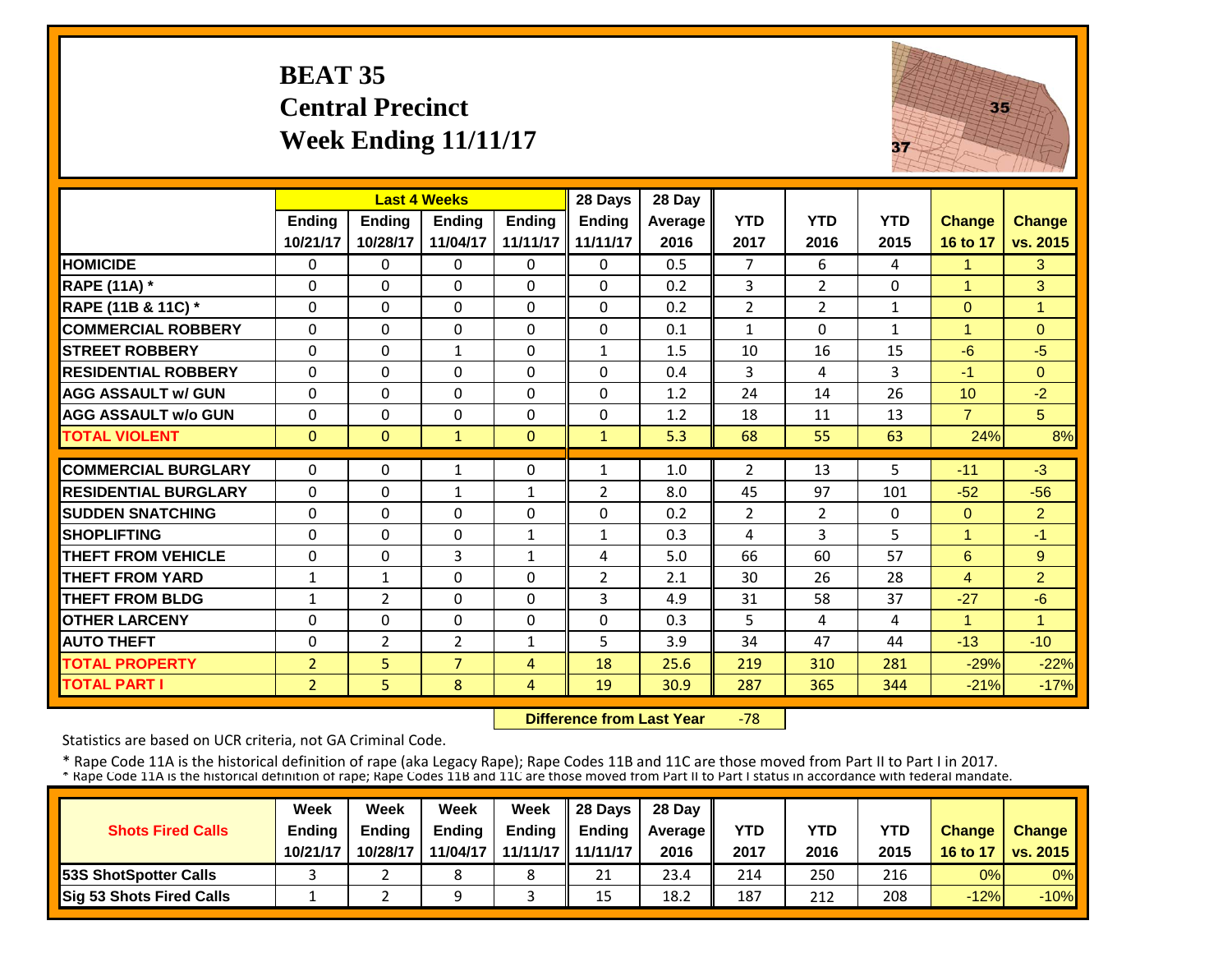|                             | <b>BEAT 37</b>     | <b>Central Precinct</b><br>Week Ending 11/11/17 |                     |                           |                    |                 |                    |                    | 37                 |                           |                           |
|-----------------------------|--------------------|-------------------------------------------------|---------------------|---------------------------|--------------------|-----------------|--------------------|--------------------|--------------------|---------------------------|---------------------------|
|                             |                    |                                                 | <b>Last 4 Weeks</b> |                           | 28 Days            | 28 Day          |                    |                    |                    |                           |                           |
|                             | Ending<br>10/21/17 | Ending<br>10/28/17                              | Ending<br>11/04/17  | <b>Ending</b><br>11/11/17 | Ending<br>11/11/17 | Average<br>2016 | <b>YTD</b><br>2017 | <b>YTD</b><br>2016 | <b>YTD</b><br>2015 | <b>Change</b><br>16 to 17 | <b>Change</b><br>vs. 2015 |
| <b>HOMICIDE</b>             | $\Omega$           | $\Omega$                                        | $\mathbf{1}$        | 0                         | 1                  | 0.1             | 1                  | $\Omega$           | $\mathbf{1}$       | 1                         | $\Omega$                  |
| <b>RAPE (11A)</b> *         | $\Omega$           | $\Omega$                                        | $\Omega$            | 0                         | $\Omega$           | 0.1             | $\overline{2}$     | $\mathbf{1}$       | $\Omega$           | $\mathbf{1}$              | $\overline{2}$            |
| RAPE (11B & 11C) *          | 0                  | $\Omega$                                        | 0                   | $\Omega$                  | $\Omega$           | 0.2             | $\mathbf{0}$       | $\mathbf{1}$       | $\Omega$           | $-1$                      | $\Omega$                  |
| <b>COMMERCIAL ROBBERY</b>   | $\Omega$           | $\Omega$                                        | $\Omega$            | $\Omega$                  | $\Omega$           | 0.1             | $\overline{2}$     | $\mathbf{1}$       | $\overline{2}$     | $\mathbf{1}$              | $\Omega$                  |
| <b>STREET ROBBERY</b>       | $\Omega$           | $\mathbf 0$                                     | 0                   | $\Omega$                  | $\Omega$           | 1.5             | $\overline{7}$     | 16                 | 18                 | $-9$                      | $-11$                     |
| <b>RESIDENTIAL ROBBERY</b>  | $\Omega$           | $\Omega$                                        | $\Omega$            | 0                         | $\Omega$           | 0.0             | $\mathbf{1}$       | $\Omega$           | 0                  | $\overline{1}$            | $\overline{1}$            |
| <b>AGG ASSAULT w/ GUN</b>   | $\mathbf 0$        | 0                                               | 0                   | 0                         | 0                  | 0.5             | 6                  | 6                  | $\overline{2}$     | $\pmb{0}$                 | $\overline{4}$            |
| <b>AGG ASSAULT w/o GUN</b>  | 0                  | 0                                               | 0                   | $\Omega$                  | 0                  | 0.2             | 4                  | 3                  | 6                  | $\blacktriangleleft$      | $-2$                      |
| <b>TOTAL VIOLENT</b>        | $\mathbf{0}$       | $\Omega$                                        | $\mathbf{1}$        | $\Omega$                  | $\mathbf{1}$       | 2.6             | 23                 | 28                 | 29                 | $-18%$                    | $-21%$                    |
| <b>COMMERCIAL BURGLARY</b>  | $\Omega$           | $\Omega$                                        | $\Omega$            | $\Omega$                  | 0                  | 1.3             | 6                  | 17                 | 6                  | $-11$                     | $\Omega$                  |
| <b>RESIDENTIAL BURGLARY</b> | $\Omega$           | $\Omega$                                        | $\Omega$            | $\Omega$                  | $\Omega$           | 3.1             | 10                 | 35                 | 51                 | $-25$                     | $-41$                     |
| <b>SUDDEN SNATCHING</b>     | $\mathbf{1}$       | 0                                               | $\mathbf 0$         | 0                         | $\mathbf{1}$       | 0.2             | 4                  | 3                  | 4                  | $\mathbf{1}$              | $\overline{0}$            |
| <b>SHOPLIFTING</b>          | $\mathbf 0$        | $\mathbf 1$                                     | $\mathbf 0$         | 0                         | $\mathbf{1}$       | 3.3             | 33                 | 35                 | 25                 | $-2$                      | 8                         |
| THEFT FROM VEHICLE          | $\mathbf 0$        | $\overline{2}$                                  | $\mathbf{1}$        | $\overline{2}$            | 5                  | 7.3             | 79                 | 79                 | 148                | $\Omega$                  | $-69$                     |
| <b>THEFT FROM YARD</b>      | $\mathbf 0$        | $\mathbf{1}$                                    | 0                   | 0                         | $\mathbf{1}$       | 3.1             | 15                 | 37                 | 28                 | $-22$                     | $-13$                     |
| <b>THEFT FROM BLDG</b>      | $\mathbf{1}$       | $\mathbf{1}$                                    | $\overline{2}$      | $\overline{2}$            | 6                  | 2.4             | 23                 | 26                 | 33                 | $-3$                      | $-10$                     |
| <b>OTHER LARCENY</b>        | $\mathbf{1}$       | 0                                               | 0                   | $\mathbf{1}$              | $\overline{2}$     | 0.2             | 9                  | $\mathbf{1}$       | 10                 | 8                         | $-1$                      |
| <b>AUTO THEFT</b>           | $\mathbf 0$        | $\Omega$                                        | $\Omega$            | $\mathbf{1}$              | $\mathbf{1}$       | 1.4             | 22                 | 17                 | 36                 | 5 <sup>5</sup>            | $-14$                     |
| <b>TOTAL PROPERTY</b>       | 3                  | 5                                               | 3                   | 6                         | 17                 | 22.2            | 201                | 250                | 341                | $-20%$                    | $-41%$                    |
| <b>TOTAL PART I</b>         | 3                  | 5                                               | 4                   | 6                         | 18                 | 24.8            | 224                | 278                | 370                | $-19%$                    | $-39%$                    |

 **Difference from Last Year**‐54 THE REAL PROPERTY.

Statistics are based on UCR criteria, not GA Criminal Code.

|                              | Week          | Week     | Week          | Week          | 28 Days       | 28 Day  |      |      |            |               |                          |
|------------------------------|---------------|----------|---------------|---------------|---------------|---------|------|------|------------|---------------|--------------------------|
| <b>Shots Fired Calls</b>     | <b>Ending</b> | Ending   | <b>Ending</b> | <b>Ending</b> | <b>Endina</b> | Average | YTD  | YTD  | <b>YTD</b> | <b>Change</b> | <b>Change</b>            |
|                              | 10/21/17      | 10/28/17 | 11/04/17      | 11/11/17 $\ $ | 11/11/17      | 2016    | 2017 | 2016 | 2015       | 16 to 17      | $\vert$ vs. 2015 $\vert$ |
| <b>53S ShotSpotter Calls</b> |               |          |               |               |               |         | 48   | 43   | 24         | 0%            | $0\%$                    |
| Sig 53 Shots Fired Calls     |               |          |               |               | 12            | 12.7    | 105  | 140  | 129        | $-25%$        | $-19%$                   |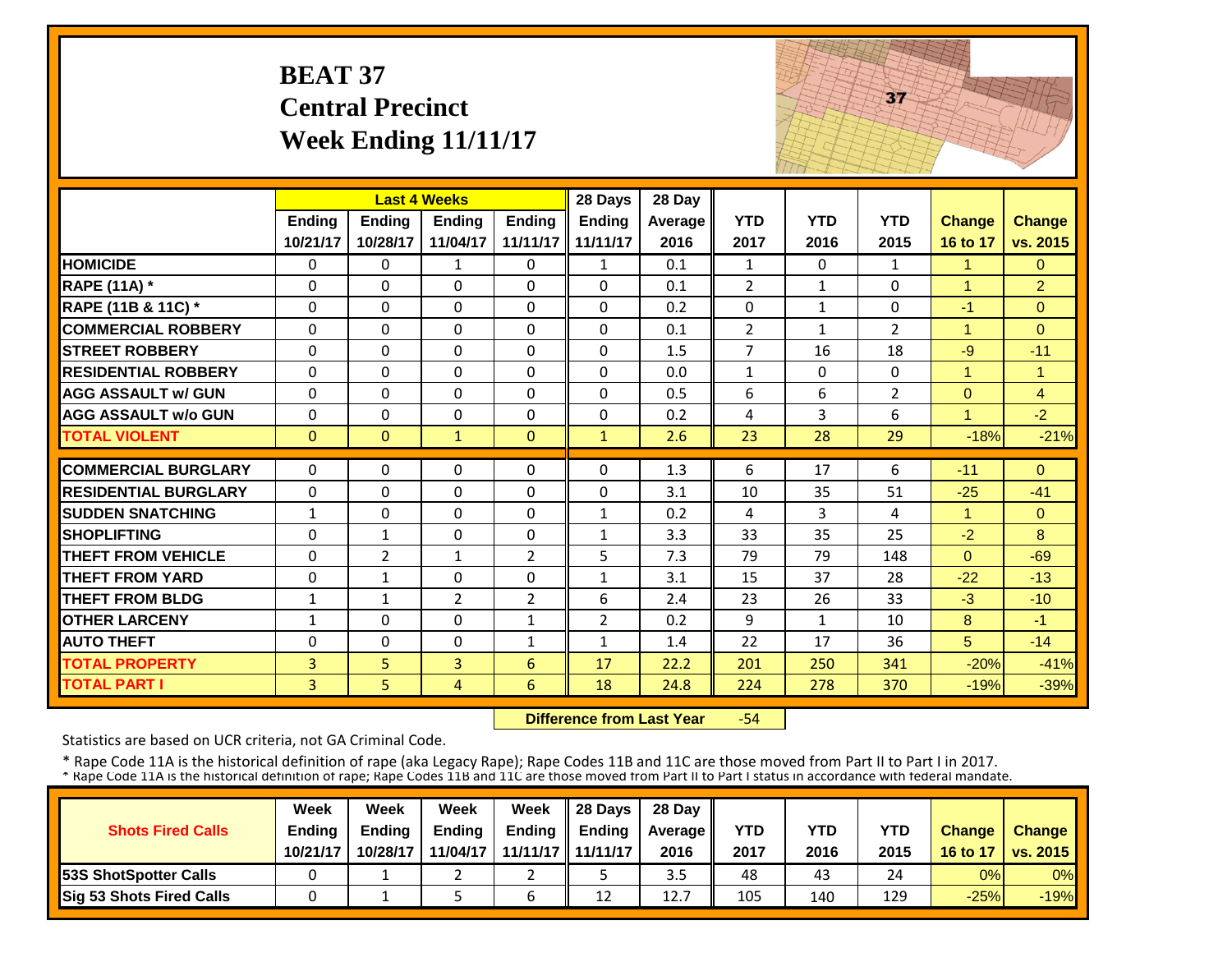

#### **COMPSTATSOUTHSIDE PRECINCT** CAPT. JOY GELLATLY **Week Ending 11/11/17**

**PRECINCT COMMANDER:**



|                             | Week                    | Week           | <b>Weekly</b>  | 28-Day         | 28-Day   | Avg            |                |            |            |                 |                |
|-----------------------------|-------------------------|----------------|----------------|----------------|----------|----------------|----------------|------------|------------|-----------------|----------------|
|                             | <b>Ending</b>           | Ending         | Avg            | <b>Ending</b>  | Ending   | 28-Day         | <b>YTD</b>     | <b>YTD</b> | <b>YTD</b> | Change          | <b>Change</b>  |
|                             | 11/11/17                | 11/04/17       | 2016           | 11/11/17       | 09/17/17 | 2016           | 2017           | 2016       | 2015       | 16 to 17        | vs. 2015       |
| <b>HOMICIDE</b>             | 0                       |                | 0              | $\mathbf{2}$   | 0        | 0              | 4              | 6          | 5          | $-2$            | $-1$           |
| <b>RAPE (11A) *</b>         | 0                       | 0              | $\Omega$       | 0              | $\Omega$ |                | $\overline{7}$ | 11         | 5          | $-4$            | $\overline{2}$ |
| RAPE (11B & 11C) *          | 0                       | 0              | $\Omega$       | $\bf{0}$       |          |                | 4              | 10         |            | $-6$            | 3              |
| <b>COMMERCIAL ROBBERY</b>   | $\overline{2}$          |                | 1              | 5              | 4        | 2              | 28             | 28         | 14         | $\Omega$        | 14             |
| <b>STREET ROBBERY</b>       | 3                       | $\overline{2}$ | 1              | $\overline{ }$ | 4        | $\overline{2}$ | 30             | 23         | 36         | $\overline{7}$  | $-6$           |
| <b>RESIDENTIAL ROBBERY</b>  | 0                       | 0              | $\Omega$       |                |          | $\Omega$       | 3              | 6          | 11         | $-3$            | $-8$           |
| <b>AGG ASSAULT w/ GUN</b>   | 1                       | 0              | 0              |                | 3        | $\overline{2}$ | 29             | 18         | 27         | 11              | $\overline{2}$ |
| <b>AGG ASSAULT w/o GUN</b>  | $\bf{0}$                | 4              | 1              | 4              | 4        | $\overline{2}$ | 29             | 27         | 23         | $\overline{2}$  | $6^{\circ}$    |
| <b>TOTAL VIOLENT</b>        | 6                       | 5              | 3              | 20             | 17       | 12             | 134            | 129        | 122        | 4%              | 10%            |
|                             |                         |                |                |                |          |                |                |            |            |                 |                |
| <b>COMMERCIAL BURGLARY</b>  | $\bf{0}$                | 0              |                |                | 6        | 5              | 47             | 46         | 43         |                 | 4              |
| <b>RESIDENTIAL BURGLARY</b> | $\overline{\mathbf{2}}$ | $\overline{2}$ | 4              | 5.             | 14       | 15             | 151            | 171        | 239        | $-20$           | $-88$          |
| <b>SUDDEN SNATCHING</b>     | 0                       | 0              | $\Omega$       | 3              | 3        |                | 9              | 8          | 12         |                 | $-3$           |
| <b>SHOPLIFTING</b>          | 19                      | 3              | 12             | 52             | 39       | 49             | 564            | 528        | 635        | 36              | $-71$          |
| <b>THEFT FROM VEHICLE</b>   | $\mathbf{2}$            | 12             | 5              | 24             | 33       | 20             | 344            | 212        | 340        | 132             | $\overline{4}$ |
| <b>THEFT FROM YARD</b>      | 3                       |                | 2              | 6              | 9        | 9              | 76             | 103        | 90         | $-27$           | $-14$          |
| <b>THEFT FROM BLDG</b>      | $\mathbf{2}$            | 2              | 3              | 6              | 7        | 13             | 160            | 136        | 202        | 24              | $-42$          |
| <b>OTHER LARCENY</b>        | 0                       | 1              | 0              |                | $\Omega$ | $\overline{2}$ | 25             | 15         | 18         | 10 <sup>°</sup> | $\overline{7}$ |
| <b>AUTO THEFT</b>           | 4                       |                | $\overline{2}$ | 9              | 12       | 9              | 131            | 89         | 167        | 42              | $-36$          |
| <b>TOTAL PROPERTY</b>       | 32                      | 22             | 30             | 107            | 123      | 120            | 1507           | 1308       | 1746       | 15%             | $-14%$         |
| <b>TOTAL PART I</b>         | 38                      | 27             | 33             | 127            | 140      | 132            | 1641           | 1437       | 1868       | 14%             | $-12%$         |

Statistics are based on UCR criteria, not GA Criminal Code. **Difference from Last Year** 204

Statistics are preliminary, based on RMS data at the time prepared, and are subject to change due to late reports, reclassifications, updated locations, etc.

| <b>Citizen Initiated Calls</b>  | Week<br><b>Ending</b><br>11/11/17 | Week<br><b>Ending</b><br>11/04/17 | Weekly<br>Avg<br>2016 | $28$ -Day<br>Ending<br>11/11/17 | $28$ -Dav<br><b>Ending</b><br>9/17/17 | Avg<br>$28-Day$<br>2016 | YTD<br>2017 | YTD<br>2016 | YTD<br>2015 | <b>Change</b><br>16 to 17 | <b>Change</b><br>vs. 2015 |
|---------------------------------|-----------------------------------|-----------------------------------|-----------------------|---------------------------------|---------------------------------------|-------------------------|-------------|-------------|-------------|---------------------------|---------------------------|
| <b>Midnight Shift</b>           | 81                                | 68                                | 91                    | 325                             | 331                                   | 364                     | 3887        | 4265        | 4233        | $-378$                    | $-346$                    |
| Day Shift                       | 247                               | 262                               | 247                   | 967                             | 971                                   | 986                     | 10819       | 11902       | 11699       | $-1083$                   | $-880$                    |
| <b>Afternoon Shift</b>          | 218                               | 211                               | 246                   | 844                             | 934                                   | 982                     | 10500       | 11761       | 11466       | $-1261$                   | $-966$                    |
| <b>TOTAL CITIZEN CFS</b>        | 546                               | 541                               | 583                   | 2136                            | 2236                                  | 2332                    | 25206       | 27928       | 27398       | $-9.7%$                   | $-8.0%$                   |
| 53S ShotSpotter Calls           |                                   |                                   |                       |                                 |                                       |                         |             |             |             |                           | 0                         |
| <b>Sig 53 Shots Fired Calls</b> | 9                                 |                                   |                       | 27                              | 35                                    | 35                      | 337         | 387         | 322         | $-50$                     | 15                        |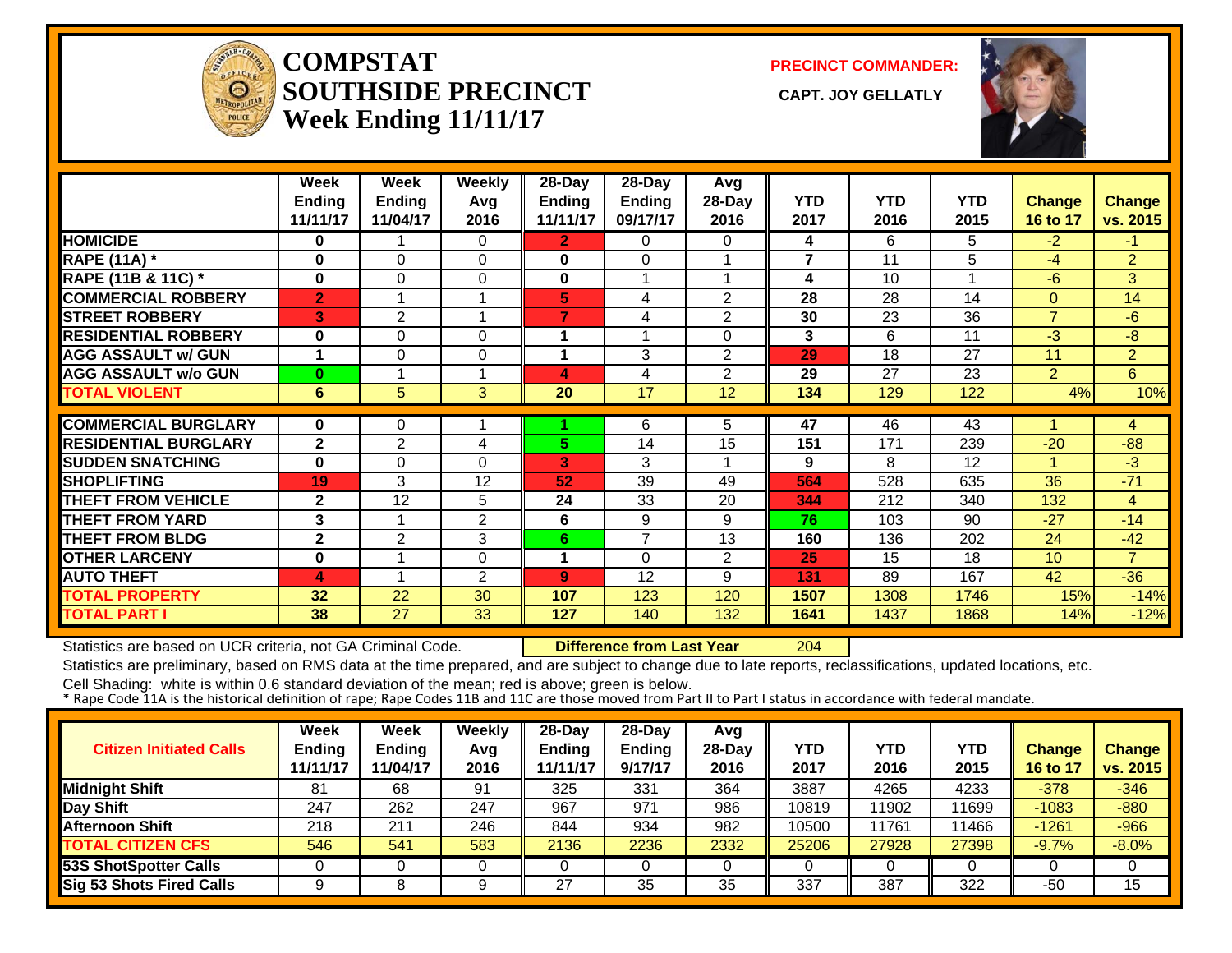## **BEAT 41 Southside Precinct Week Ending 11/11/17**



|                             |                | <b>Last 4 Weeks</b> |                |                | 28 Days        | 28 Day         |                |                |                |                |                |
|-----------------------------|----------------|---------------------|----------------|----------------|----------------|----------------|----------------|----------------|----------------|----------------|----------------|
|                             | <b>Ending</b>  | <b>Endina</b>       | <b>Endina</b>  | <b>Endina</b>  | <b>Ending</b>  | <b>Average</b> | <b>YTD</b>     | <b>YTD</b>     | <b>YTD</b>     | <b>Change</b>  | <b>Change</b>  |
|                             | 10/21/17       | 10/28/17            | 11/04/17       | 11/11/17       | 11/11/17       | 2016           | 2017           | 2016           | 2015           | 16 to 17       | vs. 2015       |
| <b>HOMICIDE</b>             | $\Omega$       | $\Omega$            | $\Omega$       | $\Omega$       | 0              | 0.0            | $\Omega$       | $\Omega$       | $\mathbf{1}$   | $\Omega$       | $-1$           |
| <b>RAPE (11A)</b> *         | $\Omega$       | $\Omega$            | $\Omega$       | $\Omega$       | $\Omega$       | 0.2            | $\mathbf{1}$   | 3              | 0              | $-2$           | $\overline{1}$ |
| RAPE (11B & 11C) *          | $\mathbf 0$    | $\Omega$            | $\mathbf{0}$   | 0              | $\Omega$       | 0.0            | $\mathbf{1}$   | $\Omega$       | $\mathbf{1}$   | 1              | $\mathbf{0}$   |
| <b>COMMERCIAL ROBBERY</b>   | $\Omega$       | $\mathbf{1}$        | $\mathbf{1}$   | $\overline{2}$ | 4              | 0.4            | 13             | 5              | 4              | 8              | 9              |
| <b>ISTREET ROBBERY</b>      | $\Omega$       | $\Omega$            | $\Omega$       | $\mathbf{1}$   | $\mathbf{1}$   | 0.3            | $\overline{3}$ | 3              | 6              | $\Omega$       | $-3$           |
| <b>RESIDENTIAL ROBBERY</b>  | $\mathbf{1}$   | $\Omega$            | $\Omega$       | $\Omega$       | $\mathbf{1}$   | 0.1            | $\mathbf{1}$   | $\mathbf{1}$   | 3              | $\Omega$       | $-2$           |
| <b>AGG ASSAULT w/ GUN</b>   | $\Omega$       | $\Omega$            | $\Omega$       | $\Omega$       | 0              | 0.3            | $\Omega$       | 4              | 0              | $-4$           | $\Omega$       |
| <b>AGG ASSAULT w/o GUN</b>  | $\Omega$       | $\mathbf{1}$        | $\Omega$       | $\Omega$       | $\mathbf{1}$   | 0.5            | $\overline{2}$ | 5              | 0              | $-3$           | $\overline{2}$ |
| <b>TOTAL VIOLENT</b>        | $\mathbf{1}$   | $\overline{2}$      | $\mathbf{1}$   | 3              | $\overline{7}$ | 1.8            | 21             | 21             | 15             | 0%             | 40%            |
| <b>COMMERCIAL BURGLARY</b>  | $\Omega$       | $\mathbf{1}$        | $\Omega$       | $\Omega$       | 1              | 1.8            | 18             | 19             | 10             | $-1$           | 8              |
| <b>RESIDENTIAL BURGLARY</b> | $\Omega$       | $\Omega$            | $\Omega$       | $\Omega$       | $\Omega$       | 1.1            | 12             | 15             | 8              | $-3$           | 4              |
| <b>ISUDDEN SNATCHING</b>    | $\Omega$       | 0                   | $\Omega$       | 0              | $\Omega$       | 0.0            | $\overline{2}$ | $\Omega$       | $\overline{2}$ | $\overline{2}$ | $\Omega$       |
| <b>SHOPLIFTING</b>          | $\Omega$       | $\mathbf{1}$        | $\Omega$       | $\overline{2}$ | 3              | 2.4            | 28             | 25             | 16             | 3              | 12             |
| <b>THEFT FROM VEHICLE</b>   | $\mathbf{1}$   | $\overline{2}$      | 1              | $\Omega$       | 4              | 4.6            | 56             | 52             | 68             | 4              | $-12$          |
| <b>THEFT FROM YARD</b>      | $\overline{2}$ | $\Omega$            | $\Omega$       | 1              | 3              | 1.7            | 21             | 21             | 34             | $\Omega$       | $-13$          |
| <b>THEFT FROM BLDG</b>      | $\Omega$       | 0                   | $\Omega$       | 0              | $\Omega$       | 2.3            | 37             | 25             | 52             | 12             | $-15$          |
| <b>OTHER LARCENY</b>        | $\Omega$       | $\Omega$            | $\Omega$       | $\Omega$       | $\Omega$       | 0.2            | 3              | $\overline{2}$ | 4              | 1              | $-1$           |
| <b>AUTO THEFT</b>           | $\Omega$       | $\Omega$            | $\Omega$       | $\Omega$       | $\Omega$       | 1.5            | 16             | 14             | 27             | $\overline{2}$ | $-11$          |
| <b>TOTAL PROPERTY</b>       | 3              | $\overline{4}$      | $\mathbf{1}$   | 3              | 11             | 15.5           | 193            | 173            | 221            | 12%            | $-13%$         |
| <b>TOTAL PART I</b>         | 4              | 6                   | $\overline{2}$ | 6              | 18             | 17.2           | 214            | 194            | 236            | 10%            | $-9%$          |

 **Difference from Last Year**20

Statistics are based on UCR criteria, not GA Criminal Code.

|                               | Week          | Week          | Week          | Week          | $\parallel$ 28 Davs | 28 Day    |      |      |            |               |                     |
|-------------------------------|---------------|---------------|---------------|---------------|---------------------|-----------|------|------|------------|---------------|---------------------|
| <b>Shots Fired Calls</b>      | <b>Ending</b> | <b>Ending</b> | <b>Ending</b> | <b>Ending</b> | <b>Ending</b>       | Average I | YTD  | YTD  | <b>YTD</b> | <b>Change</b> | <b>Change</b>       |
|                               | 10/21/17      | 10/28/17      | 11/04/17      |               | 11/11/17   11/11/17 | 2016      | 2017 | 2016 | 2015       |               | 16 to 17   vs. 2015 |
| <b>153S ShotSpotter Calls</b> |               |               |               |               |                     | 0.1       |      |      |            | 0%            | $0\%$               |
| Sig 53 Shots Fired Calls      |               |               |               |               |                     | 1.8       | 28   | 22   |            | 27%           | 65%                 |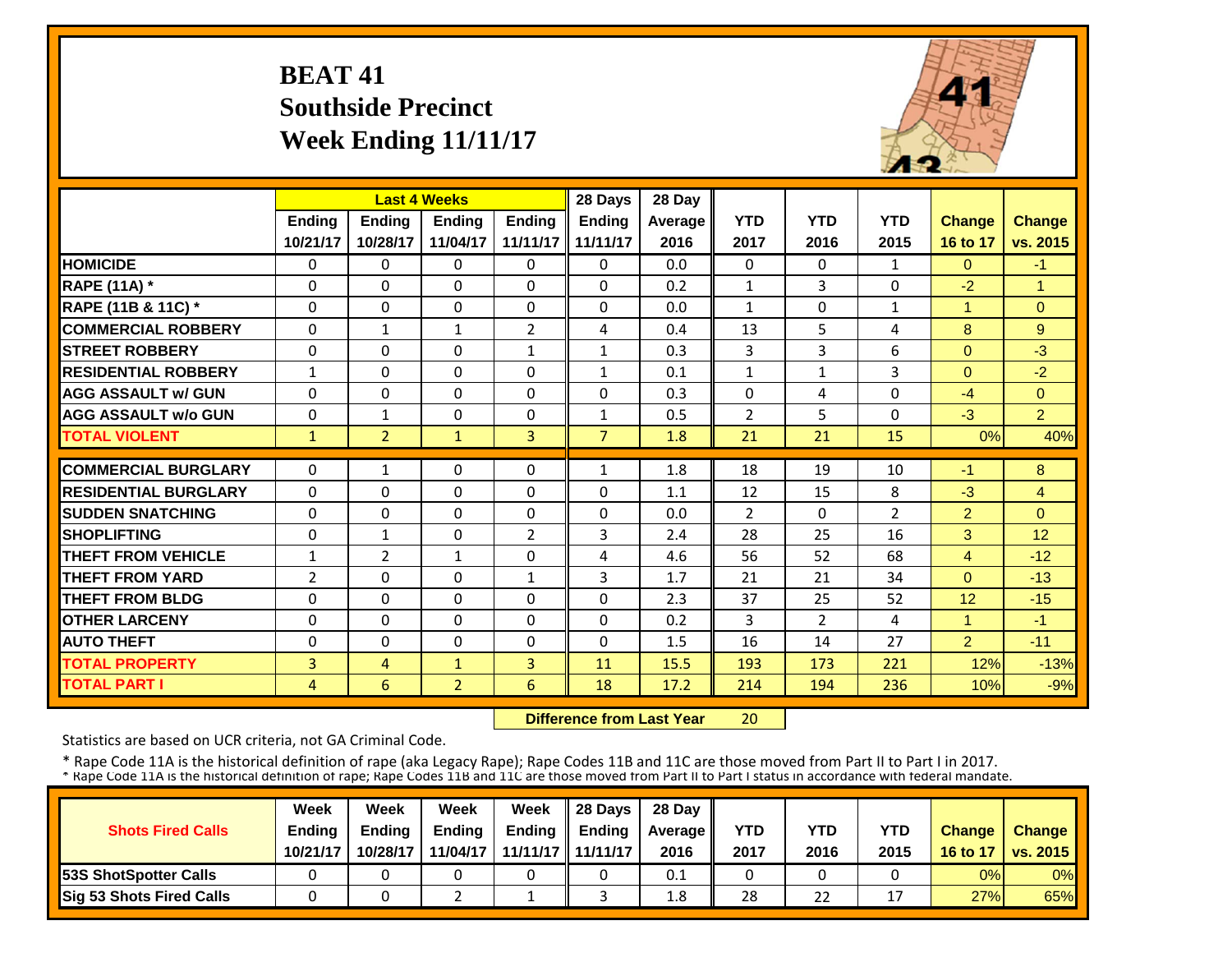# **BEAT 42 Southside Precinct Week Ending 11/11/17**



|                             |                | <b>Last 4 Weeks</b> |                |                | 28 Days        | 28 Day  |                |                |              |                |                |
|-----------------------------|----------------|---------------------|----------------|----------------|----------------|---------|----------------|----------------|--------------|----------------|----------------|
|                             | <b>Ending</b>  | <b>Ending</b>       | <b>Endina</b>  | <b>Ending</b>  | <b>Ending</b>  | Average | <b>YTD</b>     | <b>YTD</b>     | <b>YTD</b>   | <b>Change</b>  | <b>Change</b>  |
|                             | 10/21/17       | 10/28/17            | 11/04/17       | 11/11/17       | 11/11/17       | 2016    | 2017           | 2016           | 2015         | 16 to 17       | vs. 2015       |
| <b>HOMICIDE</b>             | $\Omega$       | $\Omega$            | $\mathbf{1}$   | $\Omega$       | $\mathbf{1}$   | 0.1     | $\overline{2}$ | $\mathbf{1}$   | $\mathbf{1}$ | 1.             | $\mathbf{1}$   |
| <b>RAPE (11A) *</b>         | $\Omega$       | $\Omega$            | $\Omega$       | 0              | $\Omega$       | 0.2     | $\overline{2}$ | $\overline{2}$ | 0            | $\Omega$       | $\overline{2}$ |
| RAPE (11B & 11C) *          | 0              | $\Omega$            | $\Omega$       | $\Omega$       | $\Omega$       | 0.4     | $\overline{2}$ | 3              | 0            | $-1$           | $\overline{2}$ |
| <b>COMMERCIAL ROBBERY</b>   | $\Omega$       | $\Omega$            | $\Omega$       | $\Omega$       | $\Omega$       | 0.6     | $\overline{7}$ | 8              | $\mathbf{1}$ | $-1$           | 6              |
| <b>STREET ROBBERY</b>       | 0              | $\Omega$            | $\mathbf{1}$   | 1              | $\overline{2}$ | 0.9     | 8              | 9              | 12           | $-1$           | $-4$           |
| <b>RESIDENTIAL ROBBERY</b>  | $\Omega$       | $\Omega$            | $\Omega$       | $\Omega$       | $\Omega$       | 0.2     | $\mathbf{1}$   | 3              | 5            | $-2$           | $-4$           |
| <b>AGG ASSAULT w/ GUN</b>   | $\Omega$       | $\mathbf{0}$        | $\Omega$       | $\mathbf{1}$   | 1              | 0.5     | 9              | $\overline{7}$ | 9            | $\overline{2}$ | $\Omega$       |
| <b>AGG ASSAULT w/o GUN</b>  | $\mathbf{1}$   | $\mathbf{1}$        | $\mathbf{1}$   | $\Omega$       | 3              | 0.7     | 16             | 8              | 10           | 8              | 6              |
| <b>TOTAL VIOLENT</b>        | $\mathbf{1}$   | $\mathbf{1}$        | $\overline{3}$ | $\overline{2}$ | $\overline{7}$ | 3.7     | 47             | 41             | 38           | 15%            | 24%            |
| <b>COMMERCIAL BURGLARY</b>  | $\Omega$       | $\Omega$            | $\Omega$       | $\Omega$       | $\Omega$       | 1.4     | 13             | 10             | 15           | 3              | $-2$           |
| <b>RESIDENTIAL BURGLARY</b> | $\Omega$       | $\Omega$            | $\Omega$       | $\Omega$       | $\Omega$       |         |                | 50             | 67           | $-18$          |                |
|                             |                |                     |                |                |                | 4.5     | 32             |                |              |                | $-35$          |
| <b>SUDDEN SNATCHING</b>     | $\Omega$       | 2                   | $\Omega$       | $\Omega$       | $\overline{2}$ | 0.1     | 3              | $\Omega$       | 4            | 3              | $-1$           |
| <b>SHOPLIFTING</b>          | $\mathbf{1}$   | $\overline{2}$      | $\Omega$       | 4              | $\overline{7}$ | 9.0     | 78             | 93             | 160          | $-15$          | $-82$          |
| <b>THEFT FROM VEHICLE</b>   | 0              | $\Omega$            | $\overline{2}$ | $\Omega$       | $\overline{2}$ | 5.8     | 90             | 63             | 107          | 27             | $-17$          |
| <b>THEFT FROM YARD</b>      | $\Omega$       | $\Omega$            | 0              | $\Omega$       | 0              | 2.3     | 13             | 25             | 24           | $-12$          | $-11$          |
| <b>THEFT FROM BLDG</b>      | 0              | 2                   | $\mathbf{1}$   | 0              | 3              | 3.0     | 34             | 33             | 49           | 1              | $-15$          |
| <b>OTHER LARCENY</b>        | $\Omega$       | $\Omega$            | $\mathbf{1}$   | 0              | $\mathbf{1}$   | 0.5     | $\overline{7}$ | 4              | 4            | 3              | 3              |
| <b>AUTO THEFT</b>           | $\Omega$       | $\overline{2}$      | $\Omega$       | 0              | $\overline{2}$ | 2.3     | 52             | 23             | 56           | 29             | $-4$           |
| <b>TOTAL PROPERTY</b>       | $\mathbf{1}$   | 8                   | 4              | 4              | 17             | 28.8    | 322            | 301            | 486          | 7%             | $-34%$         |
| <b>TOTAL PART I</b>         | 2 <sup>1</sup> | 9                   | $\overline{7}$ | 6              | 24             | 32.4    | 369            | 342            | 524          | 8%             | $-30%$         |

 **Difference from Last Year**27

Statistics are based on UCR criteria, not GA Criminal Code.

|                               | Week          | Week          | Week          | Week          | $\parallel$ 28 Davs | 28 Day    |      |      |                                 |               |                     |
|-------------------------------|---------------|---------------|---------------|---------------|---------------------|-----------|------|------|---------------------------------|---------------|---------------------|
| <b>Shots Fired Calls</b>      | <b>Ending</b> | <b>Ending</b> | <b>Ending</b> | <b>Ending</b> | <b>Ending</b>       | Average I | YTD  | YTD  | <b>YTD</b>                      | <b>Change</b> | <b>Change</b>       |
|                               | 10/21/17      | 10/28/17      | 11/04/17      |               | 11/11/17   11/11/17 | 2016      | 2017 | 2016 | 2015                            |               | 16 to 17   vs. 2015 |
| <b>153S ShotSpotter Calls</b> |               |               |               |               |                     | 0.0       |      |      |                                 | 0%            | $0\%$               |
| Sig 53 Shots Fired Calls      |               |               |               |               |                     | ՛.6       | 59   | 87   | $\overline{\phantom{a}}$<br>כ / | $-32%$        | $-21%$              |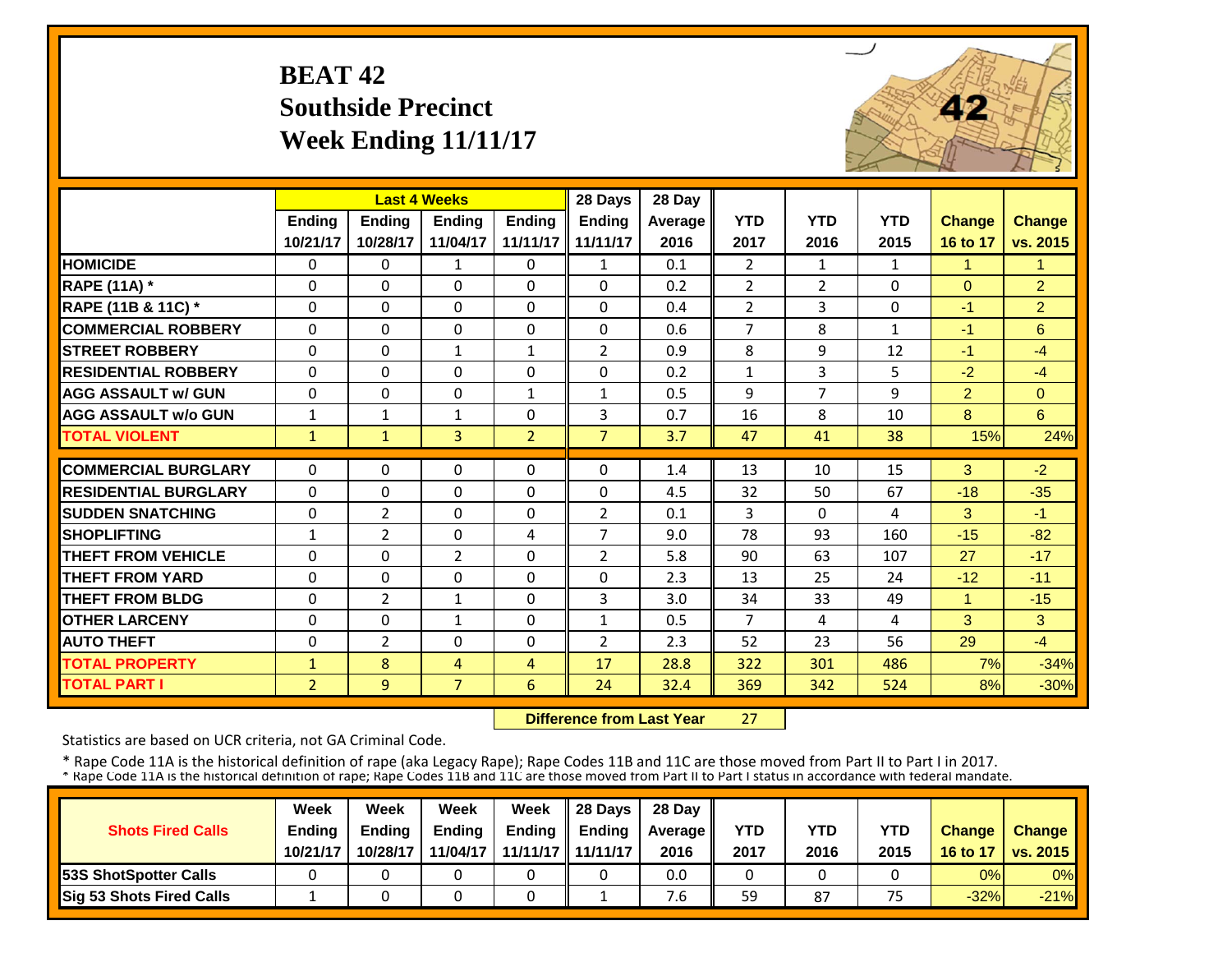## **BEAT 43 Southside Precinct Week Ending 11/11/17**



|                             |               |              | <b>Last 4 Weeks</b> |               | 28 Days        | 28 Day  |                |                |                |                |                      |
|-----------------------------|---------------|--------------|---------------------|---------------|----------------|---------|----------------|----------------|----------------|----------------|----------------------|
|                             | <b>Ending</b> | Ending       | <b>Ending</b>       | <b>Ending</b> | <b>Ending</b>  | Average | <b>YTD</b>     | <b>YTD</b>     | <b>YTD</b>     | <b>Change</b>  | <b>Change</b>        |
|                             | 10/21/17      | 10/28/17     | 11/04/17            | 11/11/17      | 11/11/17       | 2016    | 2017           | 2016           | 2015           | 16 to 17       | vs. 2015             |
| <b>HOMICIDE</b>             | $\Omega$      | $\Omega$     | 0                   | $\Omega$      | 0              | 0.2     | $\Omega$       | 3              | $\mathbf{1}$   | $-3$           | $-1$                 |
| <b>RAPE (11A)</b> *         | $\Omega$      | $\Omega$     | $\Omega$            | $\Omega$      | 0              | 0.1     | $\Omega$       | $\mathbf{1}$   | 0              | $-1$           | $\Omega$             |
| RAPE (11B & 11C) *          | $\mathbf 0$   | $\Omega$     | $\Omega$            | $\Omega$      | 0              | 0.1     | $\Omega$       | $\mathbf{1}$   | 0              | $-1$           | $\Omega$             |
| <b>COMMERCIAL ROBBERY</b>   | $\Omega$      | $\Omega$     | $\Omega$            | $\Omega$      | $\Omega$       | 0.8     | $\overline{3}$ | 10             | 5              | $-7$           | $-2$                 |
| <b>STREET ROBBERY</b>       | $\Omega$      | $\Omega$     | 1                   | $\mathbf{1}$  | $\overline{2}$ | 0.5     | $\overline{7}$ | 6              | 10             | $\mathbf{1}$   | $-3$                 |
| <b>RESIDENTIAL ROBBERY</b>  | $\Omega$      | $\Omega$     | $\Omega$            | 0             | 0              | 0.1     | $\Omega$       | $\mathbf{1}$   | 0              | $-1$           | $\Omega$             |
| <b>AGG ASSAULT w/ GUN</b>   | $\Omega$      | $\Omega$     | $\Omega$            | 0             | 0              | 0.1     | 4              | $\mathbf{1}$   | 8              | 3              | $-4$                 |
| <b>AGG ASSAULT w/o GUN</b>  | 0             | $\Omega$     | 0                   | $\Omega$      | 0              | 0.5     | 3              | 6              | 4              | $-3$           | $-1$                 |
| <b>TOTAL VIOLENT</b>        | $\mathbf{0}$  | $\mathbf{0}$ | $\mathbf{1}$        | $\mathbf{1}$  | $\overline{2}$ | 2.3     | 17             | 29             | 28             | $-41%$         | $-39%$               |
| <b>COMMERCIAL BURGLARY</b>  | $\Omega$      | $\Omega$     | $\Omega$            | 0             | 0              | 1.1     | 6              | 15             | 12             | $-9$           | $-6$                 |
| <b>RESIDENTIAL BURGLARY</b> | 0             | $\Omega$     | $\Omega$            | $\mathbf{1}$  | 1              | 2.1     | 28             | 27             | 25             | 1              | 3                    |
| <b>SUDDEN SNATCHING</b>     | 1             | $\Omega$     | $\Omega$            | $\Omega$      | $\mathbf{1}$   | 0.3     | 3              | 4              | $\overline{2}$ | $-1$           | $\blacktriangleleft$ |
| <b>SHOPLIFTING</b>          | 8             | 11           | 2                   | 11            | 32             | 25.6    | 274            | 275            | 310            | $-1$           | $-36$                |
| <b>THEFT FROM VEHICLE</b>   | $\Omega$      | $\Omega$     | $\mathbf{1}$        | $\mathbf{1}$  | $\overline{2}$ | 2.8     | 51             | 28             | 46             | 23             | 5                    |
| <b>THEFT FROM YARD</b>      | $\Omega$      | $\Omega$     | $\Omega$            | $\mathbf{1}$  | $\mathbf{1}$   | 1.3     | 15             | 16             | 11             | $-1$           | $\overline{4}$       |
| <b>THEFT FROM BLDG</b>      | 0             | $\Omega$     | $\Omega$            | $\mathbf{1}$  | $\mathbf{1}$   | 2.9     | 38             | 30             | 35             | 8              | 3                    |
| <b>OTHER LARCENY</b>        | $\Omega$      | $\Omega$     | $\Omega$            | 0             | 0              | 0.2     | 4              | $\overline{2}$ | 3              | $\overline{2}$ | $\overline{1}$       |
| <b>AUTO THEFT</b>           | 0             | $\Omega$     | $\Omega$            | 2             | $\overline{2}$ | 1.1     | 17             | 13             | 26             | $\overline{4}$ | $-9$                 |
| <b>TOTAL PROPERTY</b>       | 9             | 11           | 3                   | 17            | 40             | 37.5    | 436            | 410            | 470            | 6%             | $-7%$                |
| <b>TOTAL PART I</b>         | 9             | 11           | 4                   | 18            | 42             | 39.8    | 453            | 439            | 498            | 3%             | $-9%$                |

 **Difference from Last Year**14

Statistics are based on UCR criteria, not GA Criminal Code.

|                               | Week          | Week          | Week          | Week          | $\parallel$ 28 Davs | 28 Day    |      |      |      |               |                     |
|-------------------------------|---------------|---------------|---------------|---------------|---------------------|-----------|------|------|------|---------------|---------------------|
| <b>Shots Fired Calls</b>      | <b>Ending</b> | <b>Ending</b> | <b>Ending</b> | <b>Ending</b> | <b>Ending</b>       | Average I | YTD  | YTD  | YTD  | <b>Change</b> | <b>Change</b>       |
|                               | 10/21/17      | 10/28/17      | 11/04/17      |               | 11/11/17   11/11/17 | 2016      | 2017 | 2016 | 2015 |               | 16 to 17   vs. 2015 |
| <b>153S ShotSpotter Calls</b> |               |               |               |               |                     | 0.0       |      |      |      | 0%            | $0\%$               |
| Sig 53 Shots Fired Calls      |               |               |               | 4             |                     | 5.4       | 41   | 57   | 48   | $-28%$        | $-15%$              |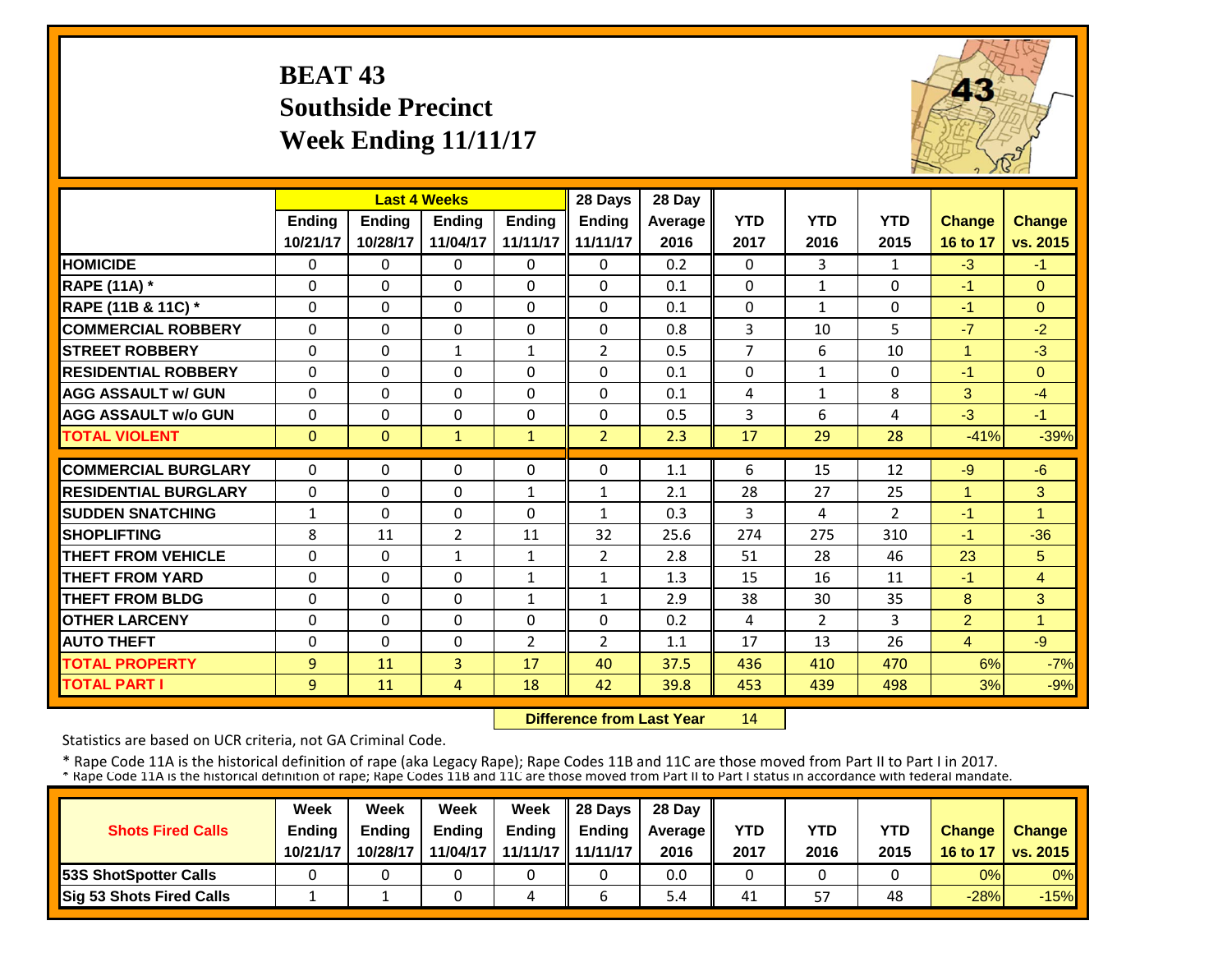## **BEAT 44 Southside Precinct Week Ending 11/11/17**



|                             |                | <b>Last 4 Weeks</b> |                |                | 28 Days        | 28 Day  |              |                |                |                |                |
|-----------------------------|----------------|---------------------|----------------|----------------|----------------|---------|--------------|----------------|----------------|----------------|----------------|
|                             | <b>Ending</b>  | <b>Endina</b>       | <b>Endina</b>  | <b>Endina</b>  | <b>Endina</b>  | Average | <b>YTD</b>   | <b>YTD</b>     | <b>YTD</b>     | <b>Change</b>  | <b>Change</b>  |
|                             | 10/21/17       | 10/28/17            | 11/04/17       | 11/11/17       | 11/11/17       | 2016    | 2017         | 2016           | 2015           | 16 to 17       | vs. 2015       |
| <b>HOMICIDE</b>             | $\mathbf 0$    | $\Omega$            | $\Omega$       | $\Omega$       | $\Omega$       | 0.1     | 1            | 1              | $\mathbf{1}$   | $\Omega$       | $\Omega$       |
| <b>RAPE (11A) *</b>         | $\Omega$       | $\Omega$            | $\Omega$       | $\Omega$       | $\Omega$       | 0.2     | 3            | 3              | 4              | $\Omega$       | $-1$           |
| RAPE (11B & 11C) *          | $\Omega$       | $\Omega$            | $\Omega$       | $\Omega$       | $\Omega$       | 0.3     | $\mathbf{1}$ | 4              | 0              | $-3$           | $\overline{1}$ |
| <b>COMMERCIAL ROBBERY</b>   | $\Omega$       | $\mathbf{1}$        | $\Omega$       | $\Omega$       | $\mathbf{1}$   | 0.2     | 2            | 3              | 3              | $-1$           | $-1$           |
| <b>STREET ROBBERY</b>       | $\mathbf 0$    | 1                   | 0              | 0              | $\mathbf{1}$   | 0.2     | 8            | $\mathbf{1}$   | 6              | $\overline{7}$ | $\overline{2}$ |
| <b>RESIDENTIAL ROBBERY</b>  | $\Omega$       | $\Omega$            | $\Omega$       | $\Omega$       | $\Omega$       | 0.1     | $\mathbf{1}$ | $\mathbf{1}$   | 3              | $\Omega$       | $-2$           |
| <b>AGG ASSAULT w/ GUN</b>   | $\Omega$       | $\Omega$            | $\Omega$       | $\Omega$       | 0              | 0.5     | 11           | 4              | 6              | $\overline{7}$ | 5              |
| <b>AGG ASSAULT w/o GUN</b>  | $\Omega$       | $\Omega$            | $\Omega$       | $\Omega$       | 0              | 0.6     | 5            | 7              | 6              | $-2$           | $-1$           |
| <b>TOTAL VIOLENT</b>        | $\Omega$       | $\overline{2}$      | $\Omega$       | $\Omega$       | $\overline{2}$ | 2.3     | 32           | 24             | 29             | 33%            | 10%            |
| <b>COMMERCIAL BURGLARY</b>  | $\mathbf 0$    | 0                   | 0              | 0              | 0              | 0.2     | 7            | $\overline{2}$ | 5              | 5              | $\overline{2}$ |
| <b>RESIDENTIAL BURGLARY</b> | $\mathbf{1}$   | $\Omega$            | $\overline{2}$ | $\mathbf{1}$   | 4              | 3.7     | 53           | 41             | 91             | 12             | $-38$          |
| <b>ISUDDEN SNATCHING</b>    | $\Omega$       | $\Omega$            | $\Omega$       | $\Omega$       | 0              | 0.2     | $\Omega$     | $\overline{2}$ | $\overline{2}$ | $-2$           | $-2$           |
| <b>SHOPLIFTING</b>          | 1              | $\Omega$            | $\Omega$       | $\Omega$       | $\mathbf{1}$   | 1.1     | 16           | 13             | 8              | 3              | 8              |
| <b>THEFT FROM VEHICLE</b>   | $\overline{2}$ | 3                   | 4              | 1              | 10             | 4.1     | 82           | 42             | 69             | 40             | 13             |
| <b>THEFT FROM YARD</b>      | $\Omega$       | $\Omega$            | $\mathbf{1}$   | $\mathbf{1}$   | $\overline{2}$ | 1.6     | 20           | 20             | 13             | $\Omega$       | $\overline{7}$ |
| <b>THEFT FROM BLDG</b>      | $\Omega$       | $\Omega$            | $\Omega$       |                | $\mathbf{1}$   | 2.8     | 30           | 30             | 35             | $\Omega$       | $-5$           |
|                             |                |                     |                | $\mathbf{1}$   |                |         |              |                |                |                |                |
| <b>OTHER LARCENY</b>        | $\Omega$       | $\Omega$            | $\Omega$       | $\Omega$       | $\Omega$       | 0.2     | 6            | 2              | 6              | $\overline{4}$ | $\Omega$       |
| <b>AUTO THEFT</b>           | $\mathbf 0$    | $\Omega$            | 1              | $\Omega$       | $\mathbf{1}$   | 2.1     | 27           | 24             | 37             | 3              | $-10$          |
| <b>TOTAL PROPERTY</b>       | 4              | $\overline{3}$      | 8              | $\overline{4}$ | 19             | 16.1    | 241          | 176            | 266            | 37%            | $-9%$          |
| <b>TOTAL PART I</b>         | 4              | 5.                  | 8              | 4              | 21             | 18.4    | 273          | 200            | 295            | 37%            | $-7%$          |

 **Difference from Last Year**73

Statistics are based on UCR criteria, not GA Criminal Code.

|                               | Week          | Week          | Week          | Week          | $\parallel$ 28 Davs | 28 Day    |      |      |            |               |                     |
|-------------------------------|---------------|---------------|---------------|---------------|---------------------|-----------|------|------|------------|---------------|---------------------|
| <b>Shots Fired Calls</b>      | <b>Ending</b> | <b>Ending</b> | <b>Ending</b> | <b>Ending</b> | <b>Ending</b>       | Average I | YTD  | YTD  | <b>YTD</b> | <b>Change</b> | <b>Change</b>       |
|                               | 10/21/17      | 10/28/17      | 11/04/17      |               | 11/11/17   11/11/17 | 2016      | 2017 | 2016 | 2015       |               | 16 to 17   vs. 2015 |
| <b>153S ShotSpotter Calls</b> |               |               |               |               |                     | 0.0       |      |      |            | 0%            | $0\%$               |
| Sig 53 Shots Fired Calls      |               |               |               |               |                     | 8.2       | 99   | 87   | 69         | 14%           | 43%                 |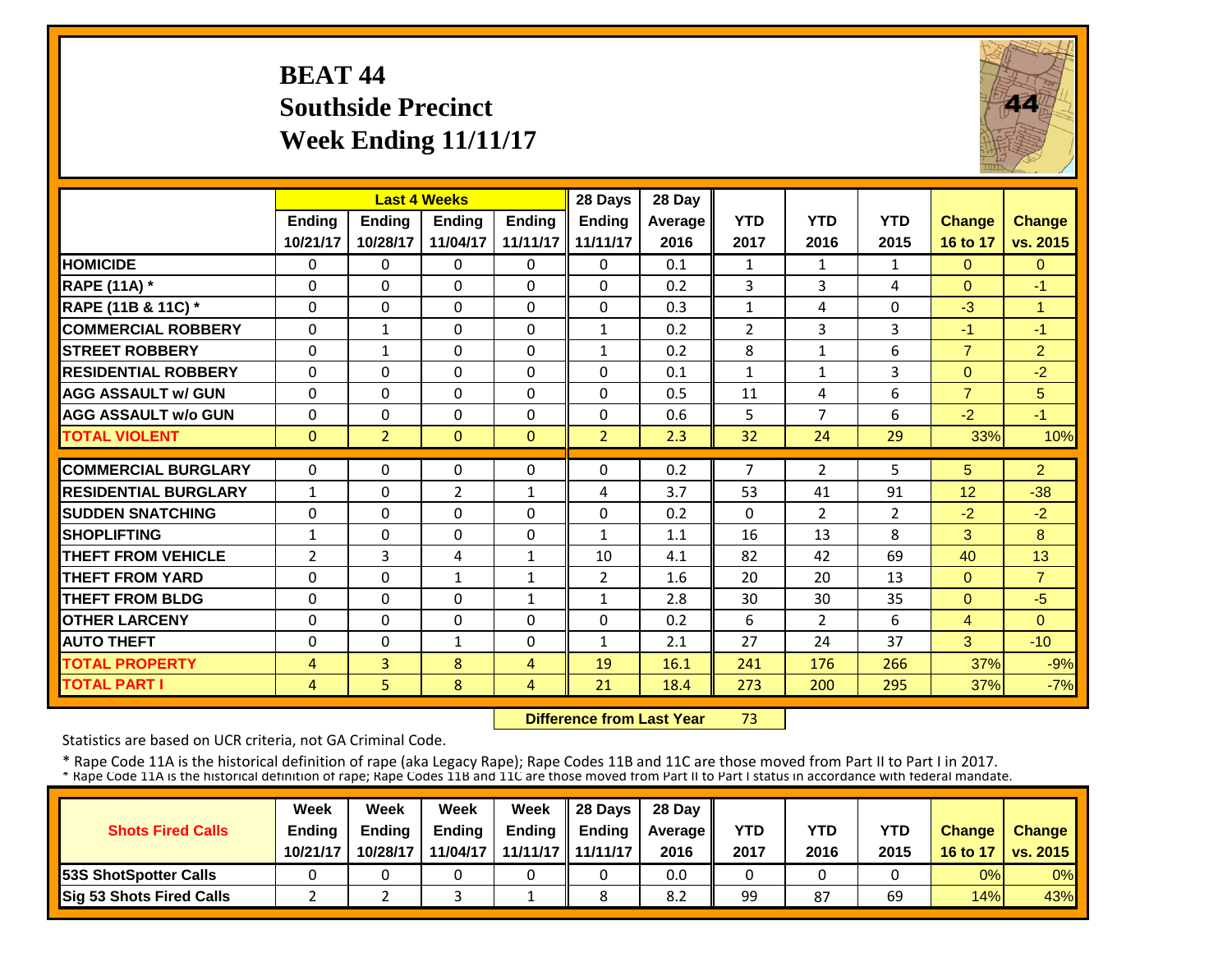## **BEAT 45 Southside Precinct Week Ending 11/11/17**



|                             |               |               | <b>Last 4 Weeks</b> |               | 28 Days        | 28 Day  |                |              |              |                |                |
|-----------------------------|---------------|---------------|---------------------|---------------|----------------|---------|----------------|--------------|--------------|----------------|----------------|
|                             | <b>Ending</b> | <b>Ending</b> | <b>Endina</b>       | <b>Endina</b> | <b>Ending</b>  | Average | <b>YTD</b>     | <b>YTD</b>   | <b>YTD</b>   | <b>Change</b>  | <b>Change</b>  |
|                             | 10/21/17      | 10/28/17      | 11/04/17            | 11/11/17      | 11/11/17       | 2016    | 2017           | 2016         | 2015         | 16 to 17       | vs. 2015       |
| <b>HOMICIDE</b>             | $\Omega$      | $\Omega$      | $\Omega$            | $\Omega$      | $\Omega$       | 0.1     | $\Omega$       | $\mathbf{1}$ | 0            | $-1$           | $\Omega$       |
| <b>RAPE (11A) *</b>         | $\Omega$      | $\Omega$      | $\Omega$            | $\Omega$      | $\Omega$       | 0.0     | $\Omega$       | $\mathbf{1}$ | $\Omega$     | $-1$           | $\Omega$       |
| RAPE (11B & 11C) *          | $\Omega$      | $\Omega$      | $\Omega$            | $\Omega$      | $\Omega$       | 0.2     | $\Omega$       | $\mathbf{1}$ | $\Omega$     | $-1$           | $\Omega$       |
| <b>COMMERCIAL ROBBERY</b>   | $\mathbf{0}$  | $\Omega$      | $\Omega$            | $\Omega$      | 0              | 0.0     | $\Omega$       | $\Omega$     | 0            | $\Omega$       | $\mathbf{0}$   |
| <b>STREET ROBBERY</b>       | $\mathbf{1}$  | $\Omega$      | 0                   | $\Omega$      | 1              | 0.2     | $\mathbf{1}$   | $\mathbf{1}$ | 0            | $\mathbf{0}$   | $\mathbf{1}$   |
| <b>RESIDENTIAL ROBBERY</b>  | $\Omega$      | $\Omega$      | $\Omega$            | $\Omega$      | 0              | 0.0     | $\Omega$       | $\Omega$     | 0            | $\Omega$       | $\Omega$       |
| <b>AGG ASSAULT w/ GUN</b>   | $\Omega$      | $\Omega$      | $\Omega$            | $\Omega$      | $\Omega$       | 0.0     | $\mathbf{1}$   | $\Omega$     | $\mathbf{1}$ | 1              | $\Omega$       |
| <b>AGG ASSAULT w/o GUN</b>  | $\Omega$      | $\Omega$      | $\Omega$            | $\Omega$      | $\Omega$       | 0.1     | $\Omega$       | $\mathbf{1}$ | 0            | $-1$           | $\Omega$       |
| <b>TOTAL VIOLENT</b>        | $\mathbf{1}$  | $\mathbf{0}$  | $\mathbf{0}$        | $\Omega$      | $\mathbf{1}$   | 0.5     | $\overline{2}$ | 5.           | $\mathbf{1}$ | $-60%$         | 100%           |
| <b>COMMERCIAL BURGLARY</b>  | $\Omega$      | $\Omega$      | 0                   | $\Omega$      | 0              | 0.0     | $\Omega$       | $\Omega$     | 1            | $\mathbf{0}$   | $-1$           |
|                             |               |               |                     |               |                |         |                |              |              |                |                |
| <b>RESIDENTIAL BURGLARY</b> | $\Omega$      | $\Omega$      | $\Omega$            | $\Omega$      | $\Omega$       | 1.4     | 11             | 18           | 25           | $-7$           | $-14$          |
| <b>SUDDEN SNATCHING</b>     | $\Omega$      | $\Omega$      | $\Omega$            | $\Omega$      | $\Omega$       | 0.0     | $\Omega$       | $\Omega$     | 0            | $\Omega$       | $\Omega$       |
| <b>SHOPLIFTING</b>          | $\Omega$      | $\Omega$      | 0                   | $\Omega$      | $\Omega$       | 0.0     | $\Omega$       | $\Omega$     | 0            | $\mathbf{0}$   | $\Omega$       |
| <b>THEFT FROM VEHICLE</b>   | 0             | $\mathbf{1}$  | $\mathbf 1$         | $\Omega$      | $\overline{2}$ | 0.7     | 10             | 9            | 6            | 1              | $\overline{4}$ |
| <b>THEFT FROM YARD</b>      | 0             | $\Omega$      | $\Omega$            | $\Omega$      | 0              | 0.3     | $\overline{2}$ | 4            | 2            | $-2$           | $\Omega$       |
| <b>THEFT FROM BLDG</b>      | 0             | $\Omega$      | $\Omega$            | $\Omega$      | 0              | 0.2     | 3              | $\mathbf{1}$ | 9            | $\overline{2}$ | $-6$           |
| <b>OTHER LARCENY</b>        | $\Omega$      | $\Omega$      | $\Omega$            | 0             | $\Omega$       | 0.2     | $\mathbf{1}$   | 1            | 0            | $\Omega$       | $\overline{1}$ |
| <b>AUTO THEFT</b>           | $\Omega$      | $\Omega$      | $\Omega$            | $\Omega$      | $\Omega$       | 0.4     | 3              | 4            | 3            | $-1$           | $\Omega$       |
| <b>TOTAL PROPERTY</b>       | $\mathbf{0}$  | $\mathbf{1}$  | $\mathbf{1}$        | $\Omega$      | $\overline{2}$ | 3.2     | 30             | 37           | 46           | $-19%$         | $-35%$         |
| <b>TOTAL PART I</b>         | $\mathbf{1}$  | $\mathbf{1}$  | $\mathbf{1}$        | $\Omega$      | $\overline{3}$ | 3.7     | 32             | 42           | 47           | $-24%$         | $-32%$         |

 **Difference from Last Year** $-10$ 

Statistics are based on UCR criteria, not GA Criminal Code.

|                               | Week          | Week          | Week          | Week                | $\parallel$ 28 Davs | 28 Day    |      |      |            |               |                     |
|-------------------------------|---------------|---------------|---------------|---------------------|---------------------|-----------|------|------|------------|---------------|---------------------|
| <b>Shots Fired Calls</b>      | <b>Ending</b> | <b>Ending</b> | <b>Ending</b> | <b>Ending</b>       | <b>Ending</b>       | Average I | YTD  | YTD  | <b>YTD</b> | <b>Change</b> | <b>Change</b>       |
|                               | 10/21/17      | 10/28/17      | 11/04/17      | 11/11/17   11/11/17 |                     | 2016      | 2017 | 2016 | 2015       |               | 16 to 17   vs. 2015 |
| <b>153S ShotSpotter Calls</b> |               |               |               |                     |                     | 0.0       |      |      |            | 0%            | $0\%$               |
| Sig 53 Shots Fired Calls      |               |               |               |                     |                     | 4.2       | 37   | 47   | 44         | $-21%$        | $-16%$              |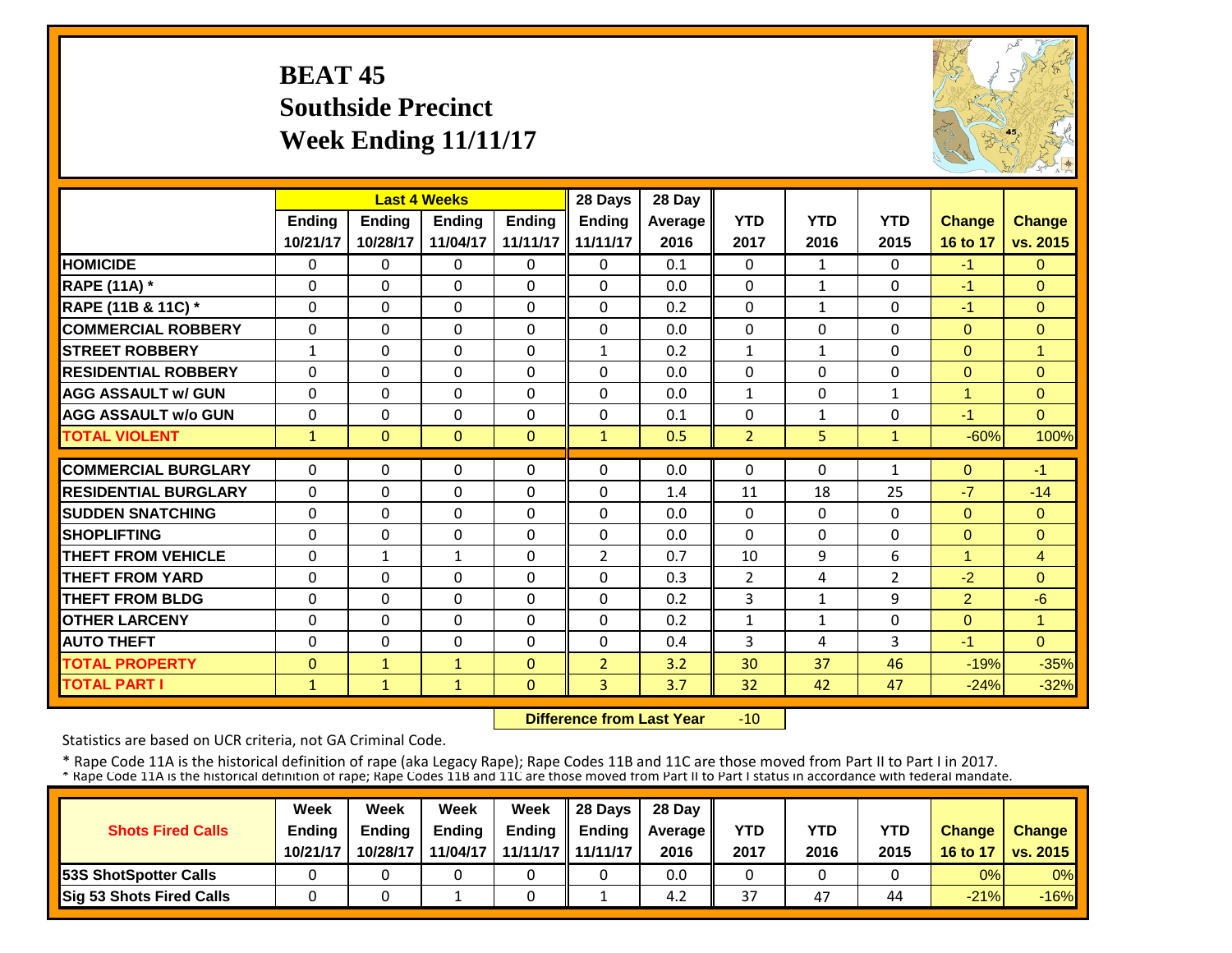## **BEAT 46 Southside Precinct Week Ending 11/11/17**



|                             |                | <b>Last 4 Weeks</b> |               |                | 28 Days       | 28 Day  |                |                |                |                |                |
|-----------------------------|----------------|---------------------|---------------|----------------|---------------|---------|----------------|----------------|----------------|----------------|----------------|
|                             | <b>Ending</b>  | <b>Ending</b>       | <b>Endina</b> | <b>Endina</b>  | <b>Endina</b> | Average | <b>YTD</b>     | <b>YTD</b>     | <b>YTD</b>     | <b>Change</b>  | <b>Change</b>  |
|                             | 10/21/17       | 10/28/17            | 11/04/17      | 11/11/17       | 11/11/17      | 2016    | 2017           | 2016           | 2015           | 16 to 17       | vs. 2015       |
| <b>HOMICIDE</b>             | 1              | 0                   | $\Omega$      | $\mathbf{0}$   | $\mathbf{1}$  | 0.0     | $\mathbf{1}$   | $\Omega$       | $\mathbf{1}$   | 1.             | $\Omega$       |
| <b>RAPE (11A) *</b>         | $\Omega$       | $\Omega$            | $\Omega$      | $\Omega$       | $\Omega$      | 0.1     | $\mathbf{1}$   | $\mathbf{1}$   | $\mathbf{1}$   | $\Omega$       | $\Omega$       |
| RAPE (11B & 11C) *          | $\mathbf 0$    | $\Omega$            | 0             | $\Omega$       | $\Omega$      | 0.1     | 0              | $\mathbf{1}$   | 0              | $-1$           | $\Omega$       |
| <b>COMMERCIAL ROBBERY</b>   | $\Omega$       | 0                   | $\Omega$      | $\Omega$       | $\Omega$      | 0.4     | $\overline{3}$ | $\overline{2}$ | $\mathbf{1}$   | 1              | $\overline{2}$ |
| <b>STREET ROBBERY</b>       | $\Omega$       | 0                   | $\Omega$      | $\Omega$       | $\Omega$      | 0.3     | 3              | 3              | $\overline{2}$ | $\Omega$       | 1              |
| <b>RESIDENTIAL ROBBERY</b>  | $\Omega$       | 0                   | $\Omega$      | 0              | $\Omega$      | 0.0     | $\Omega$       | 0              | 0              | $\Omega$       | $\Omega$       |
| <b>AGG ASSAULT w/ GUN</b>   | $\Omega$       | $\Omega$            | $\Omega$      | $\Omega$       | $\Omega$      | 0.2     | 4              | $\overline{2}$ | 3              | $\overline{2}$ | $\overline{1}$ |
| <b>AGG ASSAULT w/o GUN</b>  | $\Omega$       | 0                   | $\Omega$      | $\Omega$       | 0             | 0.1     | 3              | 0              | 3              | 3              | $\Omega$       |
| <b>TOTAL VIOLENT</b>        | $\mathbf{1}$   | $\Omega$            | $\Omega$      | $\Omega$       | $\mathbf{1}$  | 1.1     | 15             | 9              | 11             | 67%            | 36%            |
| <b>COMMERCIAL BURGLARY</b>  | $\Omega$       | 0                   | $\Omega$      | $\Omega$       | $\Omega$      | 0.0     | 3              | 0              | 0              | 3              | 3              |
| <b>RESIDENTIAL BURGLARY</b> | $\Omega$       | 0                   | 0             | $\Omega$       | 0             | 1.8     | 15             | 20             | 23             | $-5$           | $-8$           |
| <b>SUDDEN SNATCHING</b>     | $\Omega$       | 0                   | $\Omega$      | 0              | $\Omega$      | 0.2     | $\mathbf{1}$   | $\overline{2}$ | $\overline{2}$ | $-1$           | $-1$           |
| <b>SHOPLIFTING</b>          | 6              | $\Omega$            | 1             | 2              | 9             | 10.9    | 168            | 122            | 141            | 46             | 27             |
| <b>THEFT FROM VEHICLE</b>   | $\Omega$       | $\mathbf{1}$        | 3             | $\Omega$       | 4             | 2.0     | 55             | 18             | 44             | 37             | 11             |
| <b>THEFT FROM YARD</b>      | $\Omega$       | 0                   | $\Omega$      | $\Omega$       | $\Omega$      | 1.5     | 5.             | 17             | 6              | $-12$          | $-1$           |
| <b>THEFT FROM BLDG</b>      | $\Omega$       | 0                   | $\mathbf{1}$  | $\Omega$       | $\mathbf{1}$  | 1.6     | 18             | 17             | 22             | $\mathbf{1}$   | $-4$           |
| <b>OTHER LARCENY</b>        | $\Omega$       | 0                   | $\Omega$      | $\Omega$       | $\Omega$      | 0.4     | 4              | 4              | $\mathbf{1}$   | $\Omega$       | 3              |
| <b>AUTO THEFT</b>           | $\Omega$       | 2                   | 0             | $\overline{2}$ | 4             | 1.1     | 16             | 11             | 18             | 5 <sup>5</sup> | $-2$           |
| <b>TOTAL PROPERTY</b>       | 6              | $\overline{3}$      | 5             | 4              | 18            | 19.5    | 285            | 211            | 257            | 35%            | 11%            |
| <b>TOTAL PART I</b>         | $\overline{7}$ | $\overline{3}$      | 5             | $\overline{4}$ | 19            | 20.7    | 300            | 220            | 268            | 36%            | 12%            |

 **Difference from Last Year**80

Statistics are based on UCR criteria, not GA Criminal Code.

|                               | Week     | Week          | Week          | Week          | $\parallel$ 28 Davs | 28 Day    |      |      |            |               |                     |
|-------------------------------|----------|---------------|---------------|---------------|---------------------|-----------|------|------|------------|---------------|---------------------|
| <b>Shots Fired Calls</b>      | Ending   | <b>Ending</b> | <b>Ending</b> | <b>Ending</b> | <b>Ending</b>       | Average I | YTD  | YTD  | <b>YTD</b> | <b>Change</b> | <b>Change</b>       |
|                               | 10/21/17 | 10/28/17      | 11/04/17      |               | 11/11/17   11/11/17 | 2016      | 2017 | 2016 | 2015       |               | 16 to 17   vs. 2015 |
| <b>153S ShotSpotter Calls</b> |          |               |               |               |                     | 0.0       |      |      |            | 0%            | $0\%$               |
| Sig 53 Shots Fired Calls      |          |               |               |               |                     | 8.0       | 73   | 87   | 69         | $-16%$        | 6%                  |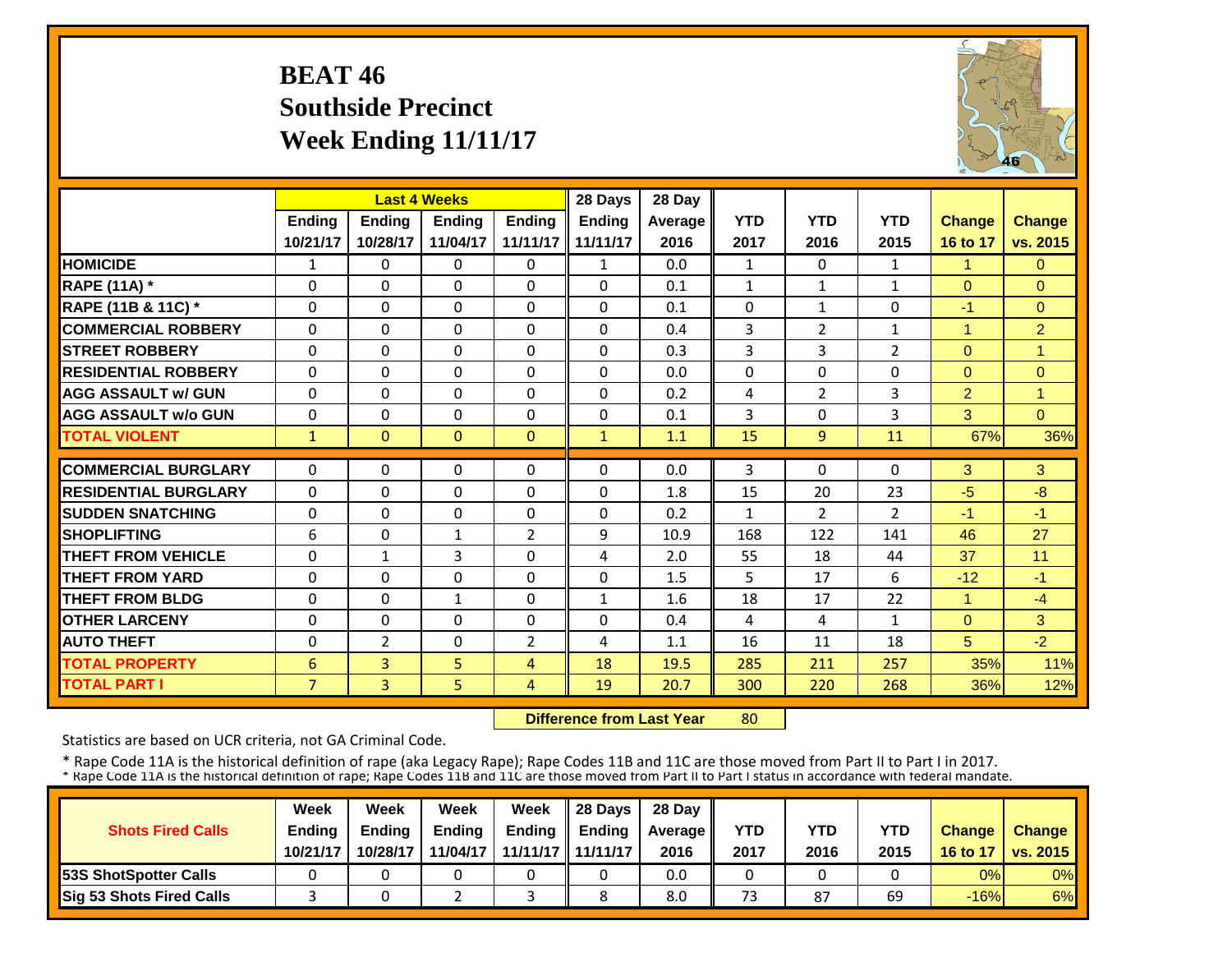

#### **COMPSTATISLANDS PRECINCT** CAPT. ASHLEY BROWN **Week Ending 11/11/17**

**PRECINCT COMMANDER:**



|                             | Week           | Week          | <b>Weekly</b>  | 28-Day         | 28-Day                  | Avg            |            |            |            |               |                |
|-----------------------------|----------------|---------------|----------------|----------------|-------------------------|----------------|------------|------------|------------|---------------|----------------|
|                             | <b>Ending</b>  | <b>Ending</b> | Avg            | Ending         | Ending                  | $28-Day$       | <b>YTD</b> | <b>YTD</b> | <b>YTD</b> | <b>Change</b> | <b>Change</b>  |
|                             | 11/11/17       | 11/04/17      | 2016           | 11/11/17       | 09/17/17                | 2016           | 2017       | 2016       | 2015       | 16 to 17      | vs. 2015       |
| <b>HOMICIDE</b>             | 0              | 0             | 0              | 0              | 0                       | $\Omega$       | 5          | 6          | 8          | $-1$          | $-3$           |
| <b>RAPE (11A)</b> *         | 0              | $\Omega$      | $\Omega$       | $\overline{2}$ | 2                       | $\Omega$       | 6          | 3          | 8          | 3             | $-2$           |
| RAPE (11B & 11C) *          | $\bf{0}$       | 1             | $\mathbf 0$    | 1              | $\Omega$                |                | 8          | 8          | 5          | $\Omega$      | 3              |
| <b>COMMERCIAL ROBBERY</b>   | 1              | 2             | 0              | 4              | 4                       |                | 27         | 13         | 21         | 14            | 6              |
| <b>STREET ROBBERY</b>       | $\bf{0}$       | 1             | 1              | 1              | $\overline{\mathbf{A}}$ | 3              | 23         | 37         | 50         | $-14$         | $-27$          |
| <b>RESIDENTIAL ROBBERY</b>  | 0              | $\Omega$      | $\Omega$       | $\bf{0}$       | $\Omega$                | $\Omega$       | 4          | 6          | 6          | $-2$          | $-2$           |
| <b>AGG ASSAULT w/ GUN</b>   | 1              | $\Omega$      |                | $\overline{2}$ | 3                       | 4              | 39         | 46         | 59         | $-7$          | $-20$          |
| <b>AGG ASSAULT w/o GUN</b>  | $\bf{0}$       | 2             | 1              | 5              |                         | 3              | 37         | 31         | 36         | 6             | 1              |
| <b>TOTAL VIOLENT</b>        | $\overline{2}$ | 6             | 3              | 15             | 8                       | 14             | 149        | 150        | 193        | $-1%$         | $-23%$         |
|                             |                |               |                |                |                         |                |            |            |            |               |                |
| <b>COMMERCIAL BURGLARY</b>  | 1              | 0             | 0              | $\mathbf{2}$   | 8                       | $\overline{2}$ | 21         | 25         | 24         | $-4$          | $-3$           |
| <b>RESIDENTIAL BURGLARY</b> | 5              | 6             | 6              | 25             | 15                      | 24             | 231        | 283        | 241        | $-52$         | $-10$          |
| <b>SUDDEN SNATCHING</b>     | $\bf{0}$       | 0             | $\Omega$       | 1              | 2                       |                | 9          | 9          | 9          | $\Omega$      | $\overline{0}$ |
| <b>SHOPLIFTING</b>          | 8              | 9             | 6              | 37             | 25                      | 23             | 273        | 255        | 270        | 18            | 3              |
| <b>THEFT FROM VEHICLE</b>   | 9              | 12            | 5              | 39             | 31                      | 20             | 260        | 225        | 258        | 35            | $\overline{2}$ |
| <b>THEFT FROM YARD</b>      | $\mathbf{2}$   | 3             | $\overline{2}$ | 15             | 3                       | 8              | 103        | 88         | 114        | 15            | $-11$          |
| <b>THEFT FROM BLDG</b>      | 7              | 6             | 4              | 20             | 8                       | 16             | 151        | 185        | 183        | $-34$         | $-32$          |
| <b>OTHER LARCENY</b>        | $\overline{2}$ | $\Omega$      |                | 3              |                         | $\overline{2}$ | 27         | 28         | 16         | $-1$          | 11             |
| <b>AUTO THEFT</b>           | 3              | 4             | 3              | 14             | 9                       | 11             | 111        | 122        | 121        | $-11$         | $-10$          |
| <b>TOTAL PROPERTY</b>       | 37             | 40            | 27             | 156            | 102                     | 107            | 1186       | 1220       | 1236       | $-3%$         | $-4%$          |
| <b>TOTAL PART I</b>         | 39             | 46            | 30             | 171            | 110                     | 120            | 1335       | 1370       | 1429       | $-3%$         | $-7%$          |

Statistics are based on UCR criteria, not GA Criminal Code. **Difference from Last Year** -35

Statistics are preliminary, based on RMS data at the time prepared, and are subject to change due to late reports, reclassifications, updated locations, etc.

| <b>Citizen Initiated Calls</b>  | <b>Week</b><br><b>Ending</b><br>11/11/17 | Week<br><b>Ending</b><br>11/04/17 | Weekly<br>Avg<br>2016 | $28-Day$<br>Ending<br>11/11/17 | $28-Dav$<br><b>Ending</b><br>9/17/17 | Avg<br>$28-Day$<br>2016 | YTD<br>2017 | YTD<br>2016 | YTD<br>2015 | <b>Change</b><br>16 to 17 | <b>Change</b><br>vs. 2015 |
|---------------------------------|------------------------------------------|-----------------------------------|-----------------------|--------------------------------|--------------------------------------|-------------------------|-------------|-------------|-------------|---------------------------|---------------------------|
| <b>Midnight Shift</b>           | 91                                       | 68                                | 82                    | 304                            | 244                                  | 330                     | 3685        | 4761        | 4434        | $-1076$                   | $-749$                    |
| Day Shift                       | 233                                      | 206                               | 190                   | 846                            | 712                                  | 761                     | 9652        | 2204        | 11272       | $-2552$                   | $-1620$                   |
| <b>Afternoon Shift</b>          | 216                                      | 229                               | 219                   | 826                            | 789                                  | 876                     | 10489       | 3727        | 12525       | $-3238$                   | $-2036$                   |
| <b>TOTAL CITIZEN CFS</b>        | 540                                      | 503                               | 492                   | 1976                           | 1745                                 | 1966                    | 23826       | 30692       | 28231       | $-22.4%$                  | $-15.6%$                  |
| 53S ShotSpotter Calls           |                                          |                                   |                       | 6                              |                                      | 12                      | 103         | 143         | 80          | -40                       | 23                        |
| <b>Sig 53 Shots Fired Calls</b> |                                          | 12                                | 16                    | 32                             | 29                                   | 62                      | 510         | 683         | 663         | $-173$                    | $-153$                    |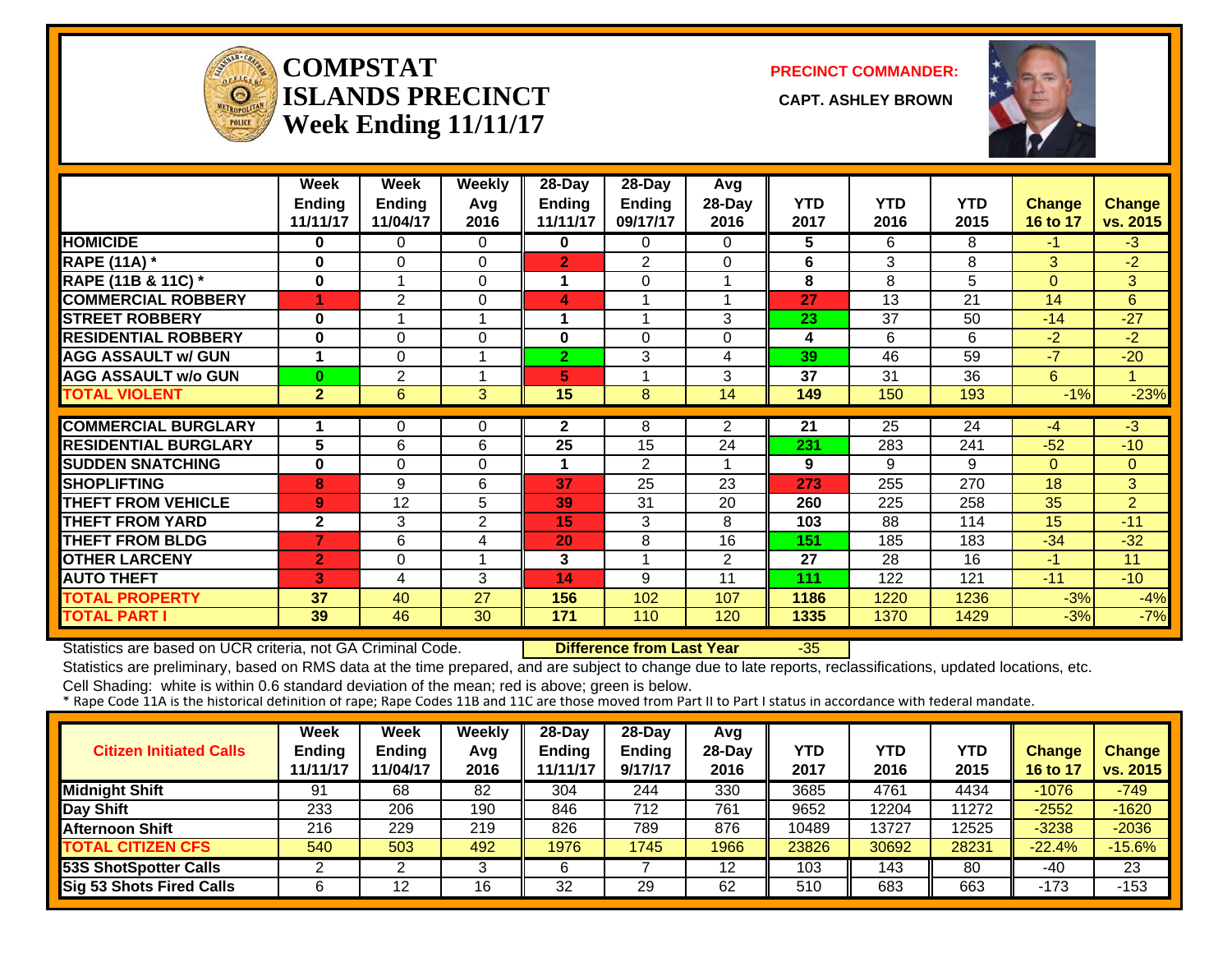# **BEAT 51 Islands PrecinctWeek Ending 11/11/17**



|                             |               | <b>Last 4 Weeks</b> |                |                | 28 Days        | 28 Day         |                |                |                |                |                |
|-----------------------------|---------------|---------------------|----------------|----------------|----------------|----------------|----------------|----------------|----------------|----------------|----------------|
|                             | <b>Ending</b> | <b>Ending</b>       | <b>Ending</b>  | <b>Endina</b>  | Ending         | <b>Average</b> | <b>YTD</b>     | <b>YTD</b>     | <b>YTD</b>     | <b>Change</b>  | <b>Change</b>  |
|                             | 10/21/17      | 10/28/17            | 11/04/17       | 11/11/17       | 11/11/17       | 2016           | 2017           | 2016           | 2015           | 16 to 17       | vs. 2015       |
| <b>HOMICIDE</b>             | $\Omega$      | 0                   | $\Omega$       | $\Omega$       | $\Omega$       | 0.2            | $\overline{2}$ | $\overline{2}$ | $\mathbf{1}$   | $\Omega$       | $\mathbf{1}$   |
| <b>RAPE (11A) *</b>         | $\Omega$      | $\mathbf{1}$        | $\Omega$       | $\Omega$       | $\mathbf{1}$   | 0.2            | $\overline{2}$ | $\mathbf{1}$   | $\mathbf{1}$   | $\mathbf{1}$   | $\overline{1}$ |
| RAPE (11B & 11C) *          | $\mathbf 0$   | $\Omega$            | $\mathbf{1}$   | $\Omega$       | $\mathbf{1}$   | 0.2            | $\mathbf{1}$   | $\mathbf{1}$   | $\mathbf{1}$   | $\Omega$       | $\overline{0}$ |
| <b>COMMERCIAL ROBBERY</b>   | $\mathbf{1}$  | 0                   | $\Omega$       | $\mathbf{1}$   | $\overline{2}$ | 0.4            | 16             | $\overline{2}$ | 8              | 14             | 8              |
| <b>STREET ROBBERY</b>       | $\Omega$      | $\Omega$            | $\Omega$       | $\Omega$       | $\Omega$       | 1.5            | 8              | 17             | 22             | $-9$           | $-14$          |
| <b>RESIDENTIAL ROBBERY</b>  | $\Omega$      | $\Omega$            | $\Omega$       | $\Omega$       | $\Omega$       | 0.3            | $\Omega$       | 4              | $\overline{2}$ | $-4$           | $-2$           |
| <b>AGG ASSAULT w/ GUN</b>   | $\Omega$      | 0                   | $\Omega$       | $\Omega$       | $\Omega$       | 1.6            | 10             | 19             | 18             | $-9$           | $-8$           |
| <b>AGG ASSAULT w/o GUN</b>  | $\Omega$      | $\overline{2}$      | $\overline{2}$ | $\Omega$       | 4              | 0.7            | 11             | 8              | 9              | 3              | 2 <sup>1</sup> |
| <b>TOTAL VIOLENT</b>        | $\mathbf{1}$  | $\overline{3}$      | $\overline{3}$ | $\mathbf{1}$   | 8              | 5.0            | 50             | 54             | 62             | $-7%$          | $-19%$         |
| <b>COMMERCIAL BURGLARY</b>  | $\Omega$      | 0                   | $\Omega$       | $\Omega$       | $\Omega$       | 1.1            | 10             | 15             | 9              | -5             | 1              |
| <b>RESIDENTIAL BURGLARY</b> | 5             | 3                   | 3              | 3              | 14             | 6.8            | 60             | 81             | 65             | $-21$          | $-5$           |
| <b>SUDDEN SNATCHING</b>     | $\Omega$      | 0                   | $\Omega$       | $\Omega$       | $\Omega$       | 0.2            | 3              | 1              | 4              | $\overline{2}$ | $-1$           |
| <b>SHOPLIFTING</b>          | 4             | 9                   | 7              | 3              | 23             | 13.7           | 190            | 153            | 211            | 37             | $-21$          |
| <b>THEFT FROM VEHICLE</b>   | 6             | 0                   | 4              | $\overline{2}$ | 12             | 5.7            | 89             | 64             | 78             | 25             | 11             |
| <b>THEFT FROM YARD</b>      | $\mathbf{1}$  | $\Omega$            | $\mathbf{1}$   | $\Omega$       | $\overline{2}$ | 2.1            | 26             | 21             | 34             | 5              | $-8$           |
| <b>THEFT FROM BLDG</b>      | $\Omega$      | $\mathbf{1}$        | $\Omega$       | $\mathbf{1}$   | $\overline{2}$ | 4.1            | 30             | 48             | 62             | $-18$          | $-32$          |
| <b>OTHER LARCENY</b>        | $\Omega$      | 0                   | 0              | $\mathbf{1}$   | 1              | 0.5            | 6              | 5.             | 4              | 1              | $\overline{2}$ |
| <b>AUTO THEFT</b>           | $\Omega$      | 0                   | $\Omega$       | 0              | $\Omega$       | 3.1            | 30             | 35             | 44             | $-5$           | $-14$          |
| <b>TOTAL PROPERTY</b>       | 16            | 13                  | 15             | 10             | 54             | 37.3           | 444            | 423            | 511            | 5%             | $-13%$         |
| <b>TOTAL PART I</b>         | 17            | 16                  | 18             | 11             | 62             | 42.3           | 494            | 477            | 573            | 4%             | $-14%$         |

 **Difference from Last Year**17

Statistics are based on UCR criteria, not GA Criminal Code.

|                               | Week     | Week          | Week          | Week          | $\parallel$ 28 Davs | 28 Day    |      |      |      |               |                     |
|-------------------------------|----------|---------------|---------------|---------------|---------------------|-----------|------|------|------|---------------|---------------------|
| <b>Shots Fired Calls</b>      | Ending   | <b>Ending</b> | <b>Ending</b> | <b>Ending</b> | <b>Endina</b>       | Average I | YTD  | YTD  | YTD  | <b>Change</b> | <b>Change</b>       |
|                               | 10/21/17 | 10/28/17      | 11/04/17      |               | 11/11/17   11/11/17 | 2016      | 2017 | 2016 | 2015 |               | 16 to 17   vs. 2015 |
| <b>153S ShotSpotter Calls</b> |          |               |               |               |                     | 10.8      | 80   | 134  | 71   | 0%            | $0\%$               |
| Sig 53 Shots Fired Calls      |          |               |               |               |                     | 20.9      | 165  | 239  | 180  | $-31%$        | $-8%$               |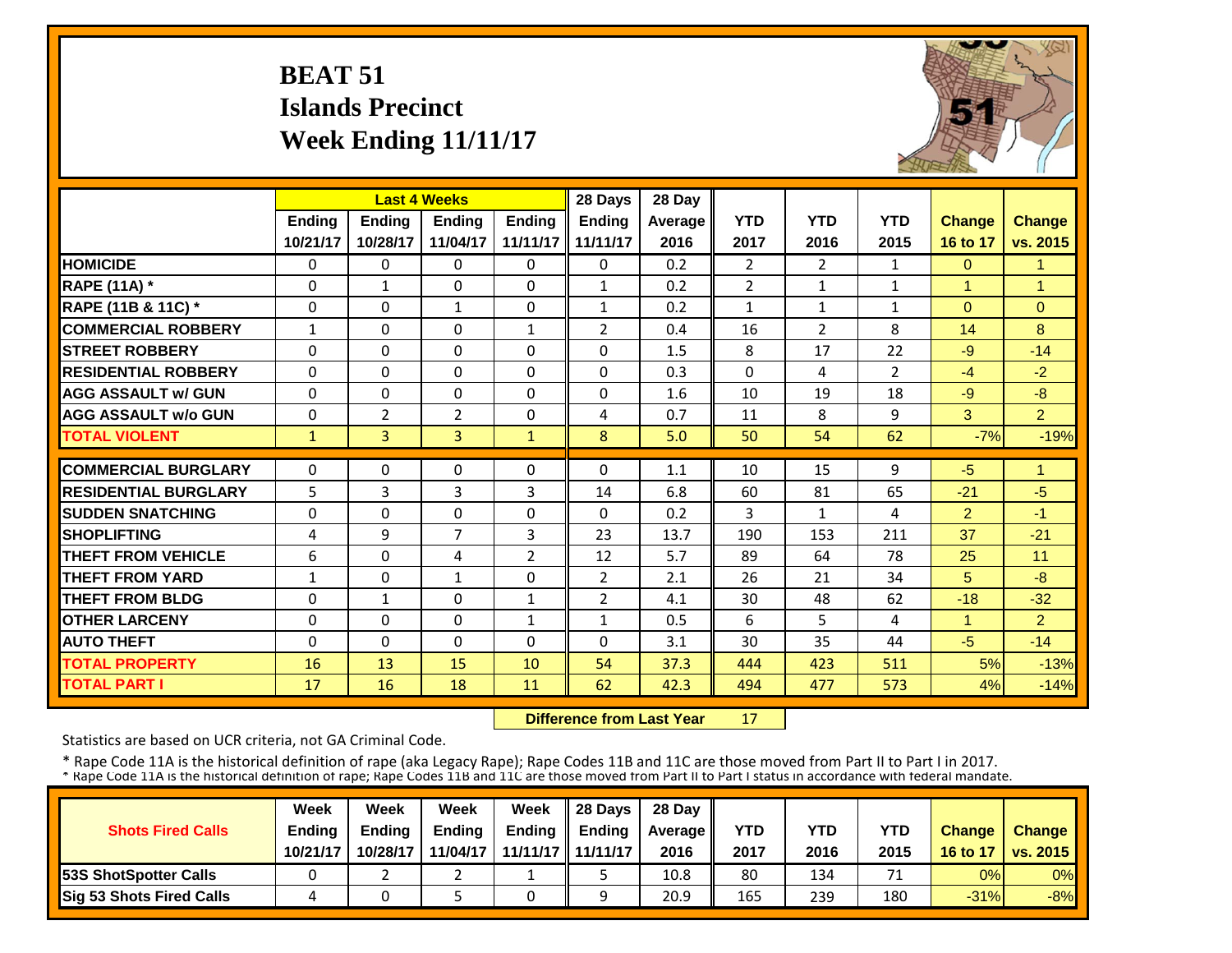# **BEAT 52 Islands PrecinctWeek Ending 11/11/17**



|                             |                | <b>Last 4 Weeks</b> |                |               | 28 Days       | 28 Day  |                |                |                |                |                |
|-----------------------------|----------------|---------------------|----------------|---------------|---------------|---------|----------------|----------------|----------------|----------------|----------------|
|                             | <b>Ending</b>  | Ending              | <b>Ending</b>  | <b>Endina</b> | <b>Ending</b> | Average | <b>YTD</b>     | <b>YTD</b>     | <b>YTD</b>     | <b>Change</b>  | <b>Change</b>  |
|                             | 10/21/17       | 10/28/17            | 11/04/17       | 11/11/17      | 11/11/17      | 2016    | 2017           | 2016           | 2015           | 16 to 17       | vs. 2015       |
| <b>HOMICIDE</b>             | 0              | $\Omega$            | 0              | $\Omega$      | 0             | 0.2     | $\Omega$       | $\overline{2}$ | 0              | $-2$           | $\overline{0}$ |
| <b>RAPE (11A)</b> *         | $\Omega$       | $\Omega$            | $\Omega$       | $\Omega$      | 0             | 0.0     | $\Omega$       | $\Omega$       | $\overline{2}$ | $\Omega$       | $-2$           |
| RAPE (11B & 11C) *          | $\mathbf 0$    | $\Omega$            | $\Omega$       | $\Omega$      | 0             | 0.3     | $\overline{2}$ | 4              | 1              | $-2$           | $\overline{1}$ |
| <b>COMMERCIAL ROBBERY</b>   | $\Omega$       | $\Omega$            | $\Omega$       | $\Omega$      | 0             | 0.2     | $\Omega$       | $\overline{2}$ | $\mathbf{1}$   | $-2$           | $-1$           |
| <b>ISTREET ROBBERY</b>      | $\Omega$       | $\Omega$            | $\Omega$       | $\Omega$      | $\Omega$      | 0.5     | $\Omega$       | 6              | 3              | $-6$           | $-3$           |
| <b>RESIDENTIAL ROBBERY</b>  | $\Omega$       | $\Omega$            | $\Omega$       | 0             | $\Omega$      | 0.1     | $\mathbf{1}$   | $\mathbf{1}$   | 1              | $\Omega$       | $\Omega$       |
| <b>AGG ASSAULT w/ GUN</b>   | $\Omega$       | $\Omega$            | $\Omega$       | $\mathbf{1}$  | $\mathbf{1}$  | 0.3     | $\overline{7}$ | $\overline{2}$ | 14             | 5              | $-7$           |
| <b>AGG ASSAULT w/o GUN</b>  | 0              | 0                   | $\Omega$       | $\Omega$      | 0             | 0.5     | 8              | 6              | 9              | $\overline{2}$ | $-1$           |
| <b>TOTAL VIOLENT</b>        | $\Omega$       | $\Omega$            | $\Omega$       | $\mathbf{1}$  | $\mathbf{1}$  | 2.1     | 18             | 23             | 31             | $-22%$         | $-42%$         |
| <b>COMMERCIAL BURGLARY</b>  | $\Omega$       | $\Omega$            | $\Omega$       | $\Omega$      | 0             | 0.1     | $\mathbf{1}$   | $\mathbf{1}$   | $\overline{2}$ | $\Omega$       | $-1$           |
| <b>RESIDENTIAL BURGLARY</b> | $\Omega$       | $\Omega$            | $\Omega$       | $\Omega$      | $\Omega$      | 2.6     | 15             | 32             | 43             | $-17$          | $-28$          |
|                             |                |                     |                |               |               |         |                |                |                |                | $-1$           |
| <b>SUDDEN SNATCHING</b>     | 0              | $\Omega$            | $\Omega$       | $\Omega$      | 0             | 0.2     | $\mathbf{1}$   | $\overline{2}$ | $\overline{2}$ | $-1$<br>4      |                |
| <b>SHOPLIFTING</b>          | $\Omega$       | $\Omega$            | $\Omega$       | $\Omega$      | $\Omega$      | 0.2     | 4              | 3              | 3              |                | $\overline{1}$ |
| <b>THEFT FROM VEHICLE</b>   | $\overline{2}$ | $\Omega$            | $\mathbf{1}$   | 1             | 4             | 1.9     | 34             | 22             | 37             | 12             | $-3$           |
| <b>THEFT FROM YARD</b>      | $\Omega$       | $\Omega$            | $\mathbf{1}$   | $\Omega$      | $\mathbf{1}$  | 0.7     | 8              | 9              | 13             | $-1$           | $-5$           |
| <b>THEFT FROM BLDG</b>      | $\Omega$       | 2                   | $\mathbf{1}$   | 3             | 6             | 3.1     | 43             | 35             | 33             | 8              | 10             |
| <b>OTHER LARCENY</b>        | $\Omega$       | $\Omega$            | $\Omega$       | $\Omega$      | $\Omega$      | 0.2     | 4              | $\overline{2}$ | 1              | 2              | 3              |
| <b>AUTO THEFT</b>           | $\Omega$       | $\Omega$            | $\Omega$       | $\mathbf{1}$  | $\mathbf{1}$  | 1.4     | 10             | 18             | 16             | $-8$           | $-6$           |
| <b>TOTAL PROPERTY</b>       | $\overline{2}$ | $\overline{2}$      | $\overline{3}$ | 5             | 12            | 10.3    | 120            | 124            | 150            | $-3%$          | $-20%$         |
| <b>TOTAL PART I</b>         | $\overline{2}$ | $\overline{2}$      | $\overline{3}$ | 6             | 13            | 12.4    | 138            | 147            | 181            | $-6%$          | $-24%$         |

 **Difference from Last Year**‐9

Statistics are based on UCR criteria, not GA Criminal Code.

|                               | Week     | Week          | Week          | Week          | $\parallel$ 28 Davs | 28 Day    |      |      |      |               |                     |
|-------------------------------|----------|---------------|---------------|---------------|---------------------|-----------|------|------|------|---------------|---------------------|
| <b>Shots Fired Calls</b>      | Ending   | <b>Ending</b> | <b>Ending</b> | <b>Ending</b> | <b>Ending</b>       | Average I | YTD  | YTD  | YTD  | <b>Change</b> | <b>Change</b>       |
|                               | 10/21/17 | 10/28/17      | 11/04/17      |               | 11/11/17   11/11/17 | 2016      | 2017 | 2016 | 2015 |               | 16 to 17   vs. 2015 |
| <b>153S ShotSpotter Calls</b> |          |               |               |               |                     | 0.0       |      |      |      | 0%            | $0\%$               |
| Sig 53 Shots Fired Calls      |          |               |               |               |                     | 6.3       | 72   | 64   | 93   | 13%           | $-23%$              |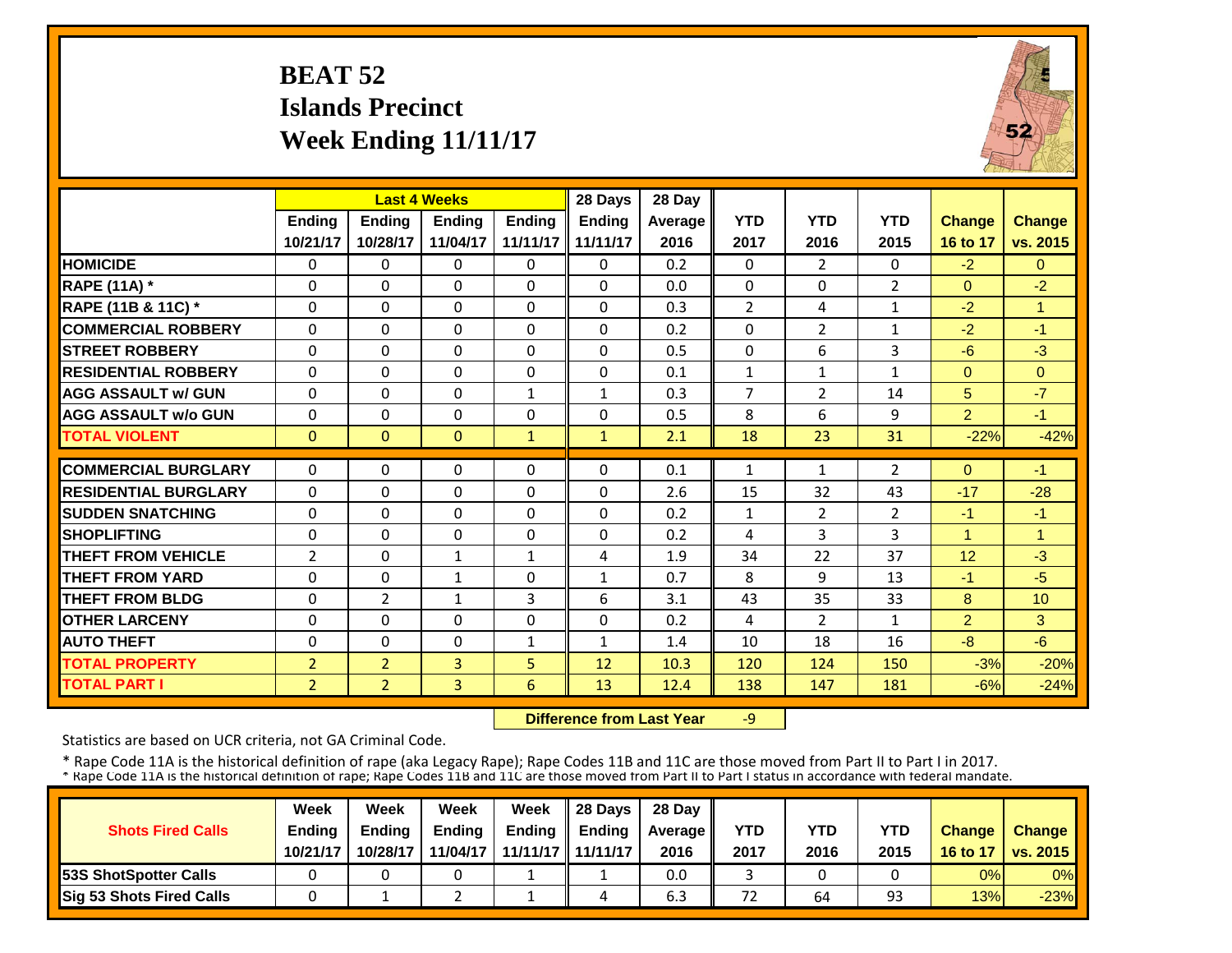# **BEAT 53 Islands PrecinctWeek Ending 11/11/17**



|                             |                | <b>Last 4 Weeks</b> |                |               | 28 Days        | 28 Day  |                |                |                |                |                |
|-----------------------------|----------------|---------------------|----------------|---------------|----------------|---------|----------------|----------------|----------------|----------------|----------------|
|                             | Ending         | <b>Ending</b>       | Ending         | <b>Endina</b> | <b>Ending</b>  | Average | <b>YTD</b>     | <b>YTD</b>     | <b>YTD</b>     | <b>Change</b>  | <b>Change</b>  |
|                             | 10/21/17       | 10/28/17            | 11/04/17       | 11/11/17      | 11/11/17       | 2016    | 2017           | 2016           | 2015           | 16 to 17       | vs. 2015       |
| <b>HOMICIDE</b>             | $\Omega$       | 0                   | $\Omega$       | $\Omega$      | $\Omega$       | 0.1     | $\overline{2}$ | $\mathbf{1}$   | $\overline{2}$ | 1              | $\Omega$       |
| <b>RAPE (11A) *</b>         | $\Omega$       | $\Omega$            | $\Omega$       | $\Omega$      | $\Omega$       | 0.0     | $\mathbf{1}$   | $\Omega$       | $\overline{2}$ | 1              | $-1$           |
| RAPE (11B & 11C) *          | $\Omega$       | $\Omega$            | $\Omega$       | $\Omega$      | 0              | 0.0     | $\overline{2}$ | $\Omega$       | $\overline{2}$ | $\overline{2}$ | $\overline{0}$ |
| <b>COMMERCIAL ROBBERY</b>   | $\Omega$       | 0                   | $\mathbf{1}$   | $\Omega$      | $\mathbf{1}$   | 0.1     | $\overline{2}$ | $\mathbf{1}$   | 3              | 1              | $-1$           |
| <b>STREET ROBBERY</b>       | $\Omega$       | $\Omega$            | $\mathbf{1}$   | $\Omega$      | $\mathbf{1}$   | 0.5     | 8              | 4              | 5              | $\overline{4}$ | 3              |
| <b>RESIDENTIAL ROBBERY</b>  | $\Omega$       | $\Omega$            | $\Omega$       | $\Omega$      | $\Omega$       | 0.1     | $\mathbf{1}$   | $\mathbf{1}$   | 0              | $\Omega$       | $\overline{1}$ |
| <b>AGG ASSAULT W/ GUN</b>   | $\Omega$       | 0                   | 0              | $\Omega$      | $\Omega$       | 1.0     | 13             | 11             | 10             | $\overline{2}$ | 3              |
| <b>AGG ASSAULT w/o GUN</b>  | $\Omega$       | $\mathbf{1}$        | 0              | $\Omega$      | $\mathbf{1}$   | 0.6     | 8              | 7              | 11             | 1              | $-3$           |
| <b>TOTAL VIOLENT</b>        | $\Omega$       | $\mathbf{1}$        | $\overline{2}$ | $\Omega$      | 3              | 2.3     | 37             | 25             | 35             | 48%            | 6%             |
| <b>COMMERCIAL BURGLARY</b>  | $\Omega$       | 0                   | $\Omega$       | $\Omega$      | 0              | 0.2     | 6              | 3              | $\overline{2}$ | 3              | $\overline{4}$ |
| <b>RESIDENTIAL BURGLARY</b> | $\overline{2}$ | $\mathbf{1}$        | 1              | $\mathbf{1}$  | 5              | 3.5     | 30             | 39             | 32             | $-9$           | $-2$           |
| <b>SUDDEN SNATCHING</b>     | $\Omega$       | 1                   | $\Omega$       | $\Omega$      | $\mathbf{1}$   | 0.2     | 3              | $\overline{2}$ | $\overline{2}$ | 1              | $\overline{1}$ |
| <b>SHOPLIFTING</b>          | $\Omega$       | $\mathbf{1}$        | 0              | $\mathbf{1}$  | $\overline{2}$ | 0.9     | 18             | 9              | 6              | 9              | 12             |
| <b>THEFT FROM VEHICLE</b>   | $\Omega$       | 0                   | $\mathbf{1}$   | $\mathbf{1}$  | $\overline{2}$ | 2.7     | 30             | 26             | 21             | 4              | 9              |
| <b>THEFT FROM YARD</b>      | $\mathbf{1}$   | $\mathbf{1}$        | $\Omega$       | $\Omega$      | $\overline{2}$ | 1.5     | 18             | 18             | 19             | $\Omega$       | $-1$           |
| <b>THEFT FROM BLDG</b>      | $\Omega$       | 0                   | 4              | 1             | 5              | 2.5     | 28             | 31             | 19             | $-3$           | 9              |
| <b>OTHER LARCENY</b>        | $\Omega$       | $\mathbf{1}$        | $\Omega$       | 1             | $\overline{2}$ | 0.3     | 4              | $\overline{2}$ | $\mathbf{1}$   | $\overline{2}$ | 3              |
| <b>AUTO THEFT</b>           | 1              | $\mathbf{1}$        | $\mathbf{1}$   | 1             | 4              | 1.8     | 21             | 18             | 17             | 3              | $\overline{4}$ |
| <b>TOTAL PROPERTY</b>       | 4              | 6                   | $\overline{7}$ | 6             | 23             | 13.6    | 158            | 148            | 119            | 7%             | 33%            |
| <b>TOTAL PART I</b>         | $\overline{4}$ | $\overline{7}$      | 9              | 6             | 26             | 15.9    | 195            | 173            | 154            | 13%            | 27%            |

 **Difference from Last Year**22

Statistics are based on UCR criteria, not GA Criminal Code.

|                               | Week     | Week          | Week          | Week          | $\parallel$ 28 Davs | 28 Day    |      |      |      |               |                     |
|-------------------------------|----------|---------------|---------------|---------------|---------------------|-----------|------|------|------|---------------|---------------------|
| <b>Shots Fired Calls</b>      | Ending   | <b>Ending</b> | <b>Ending</b> | <b>Ending</b> | <b>Endina</b>       | Average I | YTD  | YTD  | YTD  | <b>Change</b> | <b>Change</b>       |
|                               | 10/21/17 | 10/28/17      | 11/04/17      |               | 11/11/17   11/11/17 | 2016      | 2017 | 2016 | 2015 |               | 16 to 17   vs. 2015 |
| <b>153S ShotSpotter Calls</b> |          |               |               |               |                     | 0.8       | 19   |      |      | 0%            | $0\%$               |
| Sig 53 Shots Fired Calls      |          |               |               |               |                     | 15.0      | 103  | 169  | 149  | $-39%$        | $-31\%$             |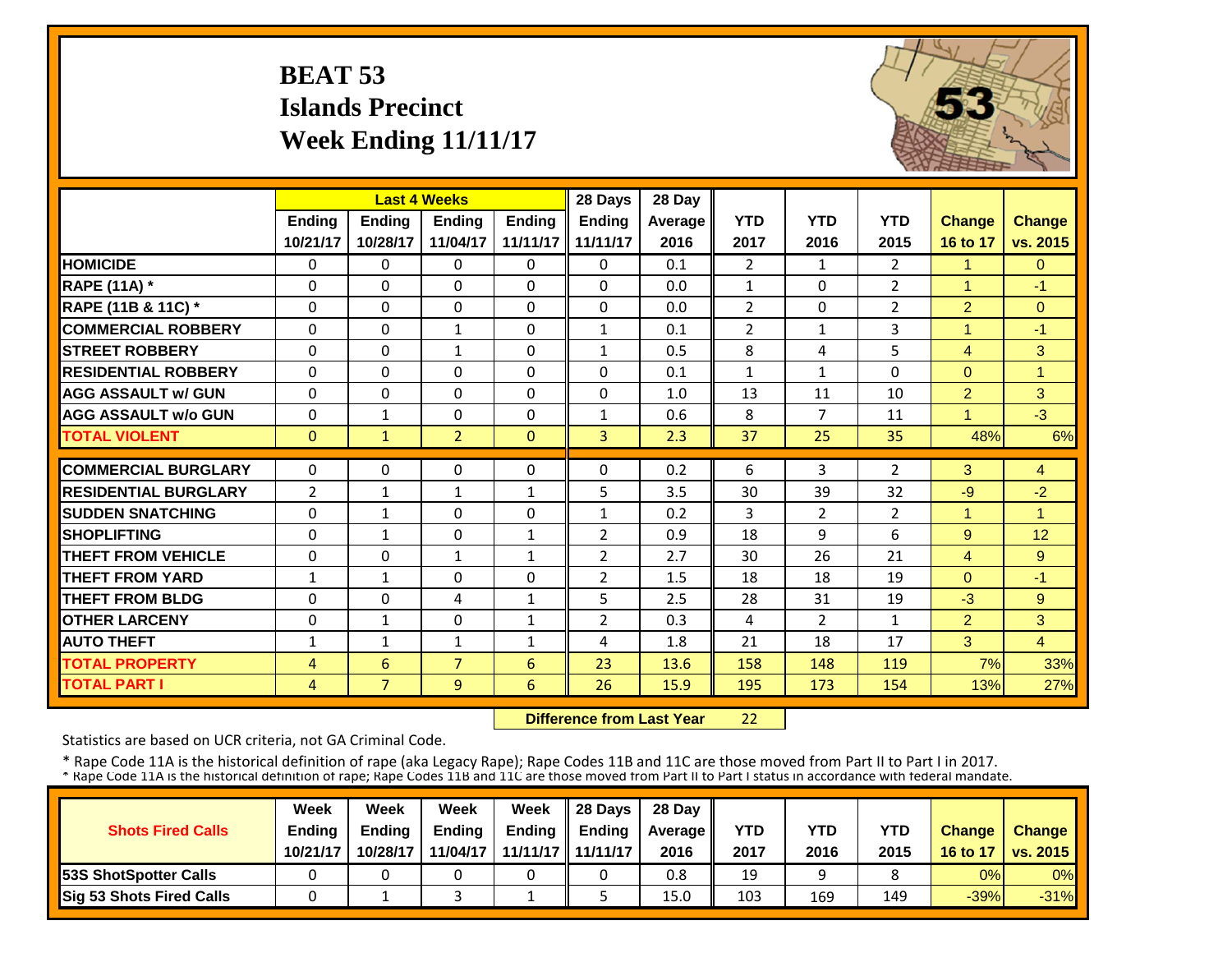# **BEAT 54 Islands PrecinctWeek Ending 11/11/17**



|                             |                | <b>Last 4 Weeks</b> |                |               | 28 Days        | 28 Day  |              |                |                |                      |                      |
|-----------------------------|----------------|---------------------|----------------|---------------|----------------|---------|--------------|----------------|----------------|----------------------|----------------------|
|                             | <b>Ending</b>  | <b>Ending</b>       | <b>Endina</b>  | <b>Endina</b> | <b>Endina</b>  | Average | <b>YTD</b>   | <b>YTD</b>     | <b>YTD</b>     | <b>Change</b>        | Change               |
|                             | 10/21/17       | 10/28/17            | 11/04/17       | 11/11/17      | 11/11/17       | 2016    | 2017         | 2016           | 2015           | 16 to 17             | vs. 2015             |
| <b>HOMICIDE</b>             | $\Omega$       | 0                   | $\Omega$       | $\Omega$      | $\Omega$       | 0.1     | $\Omega$     | $\mathbf{1}$   | 4              | $-1$                 | $-4$                 |
| <b>RAPE (11A) *</b>         | $\mathbf{1}$   | $\Omega$            | $\Omega$       | $\Omega$      | $\mathbf{1}$   | 0.1     | $\Omega$     | $\mathbf{1}$   | $\mathbf{1}$   | -1                   | $-1$                 |
| RAPE (11B & 11C) *          | $\Omega$       | $\Omega$            | $\Omega$       | $\Omega$      | $\Omega$       | 0.1     | $\mathbf{0}$ | $\mathbf{1}$   | $\mathbf{1}$   | $-1$                 | $-1$                 |
| <b>COMMERCIAL ROBBERY</b>   | $\Omega$       | $\Omega$            | $\mathbf{1}$   | $\Omega$      | $\mathbf{1}$   | 0.5     | 8            | 7              | $\overline{7}$ | $\blacktriangleleft$ | $\overline{1}$       |
| <b>STREET ROBBERY</b>       | $\Omega$       | 0                   | $\Omega$       | $\Omega$      | $\Omega$       | 0.8     | 3            | 9              | 11             | $-6$                 | $-8$                 |
| <b>RESIDENTIAL ROBBERY</b>  | $\Omega$       | 0                   | $\Omega$       | $\Omega$      | $\Omega$       | 0.0     | $\mathbf{1}$ | $\Omega$       | 0              | $\overline{1}$       | -1                   |
| <b>AGG ASSAULT W/ GUN</b>   | $\Omega$       | $\mathbf{1}$        | 0              | $\Omega$      | $\mathbf{1}$   | 0.7     | 7            | 8              | 10             | $-1$                 | $-3$                 |
| <b>AGG ASSAULT w/o GUN</b>  | $\Omega$       | 0                   | $\Omega$       | $\Omega$      | $\Omega$       | 0.6     | 6            | 5              | 4              | $\blacktriangleleft$ | 2 <sup>1</sup>       |
| <b>TOTAL VIOLENT</b>        | $\mathbf{1}$   | $\mathbf{1}$        | $\mathbf{1}$   | $\mathbf{0}$  | $\overline{3}$ | 2.8     | 25           | 32             | 38             | $-22%$               | $-34%$               |
| <b>COMMERCIAL BURGLARY</b>  | $\Omega$       | 0                   | 0              | $\Omega$      | $\Omega$       | 0.2     | $\Omega$     | $\overline{2}$ | 5              | $-2$                 | $-5$                 |
| <b>RESIDENTIAL BURGLARY</b> | $\Omega$       | 0                   | $\mathbf{1}$   | $\Omega$      | $\mathbf{1}$   | 6.1     | 55           | 66             | 33             | $-11$                | 22                   |
| <b>SUDDEN SNATCHING</b>     | $\Omega$       | 0                   | $\Omega$       | $\Omega$      | $\Omega$       | 0.0     | 2            | $\Omega$       | $\mathbf{1}$   | 2                    | $\overline{1}$       |
| <b>SHOPLIFTING</b>          | $\mathbf{1}$   | $\overline{2}$      | $\mathbf{1}$   | $\mathbf{1}$  | 5              | 2.0     | 28           | 20             | 10             | 8                    | 18                   |
| <b>THEFT FROM VEHICLE</b>   | 1              | 0                   | $\Omega$       | 0             | $\mathbf{1}$   | 4.7     | 29           | 57             | 58             | $-28$                | $-29$                |
| <b>THEFT FROM YARD</b>      | $\overline{2}$ | 0                   | $\Omega$       | 0             | $\overline{2}$ | 1.0     | 19           | 9              | 17             | 10 <sup>°</sup>      | $\overline{2}$       |
| <b>THEFT FROM BLDG</b>      | $\Omega$       | $\mathbf{1}$        | $\Omega$       | 0             | $\mathbf{1}$   | 2.2     | 19           | 27             | 22             | -8                   | $-3$                 |
| <b>OTHER LARCENY</b>        | $\Omega$       | 0                   | $\Omega$       | 0             | 0              | 0.2     | 5            | 3              | 4              | 2                    | $\blacktriangleleft$ |
| <b>AUTO THEFT</b>           | $\Omega$       | 0                   | $\Omega$       | 0             | 0              | 2.8     | 23           | 33             | 24             | $-10$                | $-1$                 |
| <b>TOTAL PROPERTY</b>       | 4              | 3                   | $\overline{2}$ | $\mathbf{1}$  | 10             | 19.2    | 180          | 217            | 174            | $-17%$               | 3%                   |
| <b>TOTAL PART I</b>         | 5.             | $\overline{4}$      | 3              | $\mathbf{1}$  | 13             | 22.0    | 205          | 249            | 212            | $-18%$               | $-3%$                |

 **Difference from Last Year**‐44

Statistics are based on UCR criteria, not GA Criminal Code.

|                                 | Week          | Week          | Week     | Week              | 28 Davs       | 28 Day    |      |      |            |               |                     |
|---------------------------------|---------------|---------------|----------|-------------------|---------------|-----------|------|------|------------|---------------|---------------------|
| <b>Shots Fired Calls</b>        | <b>Endina</b> | <b>Endina</b> | Ending   | <b>Ending</b>     | <b>Endina</b> | Average I | YTD  | YTD  | <b>YTD</b> | <b>Change</b> | <b>Change</b>       |
|                                 | 10/21/17      | 10/28/17      | 11/04/17 | 11/11/17 11/11/17 |               | 2016      | 2017 | 2016 | 2015       |               | 16 to 17   vs. 2015 |
| <b>153S ShotSpotter Calls</b>   |               |               |          |                   |               | 0.0       |      |      |            | 0%            | $0\%$               |
| <b>Sig 53 Shots Fired Calls</b> |               |               |          |                   |               | 10.7      | 85   | 114  | 135        | $-25%$        | $-37%$              |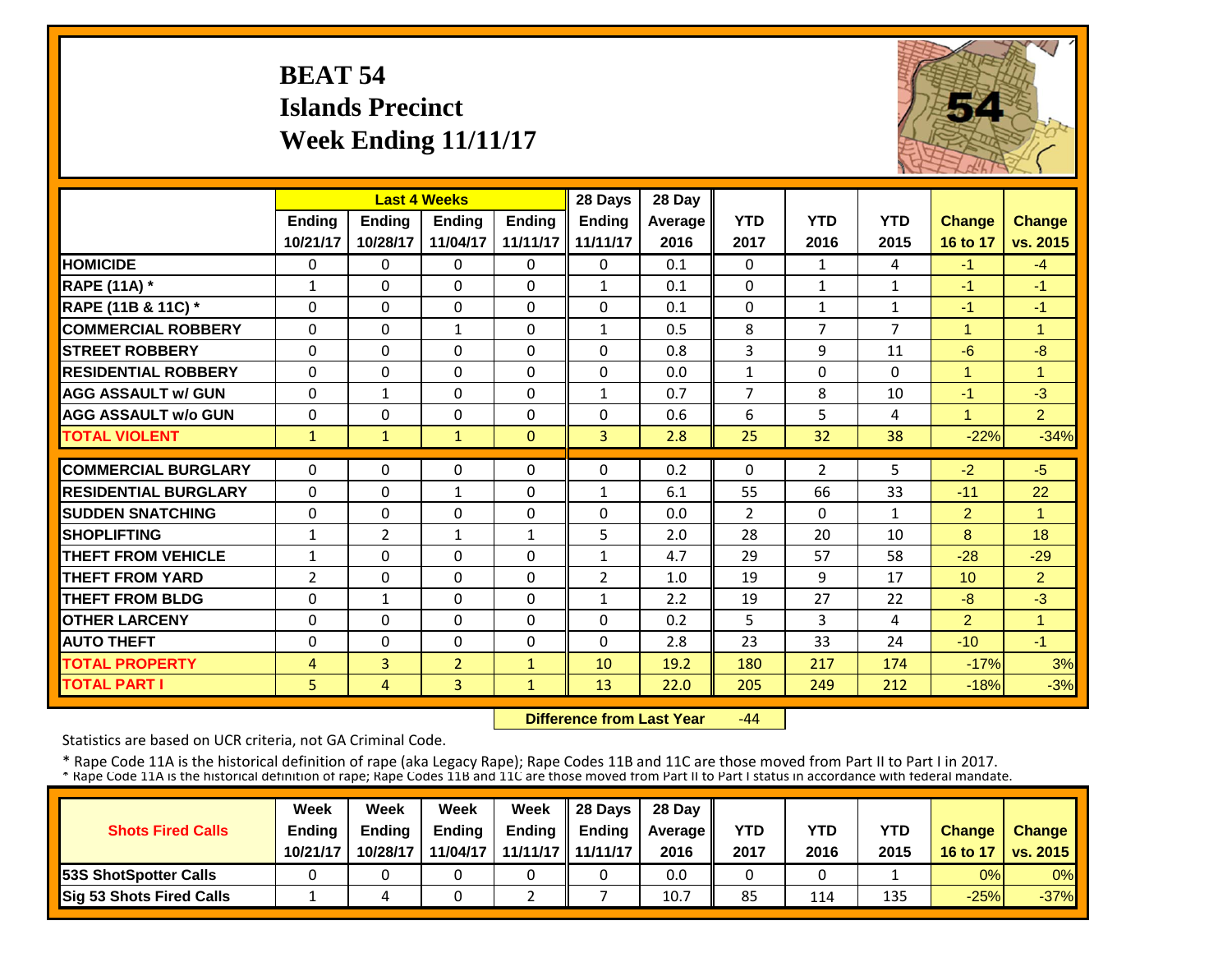# **BEAT 55 Islands PrecinctWeek Ending 11/11/17**



|                             |                | <b>Last 4 Weeks</b> |               |                | 28 Days        | 28 Day         |                |                |                |                |                |
|-----------------------------|----------------|---------------------|---------------|----------------|----------------|----------------|----------------|----------------|----------------|----------------|----------------|
|                             | <b>Ending</b>  | <b>Endina</b>       | <b>Endina</b> | <b>Endina</b>  | <b>Ending</b>  | <b>Average</b> | <b>YTD</b>     | <b>YTD</b>     | <b>YTD</b>     | <b>Change</b>  | <b>Change</b>  |
|                             | 10/21/17       | 10/28/17            | 11/04/17      | 11/11/17       | 11/11/17       | 2016           | 2017           | 2016           | 2015           | 16 to 17       | vs. 2015       |
| <b>HOMICIDE</b>             | $\Omega$       | $\Omega$            | $\Omega$      | $\Omega$       | 0              | 0.0            | $\Omega$       | $\Omega$       | $\mathbf{1}$   | $\Omega$       | $-1$           |
| <b>RAPE (11A)</b> *         | $\Omega$       | $\Omega$            | $\Omega$      | $\Omega$       | $\Omega$       | 0.1            | 3              | $\mathbf{1}$   | $\overline{2}$ | $\overline{2}$ | $\overline{1}$ |
| RAPE (11B & 11C) *          | $\mathbf 0$    | $\Omega$            | $\mathbf{0}$  | $\Omega$       | $\Omega$       | 0.2            | 3              | $\overline{2}$ | 0              | $\overline{1}$ | 3              |
| <b>COMMERCIAL ROBBERY</b>   | $\Omega$       | $\Omega$            | $\Omega$      | $\Omega$       | 0              | 0.1            | $\mathbf{1}$   | $\mathbf{1}$   | $\overline{2}$ | $\Omega$       | $-1$           |
| <b>ISTREET ROBBERY</b>      | $\Omega$       | $\Omega$            | $\Omega$      | $\Omega$       | $\Omega$       | 0.1            | 4              | $\mathbf{1}$   | 4              | 3              | $\Omega$       |
| <b>RESIDENTIAL ROBBERY</b>  | $\Omega$       | $\Omega$            | $\Omega$      | $\Omega$       | $\Omega$       | 0.0            | $\Omega$       | $\Omega$       | $\overline{2}$ | $\Omega$       | $-2$           |
| <b>AGG ASSAULT w/ GUN</b>   | $\Omega$       | $\Omega$            | $\Omega$      | $\Omega$       | $\Omega$       | 0.2            | $\Omega$       | $\overline{2}$ | $\mathbf{1}$   | $-2$           | $-1$           |
| <b>AGG ASSAULT w/o GUN</b>  | $\Omega$       | $\Omega$            | $\Omega$      | $\Omega$       | $\Omega$       | 0.5            | 4              | 4              | $\overline{2}$ | $\Omega$       | $\overline{2}$ |
| <b>TOTAL VIOLENT</b>        | $\mathbf{0}$   | $\Omega$            | $\Omega$      | $\Omega$       | $\Omega$       | 1.1            | 15             | 11             | 14             | 36%            | 7%             |
| <b>COMMERCIAL BURGLARY</b>  | $\mathbf{1}$   | $\Omega$            | $\Omega$      | 1              | $\overline{2}$ | 0.2            | 4              | 3              | 5              |                | $-1$           |
| <b>RESIDENTIAL BURGLARY</b> | $\mathbf{1}$   | $\mathbf{1}$        | $\Omega$      | $\mathbf{1}$   | 3              | 4.0            | 58             | 50             | 56             | 8              | $\overline{2}$ |
| <b>ISUDDEN SNATCHING</b>    | $\mathbf 0$    | 0                   | $\Omega$      | 0              | $\Omega$       | 0.4            | $\Omega$       | 4              | 0              | $-4$           | $\Omega$       |
| <b>SHOPLIFTING</b>          | $\mathbf{1}$   | 2                   | 1             | 3              | 7              | 6.1            | 33             | 70             | 40             | $-37$          | $-7$           |
| <b>THEFT FROM VEHICLE</b>   | $\mathbf{1}$   | 8                   | 6             | 5              | 20             | 4.2            | 75             | 49             | 58             | 26             | 17             |
| <b>THEFT FROM YARD</b>      | 3              | $\Omega$            | $\mathbf{1}$  | $\overline{2}$ | 6              | 2.6            | 30             | 28             | 30             | $\overline{2}$ | $\Omega$       |
| <b>THEFT FROM BLDG</b>      | $\overline{2}$ | $\mathbf{1}$        | $\mathbf{1}$  | $\overline{2}$ | 6              | 3.7            | 30             | 42             | 42             | $-12$          | $-12$          |
| <b>OTHER LARCENY</b>        | $\Omega$       | $\Omega$            | $\Omega$      | 0              | $\Omega$       | 1.1            | $\overline{7}$ | 14             | 5.             | $-7$           | $\overline{2}$ |
| <b>AUTO THEFT</b>           | $\mathbf{1}$   | 4                   | 3             | 1              | 9              | 1.5            | 24             | 17             | 13             | $\overline{7}$ | 11             |
| <b>TOTAL PROPERTY</b>       | 10             | 16                  | 12            | 15             | 53             | 23.8           | 261            | 277            | 249            | $-6%$          | 5%             |
| <b>TOTAL PART I</b>         | 10             | 16                  | 12            | 15             | 53             | 24.9           | 276            | 288            | 263            | $-4%$          | 5%             |

 **Difference from Last Year** $-12$ 

Statistics are based on UCR criteria, not GA Criminal Code.

|                                 | Week          | Week          | Week     | Week              | 28 Davs       | 28 Day    |      |      |            |               |                     |
|---------------------------------|---------------|---------------|----------|-------------------|---------------|-----------|------|------|------------|---------------|---------------------|
| <b>Shots Fired Calls</b>        | <b>Endina</b> | <b>Endina</b> | Ending   | <b>Ending</b>     | <b>Endina</b> | Average I | YTD  | YTD  | <b>YTD</b> | <b>Change</b> | <b>Change</b>       |
|                                 | 10/21/17      | 10/28/17      | 11/04/17 | 11/11/17 11/11/17 |               | 2016      | 2017 | 2016 | 2015       |               | 16 to 17   vs. 2015 |
| <b>153S ShotSpotter Calls</b>   |               |               |          |                   |               | 0.0       |      |      |            | 0%            | $0\%$               |
| <b>Sig 53 Shots Fired Calls</b> |               |               |          |                   |               | د.ر       | 53   | 57   | 54         | $-7%$         | $-2%$               |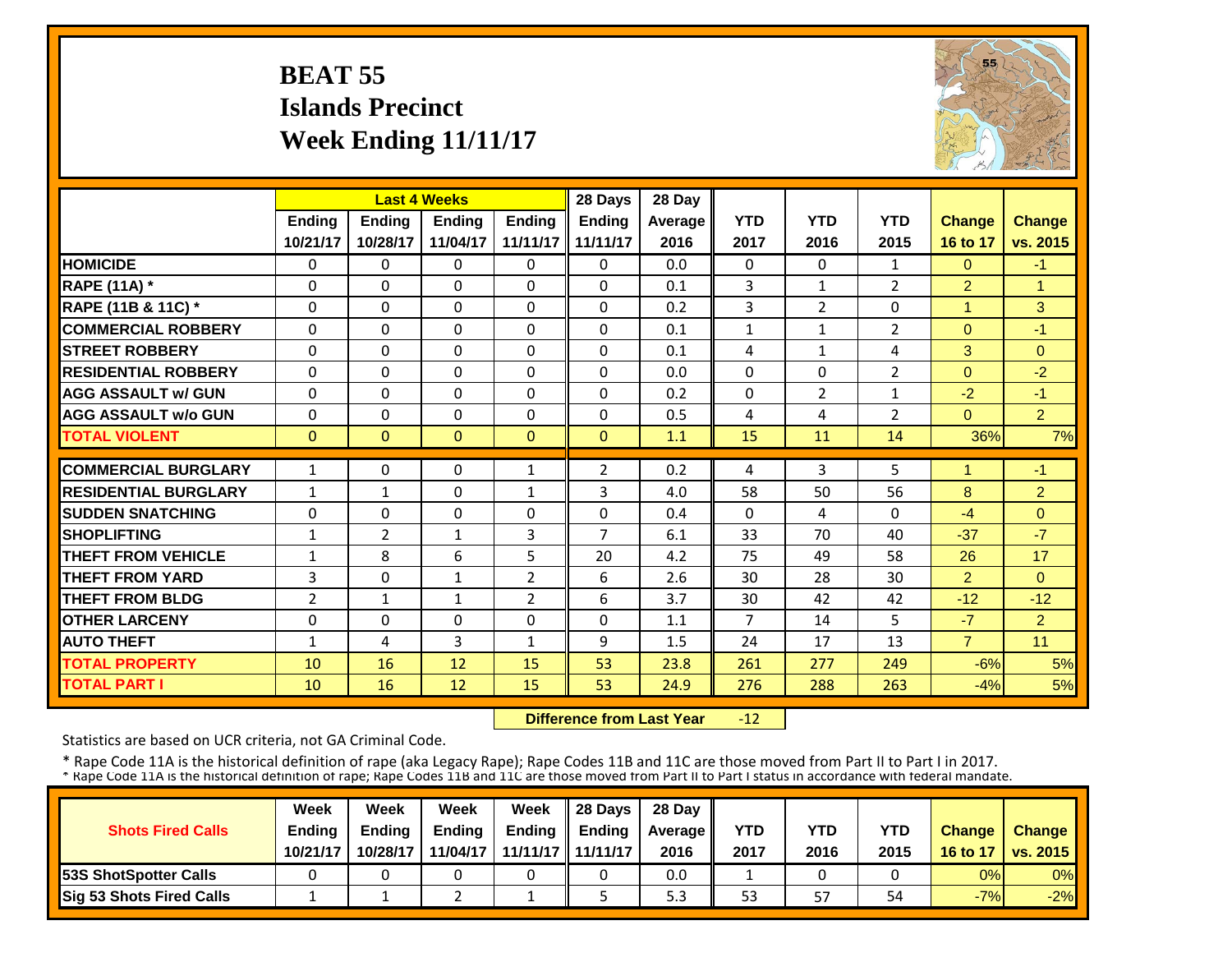# **BEAT 56 Islands Precinct Week Ending 11/11/17**



|                             |              | <b>Last 4 Weeks</b> |               |               | 28 Days        | 28 Day  |                |                |                |                |                |
|-----------------------------|--------------|---------------------|---------------|---------------|----------------|---------|----------------|----------------|----------------|----------------|----------------|
|                             | Ending       | <b>Ending</b>       | <b>Ending</b> | <b>Ending</b> | <b>Ending</b>  | Average | <b>YTD</b>     | <b>YTD</b>     | <b>YTD</b>     | <b>Change</b>  | <b>Change</b>  |
|                             | 10/21/17     | 10/28/17            | 11/04/17      | 11/11/17      | 11/11/17       | 2016    | 2017           | 2016           | 2015           | 16 to 17       | vs. 2015       |
| <b>HOMICIDE</b>             | $\Omega$     | $\Omega$            | $\Omega$      | $\Omega$      | $\Omega$       | 0.0     | $\mathbf{1}$   | $\Omega$       | 0              | $\mathbf{1}$   | $\mathbf{1}$   |
| <b>RAPE (11A) *</b>         | $\Omega$     | $\Omega$            | $\Omega$      | $\Omega$      | $\Omega$       | 0.0     | $\Omega$       | $\Omega$       | $\Omega$       | $\Omega$       | $\Omega$       |
| RAPE (11B & 11C) *          | 0            | $\Omega$            | $\Omega$      | $\Omega$      | $\Omega$       | 0.0     | 0              | $\Omega$       | $\Omega$       | $\overline{0}$ | $\mathbf{0}$   |
| <b>COMMERCIAL ROBBERY</b>   | $\Omega$     | $\Omega$            | $\Omega$      | $\Omega$      | $\Omega$       | 0.0     | $\Omega$       | $\Omega$       | $\Omega$       | $\Omega$       | $\Omega$       |
| <b>STREET ROBBERY</b>       | $\Omega$     | $\Omega$            | $\Omega$      | $\Omega$      | $\Omega$       | 0.0     | $\Omega$       | $\Omega$       | 5              | $\Omega$       | $-5$           |
| <b>RESIDENTIAL ROBBERY</b>  | $\Omega$     | $\Omega$            | $\Omega$      | $\Omega$      | $\Omega$       | 0.0     | $\mathbf{1}$   | $\Omega$       | $\mathbf{1}$   | $\mathbf{1}$   | $\Omega$       |
| <b>AGG ASSAULT w/ GUN</b>   | $\Omega$     | $\Omega$            | $\Omega$      | $\Omega$      | $\Omega$       | 0.3     | $\overline{2}$ | 4              | 6              | $-2$           | $-4$           |
| <b>AGG ASSAULT w/o GUN</b>  | $\mathbf 0$  | $\Omega$            | $\Omega$      | $\Omega$      | $\Omega$       | 0.1     | $\Omega$       | $\mathbf{1}$   | $\mathbf{1}$   | $-1$           | $-1$           |
| <b>TOTAL VIOLENT</b>        | $\mathbf{0}$ | $\Omega$            | $\Omega$      | $\Omega$      | $\Omega$       | 0.4     | $\overline{4}$ | 5 <sup>1</sup> | 13             | $-20%$         | $-69%$         |
| <b>COMMERCIAL BURGLARY</b>  | $\Omega$     | $\Omega$            | $\Omega$      | $\Omega$      | $\Omega$       | 0.1     | $\Omega$       | $\mathbf{1}$   | 1              | $-1$           | $-1$           |
|                             |              |                     |               |               |                |         |                |                |                |                |                |
| <b>RESIDENTIAL BURGLARY</b> | $\Omega$     | $\mathbf{1}$        | $\mathbf{1}$  | $\Omega$      | $\overline{2}$ | 1.2     | 13             | 15             | 12             | $-2$           | $\overline{1}$ |
| <b>SUDDEN SNATCHING</b>     | $\mathbf 0$  | $\Omega$            | $\Omega$      | $\Omega$      | $\Omega$       | 0.0     | $\Omega$       | $\Omega$       | $\Omega$       | $\Omega$       | $\Omega$       |
| <b>SHOPLIFTING</b>          | $\Omega$     | $\Omega$            | $\Omega$      | $\Omega$      | $\Omega$       | 0.0     | $\Omega$       | $\Omega$       | $\Omega$       | $\Omega$       | $\Omega$       |
| <b>THEFT FROM VEHICLE</b>   | $\Omega$     | $\Omega$            | $\Omega$      | $\Omega$      | $\Omega$       | 0.5     | 3              | 7              | 6              | $-4$           | $-3$           |
| <b>THEFT FROM YARD</b>      | 0            | $\overline{2}$      | $\Omega$      | $\Omega$      | $\overline{2}$ | 0.3     | $\overline{2}$ | 3              | $\mathbf{1}$   | $-1$           | $\mathbf{1}$   |
| <b>THEFT FROM BLDG</b>      | 0            | $\Omega$            | $\Omega$      | 0             | $\Omega$       | 0.2     | $\mathbf{1}$   | $\overline{2}$ | 5              | $-1$           | $-4$           |
| <b>OTHER LARCENY</b>        | 0            | $\Omega$            | 0             | 0             | $\Omega$       | 0.2     | $\mathbf{1}$   | $\overline{2}$ | $\mathbf{1}$   | $-1$           | $\Omega$       |
| <b>AUTO THEFT</b>           | $\Omega$     | $\Omega$            | $\Omega$      | $\Omega$      | $\Omega$       | 0.1     | 3              | $\mathbf 1$    | $\overline{7}$ | $\overline{2}$ | $-4$           |
| <b>TOTAL PROPERTY</b>       | $\Omega$     | 3                   | $\mathbf{1}$  | $\Omega$      | 4              | 2.5     | 23             | 31             | 33             | $-26%$         | $-30%$         |
| <b>TOTAL PART I</b>         | $\mathbf{0}$ | $\mathbf{3}$        | $\mathbf{1}$  | 0             | 4              | 2.9     | 27             | 36             | 46             | $-25%$         | $-41%$         |

 **Difference from Last Year**‐9

Statistics are based on UCR criteria, not GA Criminal Code.

|                               | Week     | Week          | Week          | Week          | $\parallel$ 28 Davs | 28 Day    |      |      |      |               |                     |
|-------------------------------|----------|---------------|---------------|---------------|---------------------|-----------|------|------|------|---------------|---------------------|
| <b>Shots Fired Calls</b>      | Ending   | <b>Ending</b> | <b>Ending</b> | <b>Ending</b> | <b>Ending</b>       | Average I | YTD  | YTD  | YTD  | <b>Change</b> | <b>Change</b>       |
|                               | 10/21/17 | 10/28/17      | 11/04/17      |               | 11/11/17   11/11/17 | 2016      | 2017 | 2016 | 2015 |               | 16 to 17   vs. 2015 |
| <b>153S ShotSpotter Calls</b> |          |               |               |               |                     | 0.0       |      |      |      | 0%            | $0\%$               |
| Sig 53 Shots Fired Calls      |          |               |               |               |                     | 4.0       | 32   | 40   | 52   | $-20%$        | $-38%$              |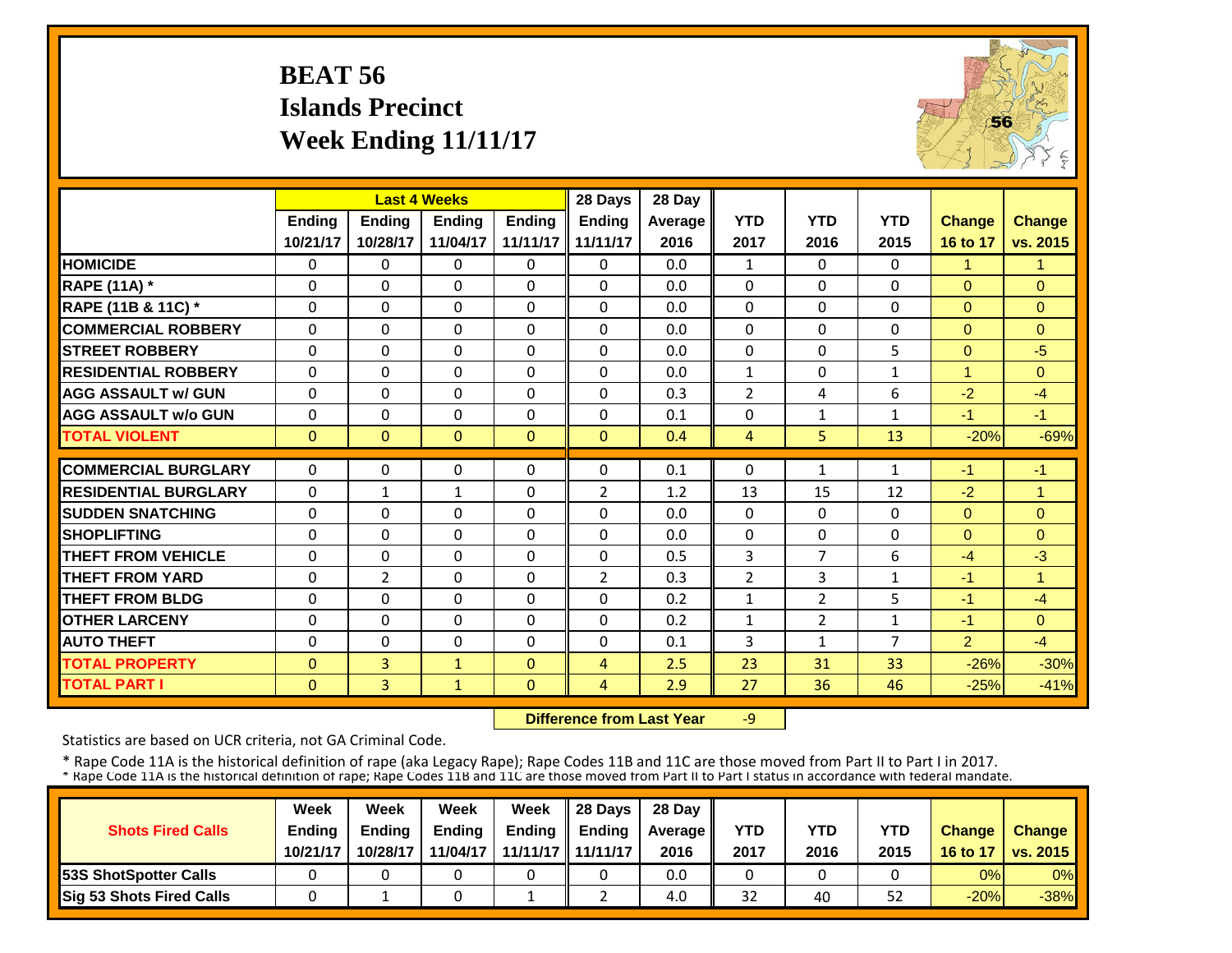

#### **COMPSTATWHITEFIELD PRECINCT** LT. TORRENCE GARVIN **Week Ending 11/11/17**

**PRECINCT COMMANDER:**



|                             | Week<br><b>Ending</b><br>11/11/17 | Week<br><b>Ending</b><br>11/04/17 | Weekly<br>Avg<br>2016   | $28$ -Day<br><b>Ending</b><br>11/11/17 | 28-Day<br>Ending<br>09/17/17 | Avg<br>28-Day<br>2016 | <b>YTD</b><br>2017 | <b>YTD</b><br>2016       | <b>YTD</b><br>2015 | Change<br>16 to 17 | Change<br>vs. 2015 |
|-----------------------------|-----------------------------------|-----------------------------------|-------------------------|----------------------------------------|------------------------------|-----------------------|--------------------|--------------------------|--------------------|--------------------|--------------------|
| <b>HOMICIDE</b>             | $\bf{0}$                          | $\Omega$                          | 0                       | 0                                      |                              | 0                     | 3                  | 3                        | 3                  | $\Omega$           | $\mathbf{0}$       |
| <b>RAPE (11A)</b> *         | $\bf{0}$                          | $\Omega$                          | $\Omega$                | 0                                      |                              | 0                     | 4                  | 2                        | 4                  | $\overline{2}$     | $\Omega$           |
| RAPE (11B & 11C) *          | $\bf{0}$                          | $\Omega$                          | $\Omega$                | $\bf{0}$                               | $\Omega$                     | 0                     | 5                  | 5                        |                    | $\Omega$           | 4                  |
| <b>COMMERCIAL ROBBERY</b>   | $\bf{0}$                          | $\Omega$                          | $\Omega$                | 0                                      | 0                            | 0                     | $\mathbf 0$        | $\overline{2}$           | $\overline{ }$     | $-2$               | $-7$               |
| <b>STREET ROBBERY</b>       | $\bf{0}$                          | 0                                 | $\Omega$                | 1                                      |                              |                       | 8                  | 6                        | 6                  | $\overline{2}$     | $\overline{2}$     |
| <b>RESIDENTIAL ROBBERY</b>  | $\bf{0}$                          | $\Omega$                          | 0                       |                                        | 0                            | 0                     |                    | $\overline{2}$           | 4                  | $-1$               | -3                 |
| <b>AGG ASSAULT w/ GUN</b>   | $\bf{0}$                          | 4                                 | $\Omega$                | 1                                      | $\mathbf 0$                  |                       | 5.                 | 12                       | 9                  | $-7$               | -4                 |
| <b>AGG ASSAULT w/o GUN</b>  | $\bf{0}$                          | $\Omega$                          | 0                       | 0                                      |                              |                       | 6                  | 15                       | 9                  | -9                 | $-3$               |
| <b>TOTAL VIOLENT</b>        | $\bf{0}$                          |                                   |                         | 3                                      | 4                            | 4                     | 32                 | 47                       | 43                 | $-32%$             | $-26%$             |
|                             |                                   |                                   |                         |                                        |                              |                       |                    |                          |                    |                    |                    |
| <b>COMMERCIAL BURGLARY</b>  |                                   | 0                                 | 0                       |                                        | 2                            | $\overline{2}$        | 6                  | 22                       | 8                  | $-16$              | $-2$               |
| <b>RESIDENTIAL BURGLARY</b> | 4                                 | 2                                 | 3                       | 10                                     | 6                            | 13                    | 106                | 150                      | 137                | $-44$              | $-31$              |
| <b>SUDDEN SNATCHING</b>     | $\bf{0}$                          | $\Omega$                          | $\Omega$                | $\mathbf{0}$                           | $\Omega$                     |                       | 3                  | $\overline{\phantom{a}}$ | 2                  | $-4$               | 1                  |
| <b>SHOPLIFTING</b>          | 3                                 | 2                                 | 2                       | 13                                     | 11                           | 9                     | 141                | 100                      | 153                | 41                 | $-12$              |
| <b>THEFT FROM VEHICLE</b>   | 5                                 | 3                                 | 3                       | 15                                     | $\overline{7}$               | 11                    | 122                | 105                      | 107                | 17                 | 15                 |
| <b>THEFT FROM YARD</b>      | 4                                 | 2                                 | $\overline{A}$          | 5                                      | 4                            | 5                     | 46                 | 63                       | 49                 | $-17$              | $-3$               |
| <b>THEFT FROM BLDG</b>      | $\blacktriangleleft$              | 0                                 | $\overline{\mathbf{A}}$ | 3                                      | 10                           | 6                     | 59                 | 64                       | 65                 | $-5$               | $-6$               |
| <b>OTHER LARCENY</b>        | $\bf{0}$                          | $\Omega$                          | $\Omega$                | $\bf{0}$                               | $\overline{2}$               |                       | 24                 | $\overline{\phantom{a}}$ | 5                  | 17                 | 19                 |
| <b>AUTO THEFT</b>           | $\overline{2}$                    | $\overline{\mathbf{A}}$           | $\overline{\mathbf{A}}$ | 6                                      | 4                            | 4                     | 42                 | 43                       | 40                 | $-1$               | $\overline{2}$     |
| <b>TOTAL PROPERTY</b>       | 17                                | 10                                | 13                      | 53                                     | 43                           | 51                    | 549                | 561                      | 566                | $-2%$              | $-3%$              |
| <b>TOTAL PART I</b>         | 17                                | 11                                | 14                      | 56                                     | 47                           | 56                    | 581                | 608                      | 609                | $-4%$              | $-5%$              |

Statistics are based on UCR criteria, not GA Criminal Code. **Difference from Last Year** -27

Statistics are preliminary, based on RMS data at the time prepared, and are subject to change due to late reports, reclassifications, updated locations, etc.

| <b>Citizen Initiated Calls</b>  | Week<br><b>Ending</b><br>11/11/17 | Week<br><b>Ending</b><br>11/04/17 | Weekly<br>Avg<br>2016 | $28-Day$<br>Ending<br>11/11/17 | $28-Dav$<br><b>Ending</b><br>9/17/17 | Avg<br>$28-Day$<br>2016 | <b>YTD</b><br>2017 | YTD<br>2016 | <b>YTD</b><br>2015 | <b>Change</b><br>16 to 17 | <b>Change</b><br>vs. 2015 |
|---------------------------------|-----------------------------------|-----------------------------------|-----------------------|--------------------------------|--------------------------------------|-------------------------|--------------------|-------------|--------------------|---------------------------|---------------------------|
| <b>Midnight Shift</b>           | 26                                | 31                                | 34                    | 117                            | 121                                  | 138                     | 1353               | 1571        | 4336               | $-218$                    | $-2983$                   |
| Day Shift                       | 106                               | 125                               | 101                   | 436                            | 408                                  | 403                     | 4460               | 4541        | 4275               | -81                       | 185                       |
| <b>Afternoon Shift</b>          | 110                               | 92                                | 102                   | 392                            | 358                                  | 407                     | 4189               | 4637        | 1464               | $-448$                    | 2725                      |
| <b>TOTAL CITIZEN CFS</b>        | 242                               | 248                               | 237                   | 945                            | 887                                  | 947                     | 10002              | 10749       | 10075              | $-6.9%$                   | $-0.7%$                   |
| 53S ShotSpotter Calls           |                                   |                                   |                       | 6                              |                                      |                         |                    |             |                    |                           | 0                         |
| <b>Sig 53 Shots Fired Calls</b> |                                   |                                   |                       | 32                             | 10                                   | 18                      | 164                | 204         | 141                | -40                       | 23                        |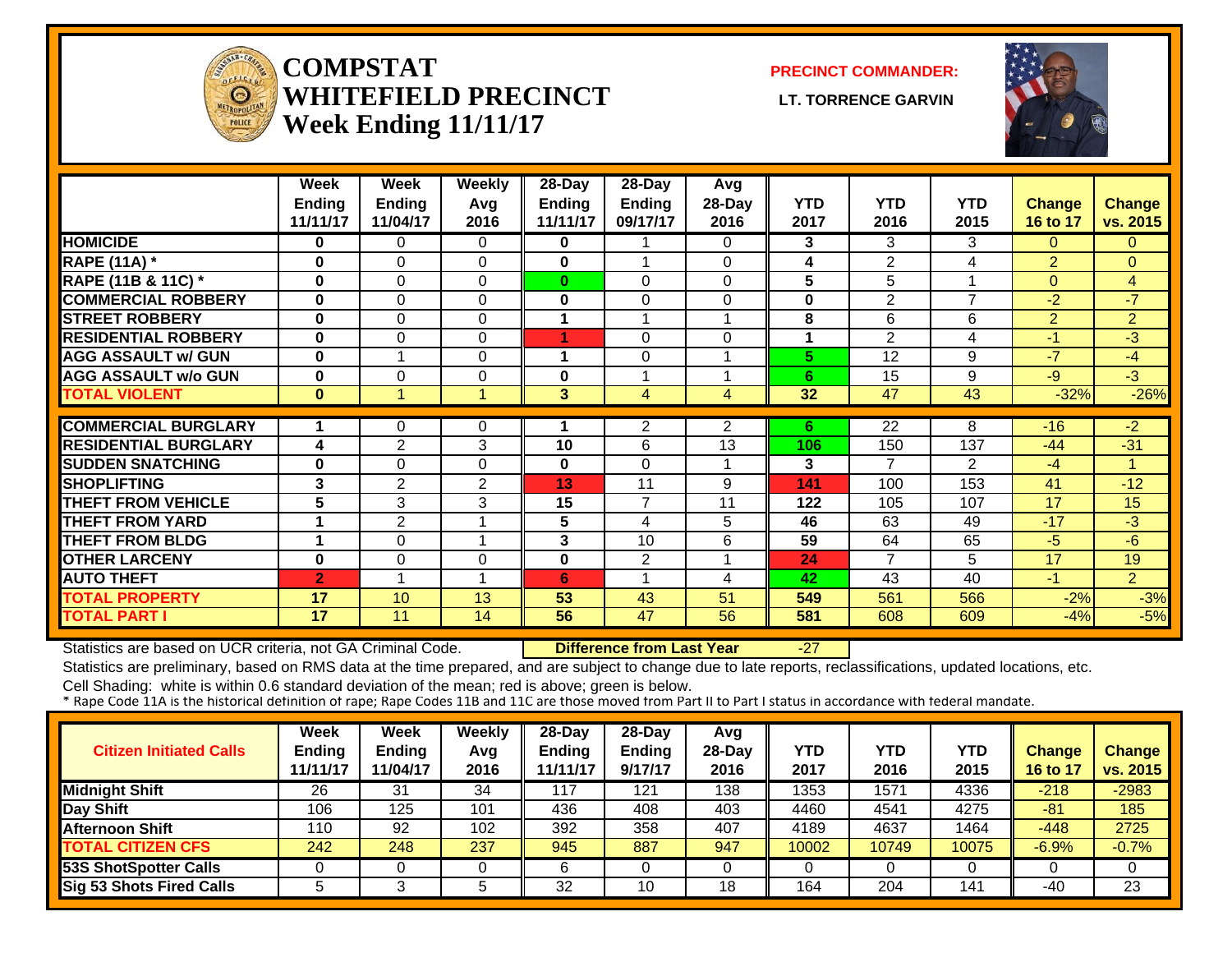# **BEAT 61 Whitefield Precinct Week Ending 11/11/17**

|                             |                |                | <b>Last 4 Weeks</b> |                | 28 Days        | 28 Day  |                |                |                |                |                |
|-----------------------------|----------------|----------------|---------------------|----------------|----------------|---------|----------------|----------------|----------------|----------------|----------------|
|                             | Ending         | Ending         | Ending              | <b>Ending</b>  | Ending         | Average | <b>YTD</b>     | <b>YTD</b>     | <b>YTD</b>     | Change         | <b>Change</b>  |
|                             | 10/21/17       | 10/28/17       | 11/04/17            | 11/11/17       | 11/11/17       | 2016    | 2017           | 2016           | 2015           | 16 to 17       | vs. 2015       |
| <b>HOMICIDE</b>             | $\Omega$       | $\Omega$       | $\Omega$            | $\Omega$       | $\Omega$       | 0.0     | $\overline{2}$ | $\Omega$       | 1              | $\overline{2}$ | 1              |
| <b>RAPE (11A) *</b>         | $\Omega$       | 0              | $\Omega$            | $\Omega$       | $\Omega$       | 0.0     | $\Omega$       | 0              | 3              | $\Omega$       | $-3$           |
| RAPE (11B & 11C) *          | $\Omega$       | $\Omega$       | $\Omega$            | $\Omega$       | $\Omega$       | 0.2     | $\Omega$       | $\overline{2}$ | 1              | $-2$           | $-1$           |
| <b>COMMERCIAL ROBBERY</b>   | $\Omega$       | $\Omega$       | $\mathbf{0}$        | $\Omega$       | $\Omega$       | 0.1     | $\Omega$       | $\mathbf{1}$   | $\Omega$       | $-1$           | $\Omega$       |
| <b>STREET ROBBERY</b>       | $\Omega$       | $\Omega$       | $\mathbf{0}$        | $\Omega$       | $\Omega$       | 0.2     | $\overline{2}$ | $\mathbf{1}$   | 4              | $\mathbf{1}$   | $-2$           |
| <b>RESIDENTIAL ROBBERY</b>  | $\Omega$       | $\Omega$       | $\Omega$            | $\Omega$       | $\Omega$       | 0.0     | $\Omega$       | $\Omega$       | 3              | $\Omega$       | $-3$           |
| <b>AGG ASSAULT w/ GUN</b>   | $\Omega$       | $\Omega$       | $\Omega$            | $\Omega$       | $\Omega$       | 0.2     | 1              | 3              | 1              | $-2$           | $\Omega$       |
| <b>AGG ASSAULT w/o GUN</b>  | $\Omega$       | 0              | $\Omega$            | $\Omega$       | $\Omega$       | 0.5     | $\overline{2}$ | 6              | 4              | $-4$           | $-2$           |
| <b>TOTAL VIOLENT</b>        | $\mathbf{0}$   | $\Omega$       | $\Omega$            | $\Omega$       | $\Omega$       | 1.1     | $\overline{7}$ | 13             | 17             | $-46%$         | $-59%$         |
| <b>COMMERCIAL BURGLARY</b>  | $\Omega$       | $\Omega$       | $\mathbf{0}$        | $\Omega$       | $\Omega$       | 0.8     | 3              | 10             | 3              | $-7$           | $\Omega$       |
| <b>RESIDENTIAL BURGLARY</b> | $\Omega$       | 2              | $\mathbf{0}$        | 3              | 5              | 4.3     | 48             | 48             | 56             | $\Omega$       | $-8$           |
| <b>SUDDEN SNATCHING</b>     | $\Omega$       | $\Omega$       | $\Omega$            | $\Omega$       | $\Omega$       | 0.2     | $\Omega$       | $\overline{2}$ | $\mathbf{1}$   | $-2$           | $-1$           |
| <b>SHOPLIFTING</b>          | 3              | 5              | $\overline{2}$      | 3              | 13             | 7.7     | 133            | 85             | 140            | 48             | $-7$           |
| <b>THEFT FROM VEHICLE</b>   | $\overline{2}$ | $\overline{2}$ | $\mathbf{1}$        | $\overline{2}$ | 7              | 5.7     | 52             | 52             | 35             | $\Omega$       | 17             |
| <b>THEFT FROM YARD</b>      | 0              | $\Omega$       | $\mathbf{1}$        | $\mathbf{1}$   | $\overline{2}$ | 2.8     | 21             | 36             | 19             | $-15$          | $\overline{2}$ |
| <b>THEFT FROM BLDG</b>      | 1              | 0              | $\Omega$            | 1              | $\overline{2}$ | 2.8     | 27             | 28             | 33             | $-1$           | $-6$           |
| <b>OTHER LARCENY</b>        | $\Omega$       | $\Omega$       | $\Omega$            | $\Omega$       | $\Omega$       | 0.8     | 11             | 6              | $\overline{2}$ | 5              | 9              |
| <b>AUTO THEFT</b>           | $\mathbf{1}$   | $\mathbf{1}$   | $\mathbf{1}$        | $\mathbf{1}$   | 4              | 1.4     | 11             | 14             | 12             | $-3$           | $-1$           |
| <b>TOTAL PROPERTY</b>       | $\overline{7}$ | 10             | 5                   | 11             | 33             | 26.3    | 306            | 281            | 301            | 9%             | 2%             |
| <b>TOTAL PART I</b>         | $\overline{7}$ | 10             | 5                   | 11             | 33             | 27.5    | 313            | 294            | 318            | 6%             | $-2%$          |

 **Difference from Last Year**19

Statistics are based on UCR criteria, not GA Criminal Code.

| <b>Shots Fired Calls</b>        | Week<br><b>Ending</b><br>10/21/17 | Week<br><b>Ending</b><br>10/28/17 | Week<br><b>Ending</b><br>11/04/17 | Week<br><b>Ending</b><br>11/11/17 $\ $ | 28 Days<br><b>Endina</b><br>11/11/17 | 28 Day<br>Average II<br>2016 | <b>YTD</b><br>2017 | YTD<br>2016 | <b>YTD</b><br>2015 | <b>Change</b><br>16 to 17 | <b>Change</b><br><u>l vs. 2015 l</u> |
|---------------------------------|-----------------------------------|-----------------------------------|-----------------------------------|----------------------------------------|--------------------------------------|------------------------------|--------------------|-------------|--------------------|---------------------------|--------------------------------------|
| <b>153S ShotSpotter Calls</b>   |                                   |                                   |                                   |                                        |                                      | 0.0                          |                    |             |                    | 0%                        | $0\%$                                |
| <b>Sig 53 Shots Fired Calls</b> |                                   |                                   |                                   |                                        |                                      | 4.4                          | 56                 | 89          | 52                 | $-37%$                    | 8%                                   |